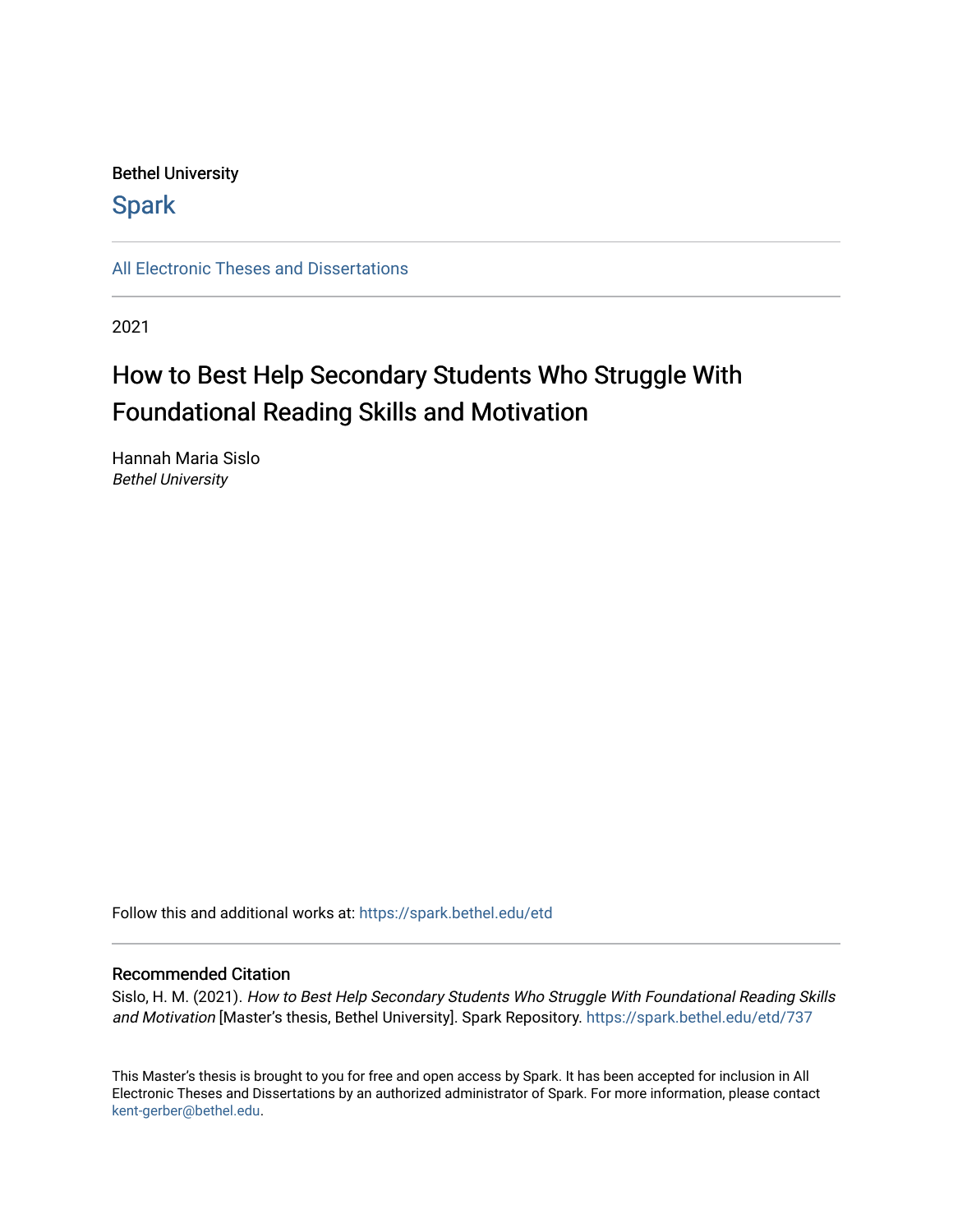# HOW TO BEST HELP SECONDARY STUDENTS WHO STRUGGLE WITH FOUNDATIONAL READING SKILLS AND MOTIVATION

A MASTER'S THESIS SUBMITTED TO THE FACULTY OF BETHEL UNIVERSITY

BY

HANNAH SISLO

IN PARTIAL FULFILLMENT OF THE REQUIREMENTS

FOR THE DEGREE OF

MASTER OF ARTS IN SPECIAL EDUCATION

SEPTEMBER 2021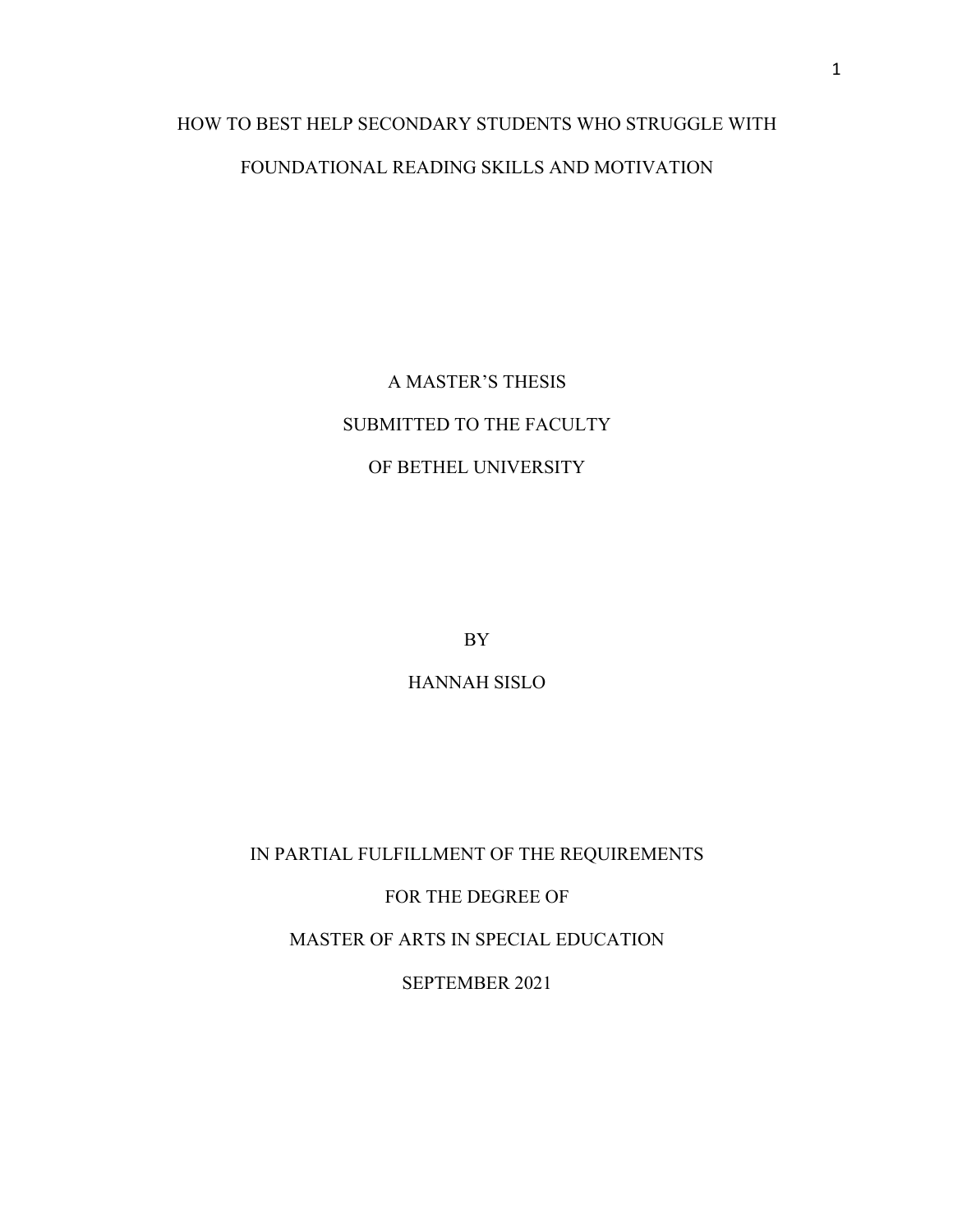# BETHEL UNIVERSITY

# HOW TO BEST HELP SECONDARY STUDENTS WHO STRUGGLE WITH FOUNDATIONAL READING SKILLS AND MOTIVATION

Hannah Sislo

September 2021

APPROVED

Thesis Advisor: Lisa Silmser, Ed.D.

Program Director: Katie Bonawitz Ed.D.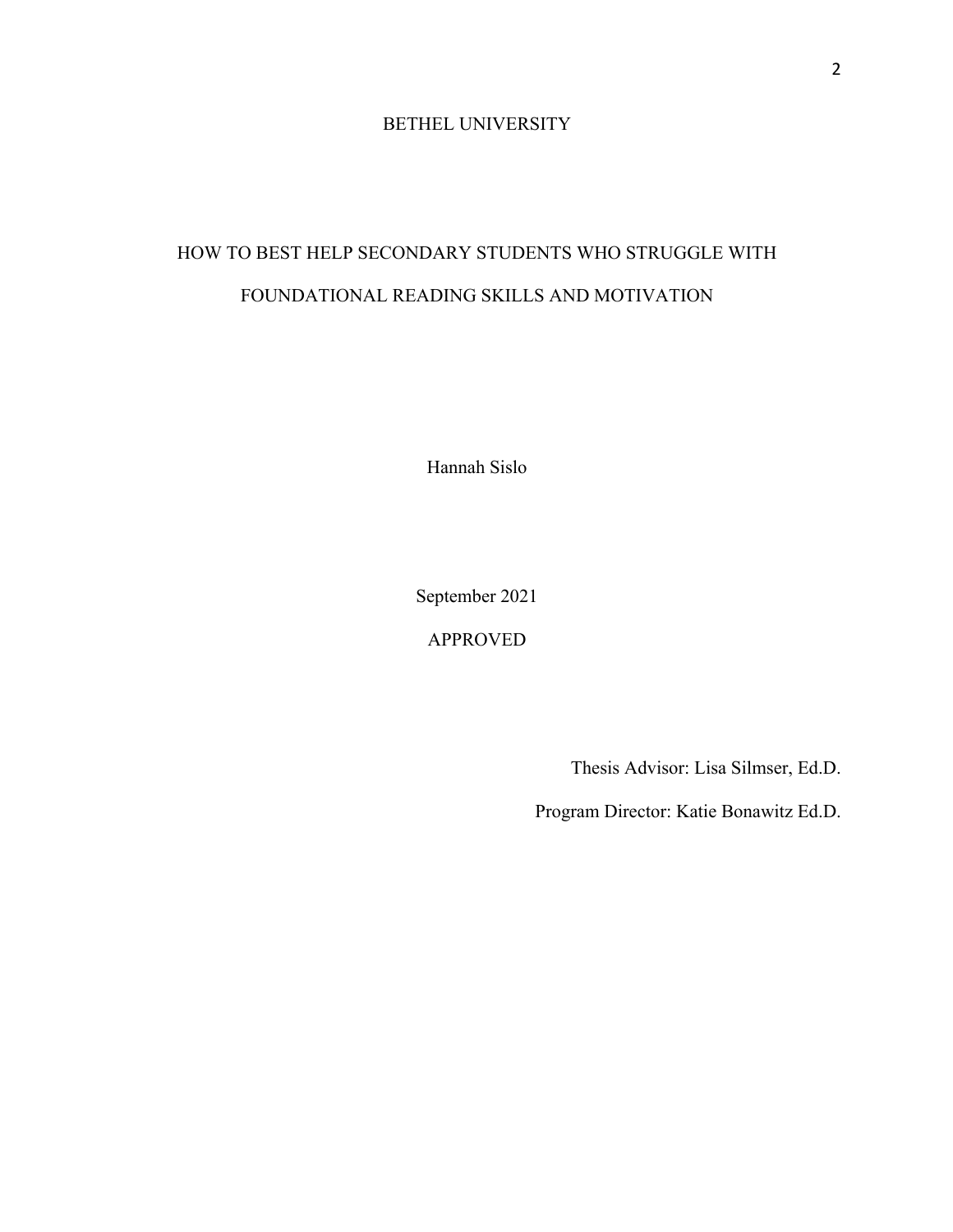#### **Abstract**

The focus of this literature review is to explore what secondary teachers can do to better support their students who struggle with reading by examining what works in elementary educational settings and with students who are English learners or who have disabilities, along with how motivation factors into reading achievement. Reading is considered an essential skill that students need in order to be successful both inside and outside of the classroom. Much of the research on reading intervention focused on elementary students and discussed how important it was to catch reading struggles early so students can be set up for success later. With that said, many secondary students go into middle and high school still struggling with foundational reading skills. The research ultimately suggested that foundational reading skills need to be internalized before students can be successful in learning more advanced reading skills, and that motivation is an important factor in increasing reading achievement. Thus, foundational reading interventions and motivational interventions are important to incorporate in secondary settings and instructional plans to set up struggling readers for success.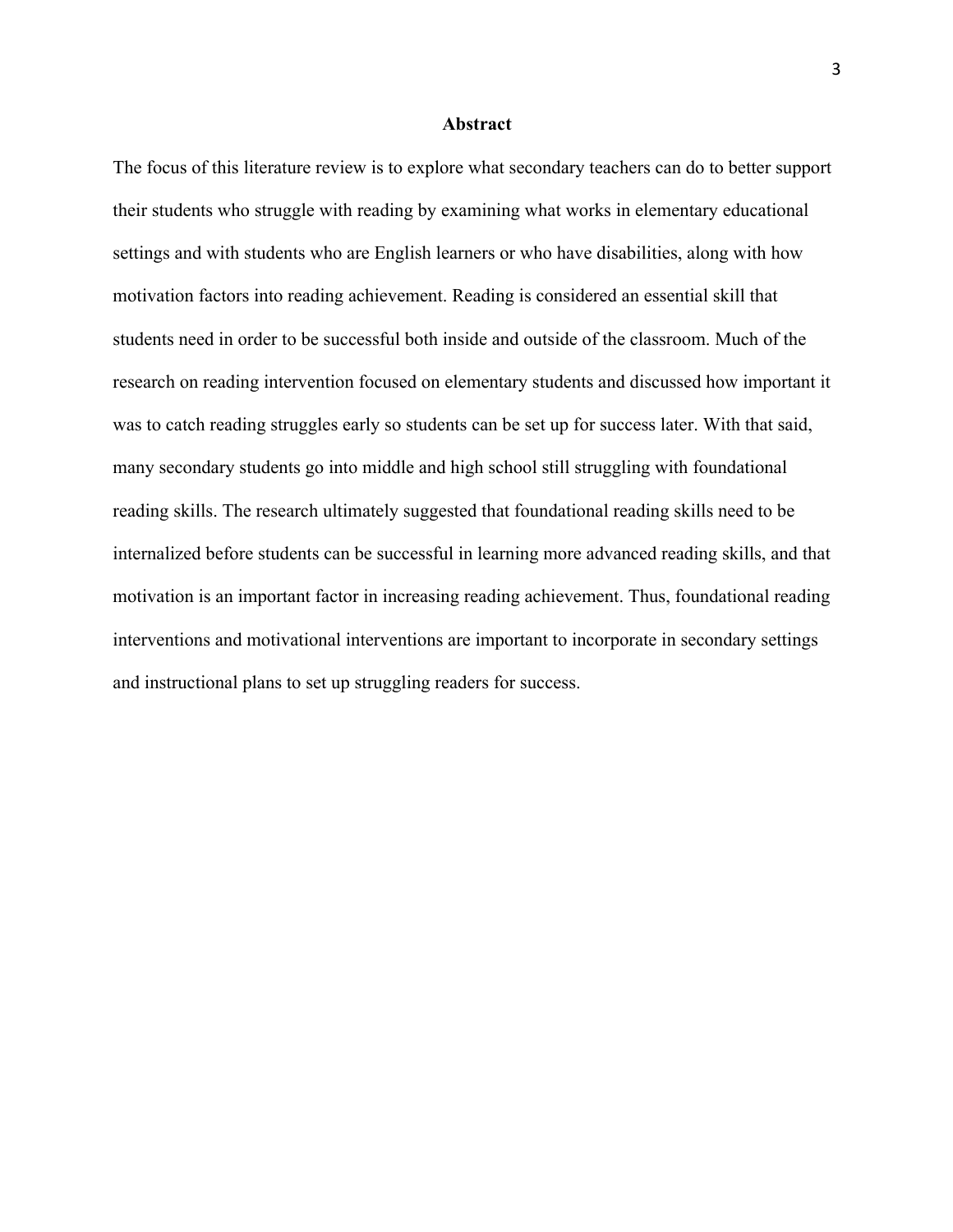| Reading Interventions for Students with Disabilities and English Learners27 |  |
|-----------------------------------------------------------------------------|--|
|                                                                             |  |
|                                                                             |  |
|                                                                             |  |
|                                                                             |  |
|                                                                             |  |
|                                                                             |  |
|                                                                             |  |
|                                                                             |  |
|                                                                             |  |
|                                                                             |  |
|                                                                             |  |

# Table of Contents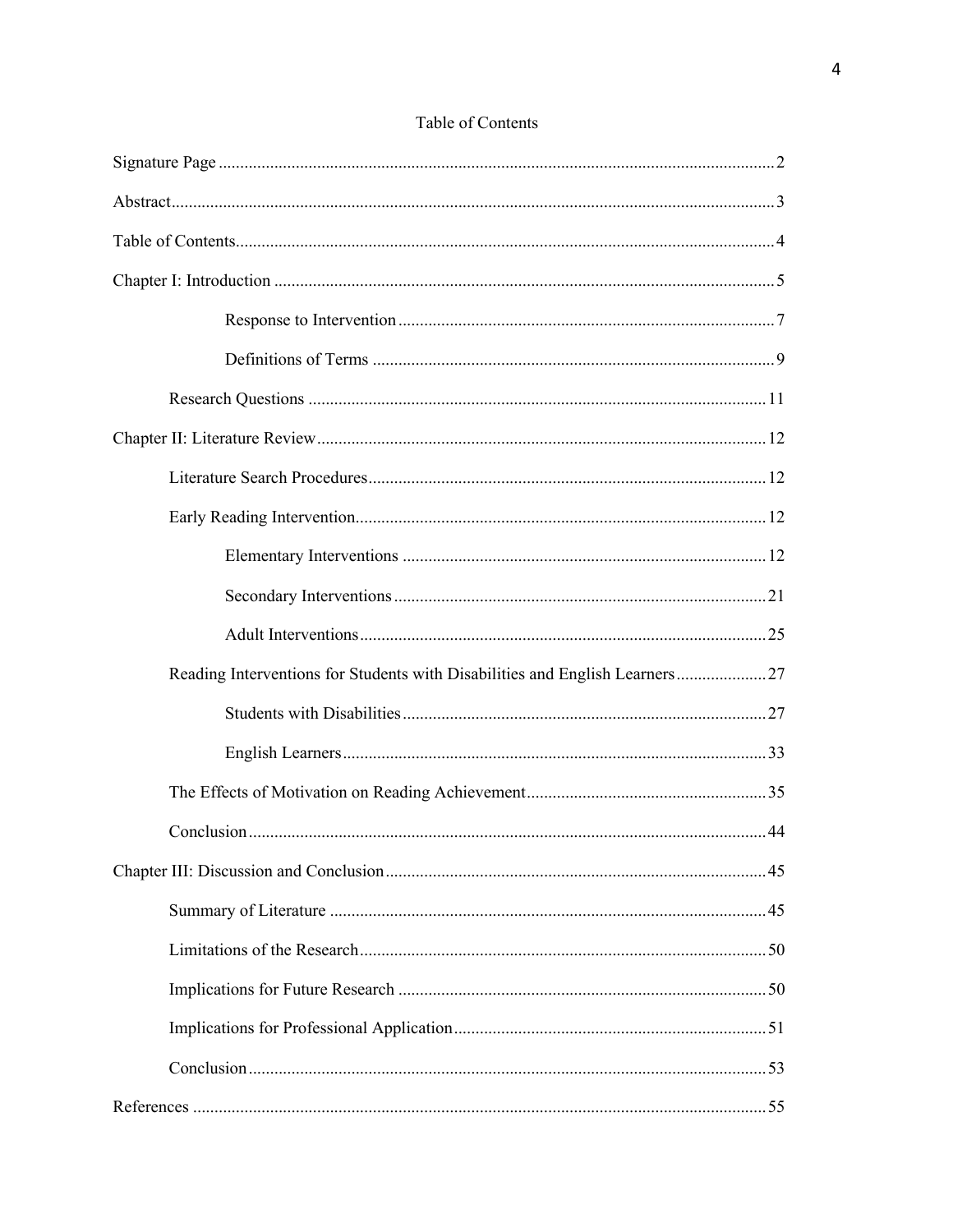## **CHAPTER I: INTRODUCTION**

Reading is considered an essential skill that students need in order to be successful both inside and outside of the classroom. However, according to the United States Department of Education's National Assessment of Educational Progress (NAEP) Report Card from 2019, only 35% of 4th graders, 34% of 8th graders, and 37% of 12th graders are proficient in reading. The National Report Card is a summary of the nation's standardized testing scores which does not always accurately measure a student's true abilities; however, this is the most comprehensive data the U.S. currently has on proficiency for the academic achievement of students. It is striking that most students in America are required to take English Language Arts classes throughout their 12 years of education, yet the number of readers in America who are proficient in reading is well below 50% (NAEP, 2019).

Research has provided many resources for supporting younger struggling readers, specifically students who are in grades K-4 (Rasinski, 2017). Research has found that if a student's reading struggles are discovered and supported in the early stages, it will help them become better readers as they get older and progress through school (Rasinski, 2017). This might be because many readers who struggle have trouble with basic reading skills such as phonemic awareness, phonics, reading fluency, and word recognition (Rasinski, 2017). These skills are usually taught in the primary educational settings as students are still learning how to read. Rasinski (2017) stated, "The Common Core State Standards have identified word identification and fluency as foundational competencies that should be developed through grade 5" (p. 520). Rasinski (2017) also reported that the instruction and interventions for reading fluency and word recognition should occur between Kindergarten and 3rd Grade since these skills are considered foundational to reading. Additionally, since reading fluency and word identification are skills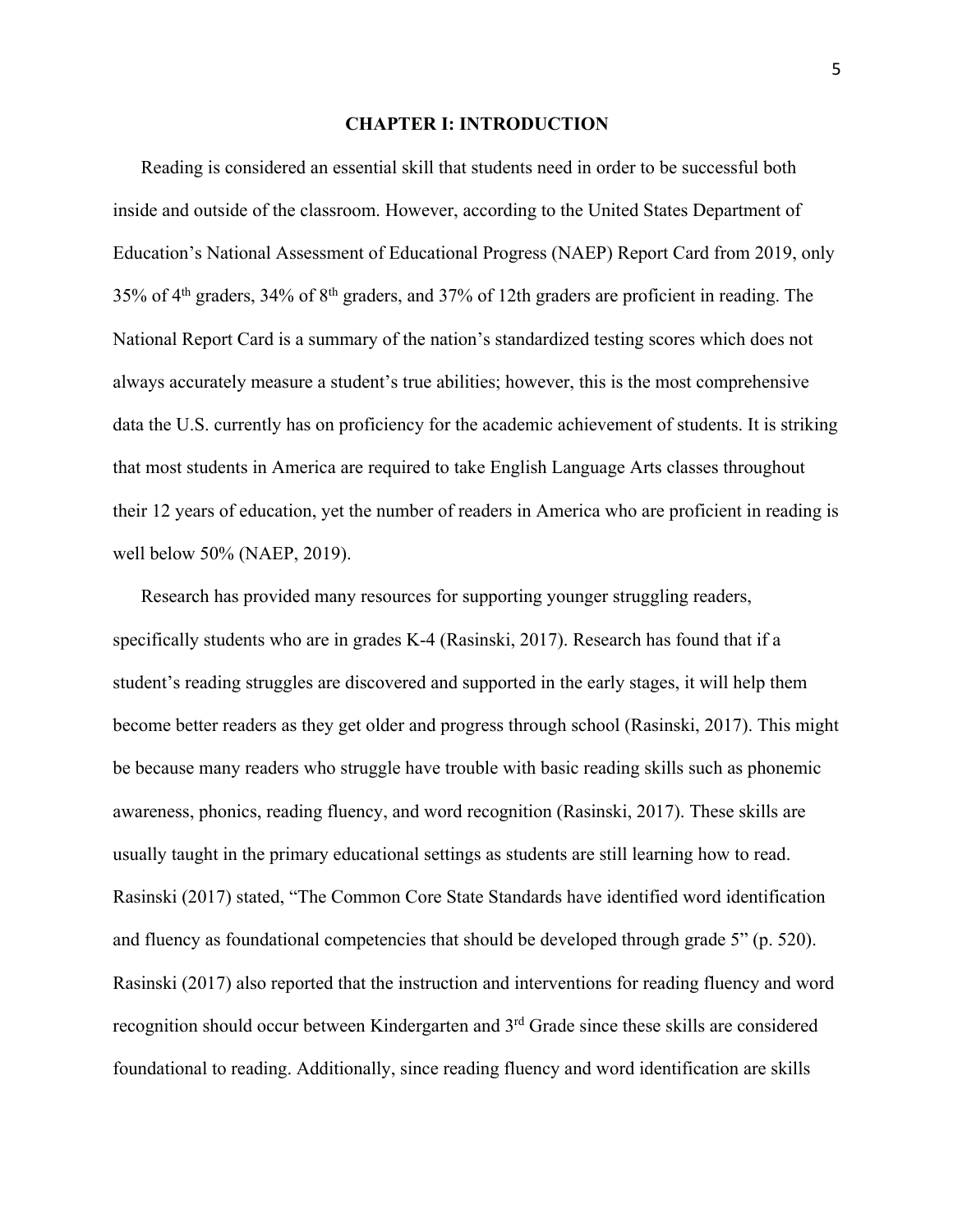that are taught and developed in the elementary grades, many resources for struggling readers who are behind in these skills focus on younger students. This gives the impression that reading interventions only work if struggling readers are identified between Kindergarten and 5th Grade and the interventions for those foundational skills are put into place during that time. This idea does not account for secondary students whose reading struggles were identified after the timeframe for early interventions. It also does not account for secondary students who are English learners or who have disabilities.

Reading instruction and reading materials progressively become harder and more complex as students advance grade levels (Rasinski, 2017). Secondary students who struggle with reading need just as much, if not more support than elementary students. If these older students do not have a strong foundation in basic skills such as fluency, phonics, word identification, and decoding, they will never have a chance to be successful in using more advanced reading skills such as comprehension, summarizing, inferencing, and predicting (Rasinski, 2017). The question that needs to be answered is: how can teachers support secondary students who struggle with reading? There are several factors to consider when trying to answer this question. First, one must consider the strategies and early interventions that secondary teachers can borrow from primary teachers and primary curriculum. If those early strategies and interventions work with younger students, there must be a way to incorporate them into secondary curriculum to help older struggling readers. Secondly, it is important to consider student motivation and the role it plays in reading. When faced with a difficult challenge, sometimes it is easier to give up, not try, and avoid the task. Teachers need to determine how to better motivate their struggling readers to engage in reading tasks, along with trying to work through motivational gaps and make reading more enjoyable for their students. Lastly, it is important to investigate students with disabilities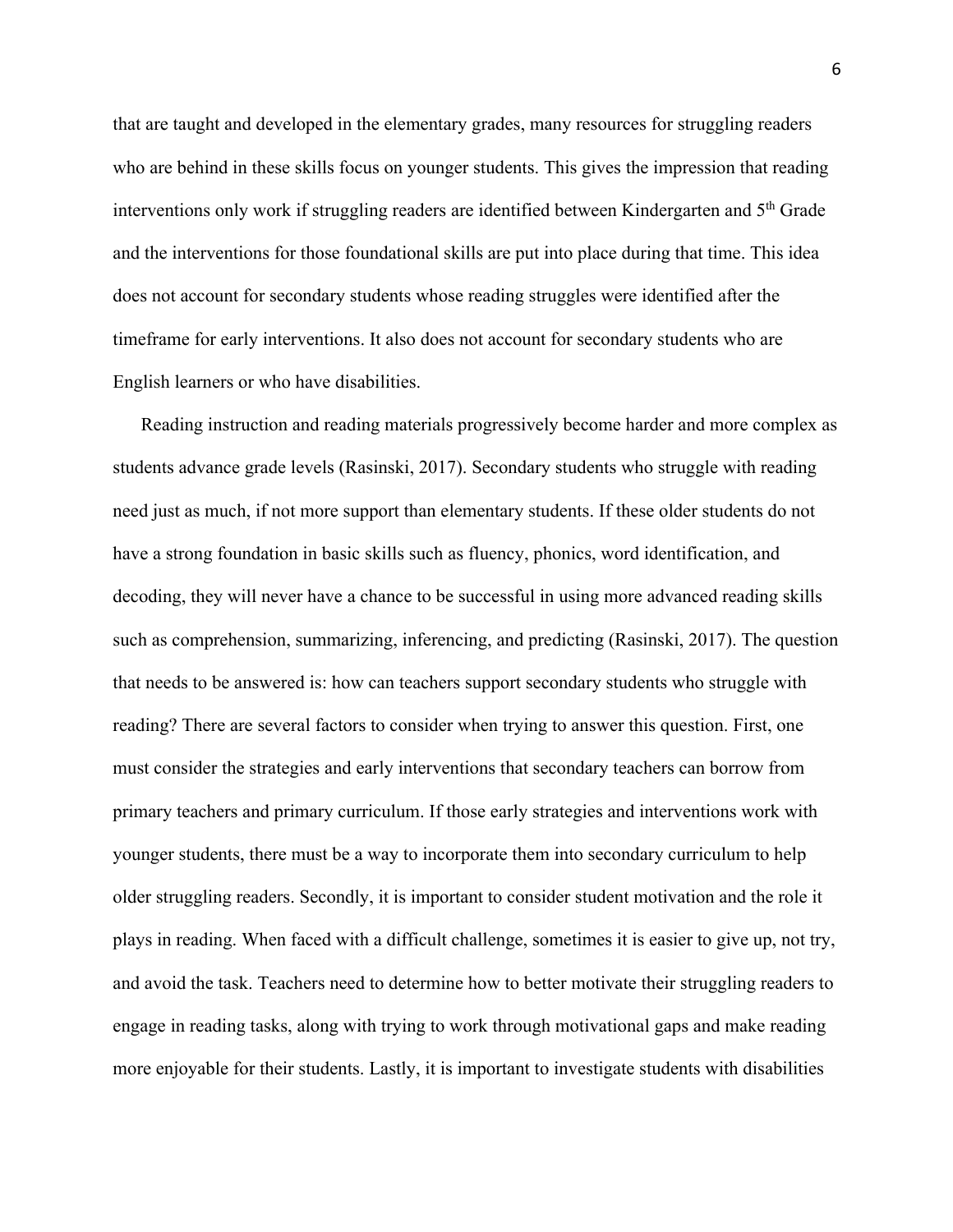and students who are English language learners. The approach to support these students may be different due to their individual and unique struggles. If not, it is important to examine what interventions and strategies are universal when it comes to supporting struggling readers of any kind. The focus of this literature review will be on what secondary teachers can do to better support their students who struggle with reading.

# **Response To Intervention**

When evaluating learning disabilities, Arias-Gundin and Llamazares (2021) indicated that 80% of all learning disabilities (LD) center on reading. Because of this, Arias-Gundin and Llamazares conducted a review of the efficacy of the response to intervention (RTI) model in increasing reading achievement in students who have LD in reading. Arias-Gundin and Llamazares (2021) noted that before the RTI model, many schools used the discrepancy model, which essentially means that schools would wait until a student failed before evaluating and potentially qualifying them for special education services. Now, many schools have adapted the RTI model. Arias-Gundin and Llamazares noted that this model works to continuously evaluate students' needs and abilities and provide appropriate interventions for potential struggles as they come up. Since the RTI model is continuously monitoring progress for students, it can identify students with LD earlier or even prevent some students from being qualified for special education. The RTI model also incorporates interventions for all students who need them, thus students can be more successful in reading and be set up for better success as they progress through school. Overall, RTI is a resource that aids in detecting, helping, or preventing learning disabilities for reading.

In their book *RTI Success*, Whitten et al. (2019) described RTI as "a multitiered instructional model designed to promote growth for all learners" (p. 2). RTI consists of three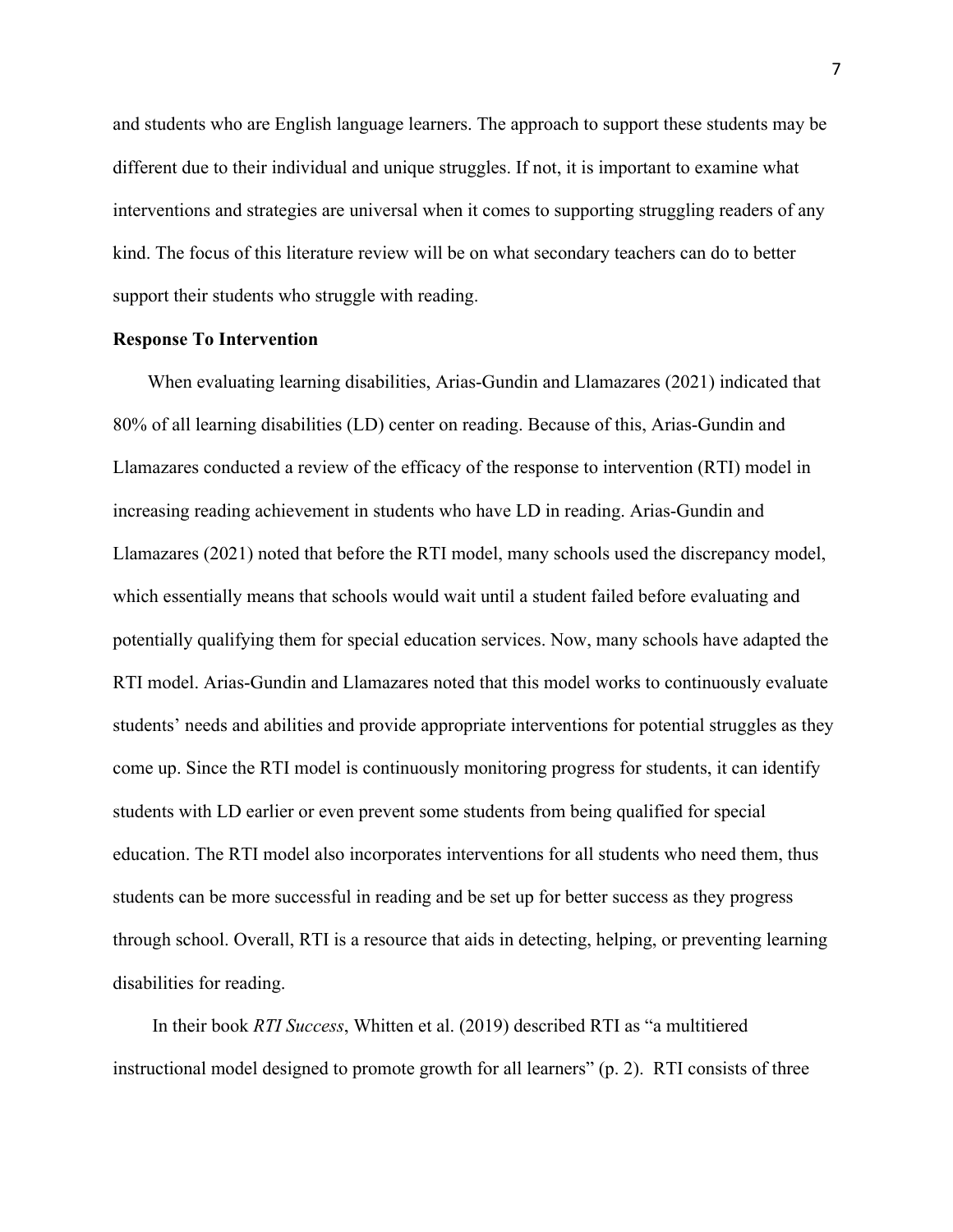tiers of intervention with frequent monitoring of student progress. Tier 1 is the "universal-level" where students receive differentiated and evidence-based instruction within the general education setting (Whitten et al., 2019, p. 12). If students are significantly below their peers on the frequent progress monitoring checks and Tier 1 interventions are not working, then a student can be moved into Tier 2. Tier 2 is where students receive increased interventions in a small-group instructional setting that is meant to target their area of need. Some students thrive in the Tier 2 and make enough progress to be pushed back into a Tier 1 setting, but some students need more individualized attention. For students who are still struggling after Tier 2 interventions, they might need to be moved into Tier 3. Tier 3 is an increased level of support that is taught directly to the individual to target their specific needs by a special education teacher or a specialist.

In all three tiers of instruction, Whitten et al. (2019) describe the five principles that educators should be following when implementing RTI. The first is the belief that all children can learn. The second principle is that teachers need to use suitable assessments to inform their instruction and the third principle is that they need to use evidence-based teaching methods to ensure students are getting quality instruction. The fourth principle of RTI involves facilitating positive relationships within the classroom in order to "maximize learning" (Whitten et al., 2019, p. 18). The last principle is that educators must work collaboratively and communicate effectively with one another to promote success within the RTI model. Over the last decade, more and more schools have been adopting the RTI model because it is a proactive solution rather than a reactive solution (i.e., the discrepancy model) to student struggles and it has been proven to increase student achievement and to catch learning struggles early (Whitten et al., 2019). When it comes to struggling readers or readers with disabilities, the RTI model and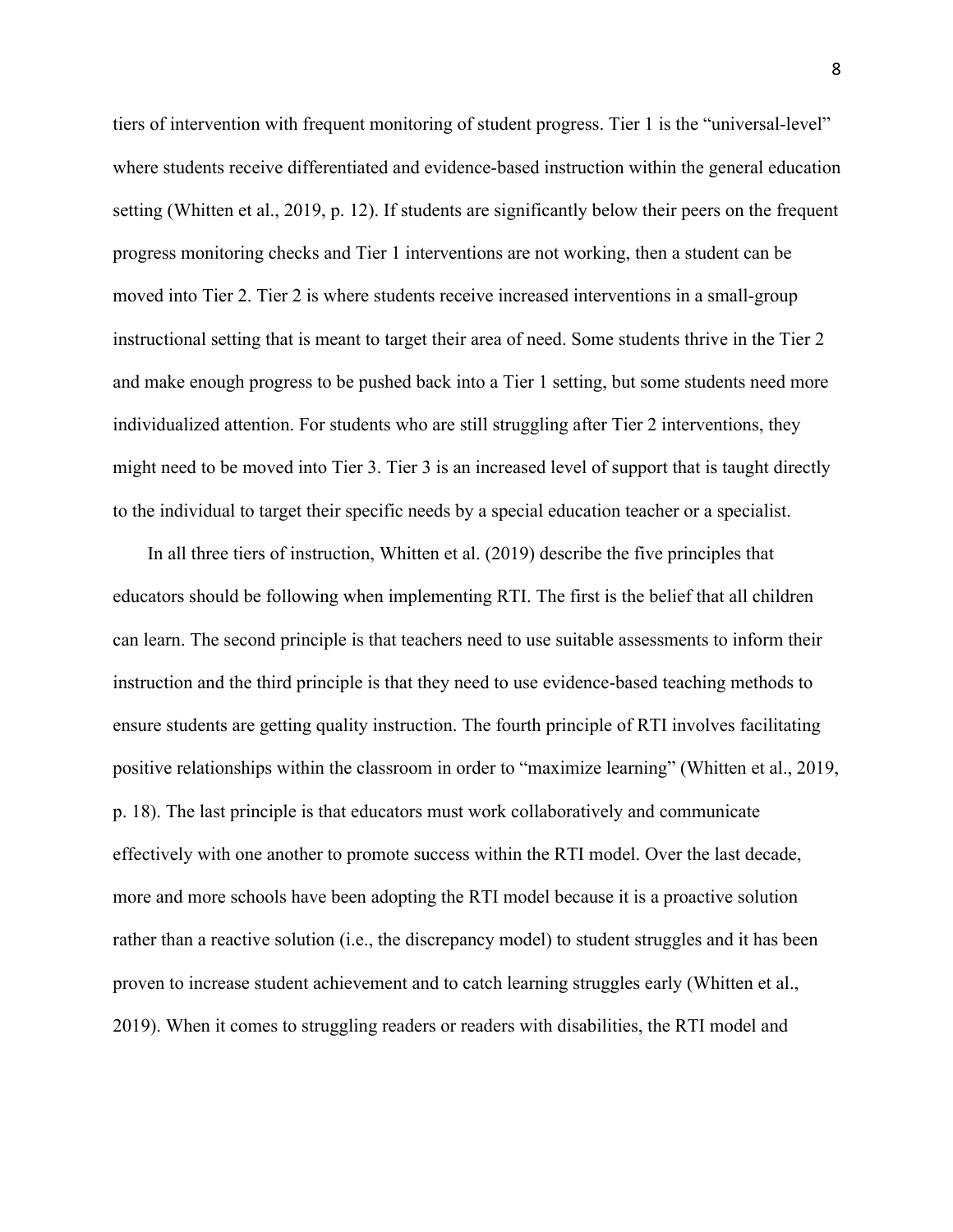targeted reading interventions can be beneficial to helping students be more successful and increase their reading achievement.

# **Definitions of Terms**

The National Reading Panel report is a comprehensive research review created by Shanahan and North Central Regional Educational Lab (2005) and is used to guide and assist reading instruction and legislation. The report goes into detail about each of the foundational skills of reading and gives teachers facts, tips, and advice on how to support those skills. The first skill is phonemic awareness. The report defines phonemic awareness as the ability to recognize and use the individual sounds in words. Phonemes are the basic units of sound that make up words and are where children begin their reading development. According to the report, children should receive up to 15 minutes of phonemic awareness instruction a day when they are in Kindergarten and the most beneficial phonemic awareness skills to teach are segmenting and blending—combining individual sounds or phonemes to form words.

The second reading skill explained in the National Reading Panel report is phonics. Phonics is defined as the relationship between letters and sounds so students can take printed words and turn them into spoken words. A basic example of teaching phonics would be like teaching children the sounds each letter makes in the alphabet. The report noted that teaching phonics to students in kindergarten through second grade can impact early reading comprehension and phonics are most effectively taught within small group settings. Once students have a grasp on phonemic awareness and phonics, the focus of reading instruction usually shifts to oral reading fluency.

The National Reading Panel report defined oral reading fluency as a student's ability to read a text aloud quickly and accurately with expression. Teaching reading fluency can help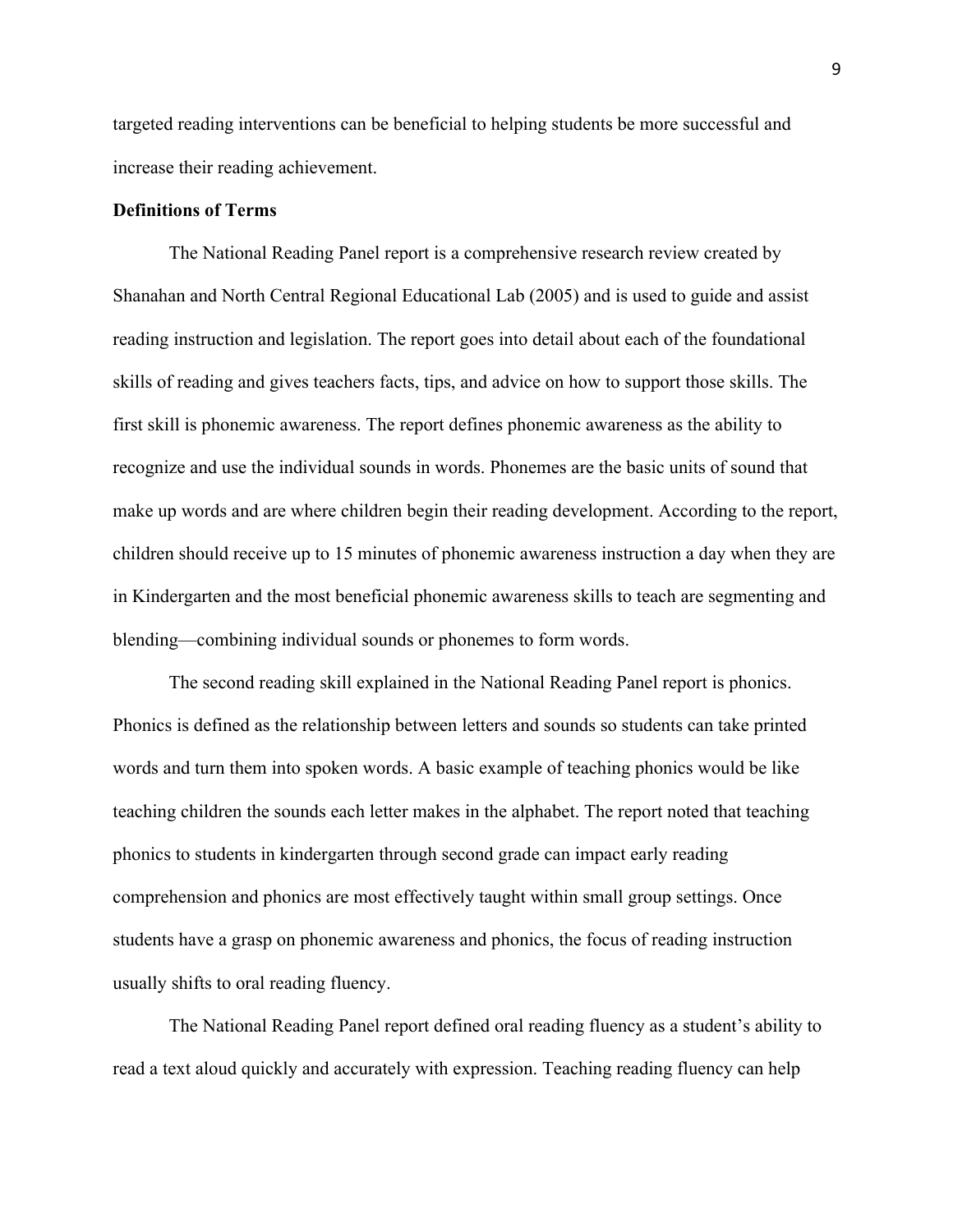students to better recognize and decode words, which in turn increases reading comprehension. The NRP report suggested that reading fluency be practiced in a one-on-one setting. That could be between a student and teacher, a student and a parent, or a student and another student. Many students will not be able to move up in their reading abilities if they struggle with oral reading fluency, thus, this is an important turning point in reading instruction. To supplement oral reading fluency and comprehension, vocabulary is vital to teach students.

The National Reading Panel report defined vocabulary as words and their meanings. By teaching vocabulary, it can increase a student's ability to recognize the words that they read and better comprehend a text. Vocabulary can be taught at any level of reading ability and the National Reading Panel report suggested teaching vocabulary both directly and indirectly. Students should get explicit instruction for certain vocabulary words, but they should also have the opportunity to read independently to discover new words and their possible meanings. All reading skills are taught to eventually help students to independently read and comprehend texts. That is why the NRP report discussed how each individual skill mentioned above affects reading comprehension.

Reading comprehension is the ability to independently read, understand, and interpret information in a text. Each early reading skill builds off the next in order to work towards reading comprehension. With that said, it is also important to explicitly teach reading comprehension strategies to students to help them read, interpret, and understand a wider variety of texts on their own. The National Reading Panel (2005) report stated that students who struggle with word reading and fluency often will have a harder time comprehending a text than students who already have a strong grasp on those skills. If this is the case, secondary reading curriculum should address a wide variety of reading abilities. Struggling readers in middle and high school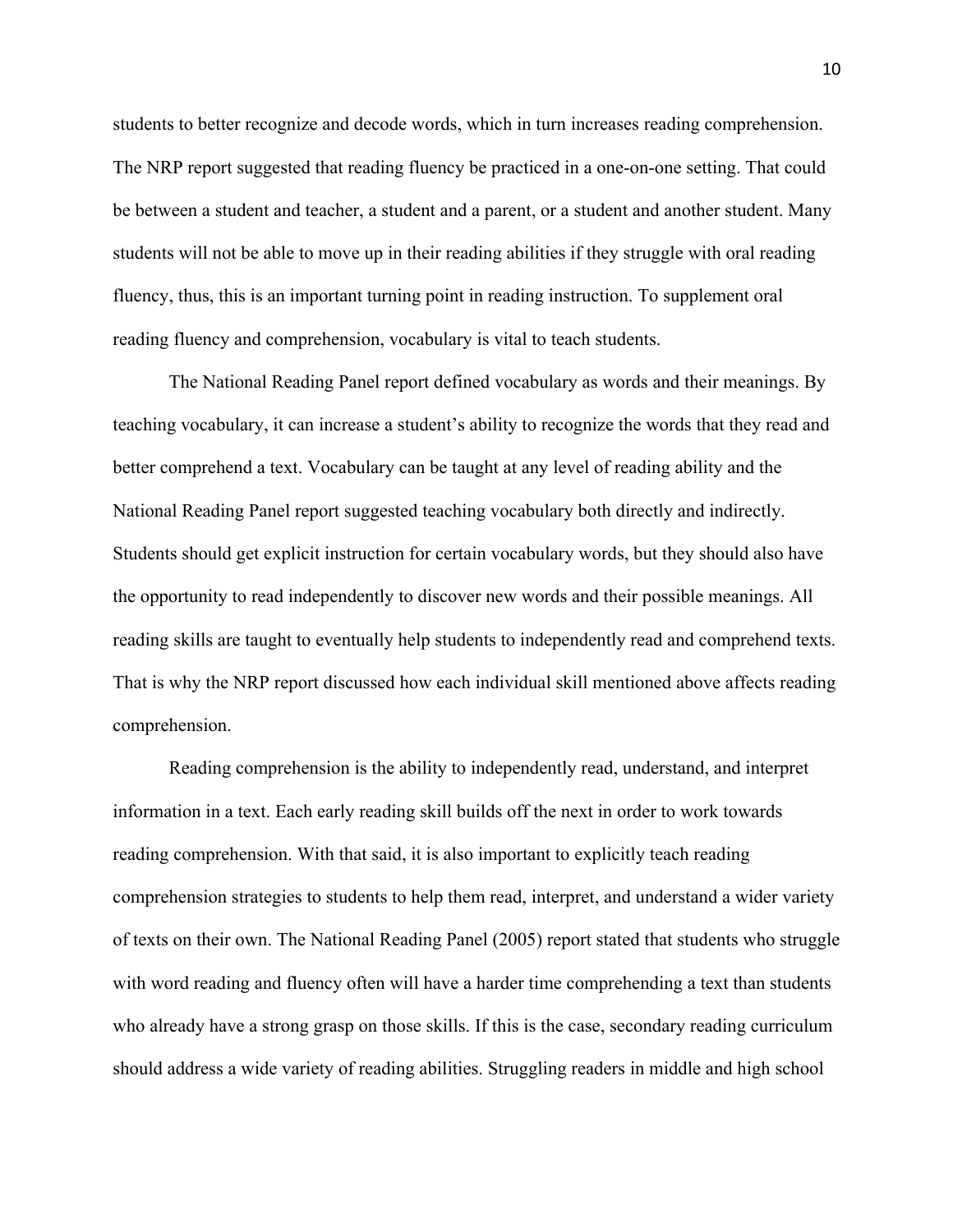may not have the necessary tools and abilities in phonemic awareness, phonics, or fluency to be able to independently read and comprehend a text. Secondary reading curriculum should include foundational reading interventions and instruction in order to meet a wider variety of reading needs and abilities.

# **Research Question**

The guiding research question for this thesis is: How can teachers support secondary students who struggle with reading? Upon researching this question, it is important to look at three things. First, it is central to explore the strategies and early interventions that primary teachers use and figure out how these things can be incorporated into secondary reading curriculum. Second, it is important to consider student motivation and how it can play a role in reading engagement and reading achievement. Third, students with disabilities and English learners must be considered when looking at reading interventions because there may be different strategies and interventions to meet the unique needs of the students in these groups.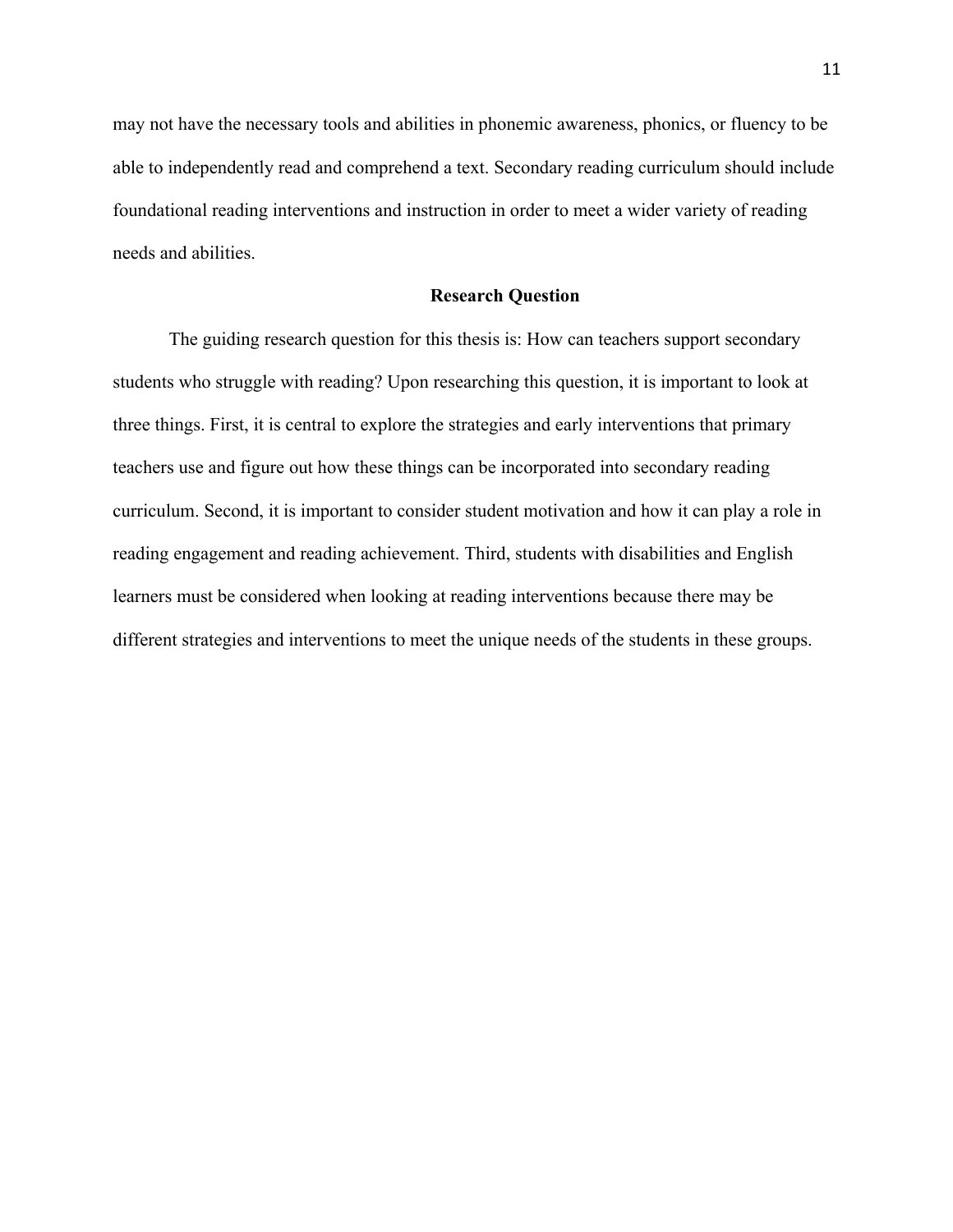## **CHAPTER II: LITERATURE REVIEW**

## **Literature Search Procedures**

Searches from Google Scholar, Academic Search Premier, ERIC, and ProQuest Education Journals were used in locating sources. The criteria for choosing and reviewing articles involved finding sources from peer-reviewed journals and books that focused on reading interventions and motivation for struggling readers published between the years 2015-2021. The key words used in these searches involved "early reading interventions," "elementary reading interventions," "reading interventions for struggling readers," "reading interventions for disabilities," "reading interventions for ELLs," and "motivation for struggling readers." The following review of literature consists of three sections: Early Reading Interventions, Reading Interventions for Students with Disabilities and English Learners, and The Effects of Motivation on Reading Achievement.

#### **Early Reading Interventions**

The first thing to consider when exploring how to best help secondary struggling readers is what kinds of reading interventions are already out there. This section will explore reading interventions, particularly for foundational skills, that are used in elementary education, secondary education, and adult education.

#### **Elementary Interventions**

When considering how to best help secondary students who struggle with foundational reading skills, it is beneficial to explore the types of interventions and strategies that are used in elementary reading curriculum. Bratsch-Hines et al. (2020) conducted a study on the effects of targeted reading interventions (TRI) for struggling readers. In their study, the researchers focused on younger students with low phonological awareness and vocabulary skills to examine how TRI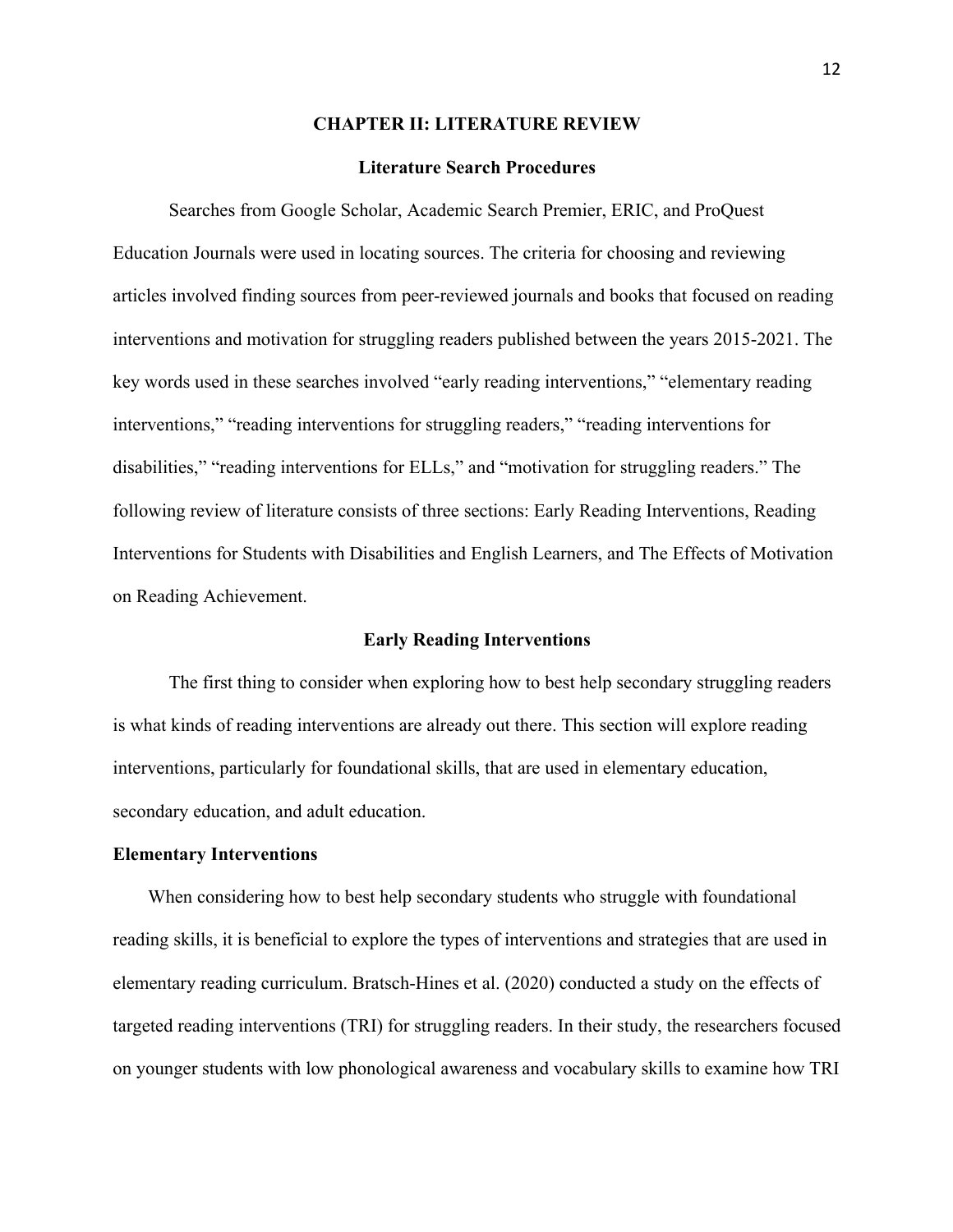can improve reading achievement. Bratsch-Hines et al. noted that if struggling readers are not identified early and they do not receive targeted interventions, they are more likely to fall below grade level or be at risk for reading-centered disabilities. It is important for teachers to identify struggling readers early and differentiate reading instruction to increase reading ability. The purpose of TRI, a professional development program, is to help teachers identify at-risk students and improve their foundational reading skills such as decoding, spelling, phonological awareness, vocabulary, and eventually comprehension. Bratsch-Hines et al. conducted their study within 10 elementary schools over the course of three years to determine whether TRI would help children who scored lowest on measures of phonological awareness and vocabulary skills to increase their reading abilities.

Bratsch-Hines et al. (2020) used the *Comprehensive Test of Phonological Processing* and the Oral Vocabulary subtest of *The Test of Language Development-Fourth Edition* to measure student progress over the three years of TRI implementation. They also made sure teachers within the schools received TRI training and professional development. The key findings of Bratsch-Hines et al.'s study first indicated that TRI increased student reading achievement. Looking more closely at the data, students made significant progress in the areas of decoding, spelling, and reading comprehension skills. Bratsch-Hines et al. noted when given TRI interventions in kindergarten and first grade classrooms that included scaffolding vocabulary interventions with decoding instruction, it greatly improved student's foundational reading abilities and helped them to be more successful as they continue through school. Bratsch-Hines et al. stated that all-encompassing foundational literacy instruction can greatly influence early reading skills for struggling readers who may be at risk for learning disabilities. Overall, Bratsch-Hines et al.'s (2020) study indicated that targeted reading interventions and early identification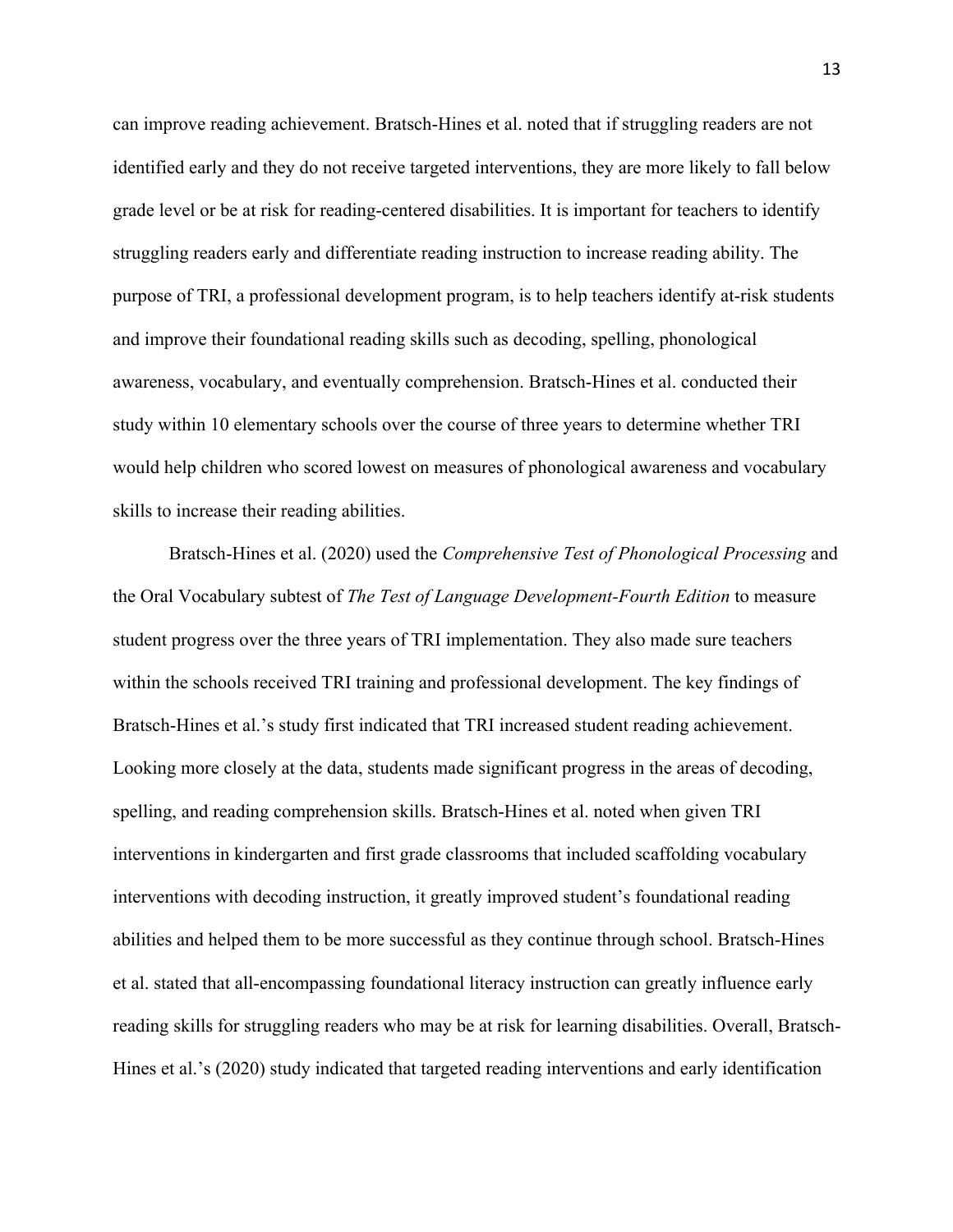of reading struggles is effective in increasing literacy abilities for students who struggle with early reading skills such as phonological awareness and vocabulary.

Bratsch-Hines et al. (2020) discussed TRI teacher professional development to help increase reading achievement, which is similar to Jefferson et al.'s (2017) study on Tier 1 reading interventions in an RTI setting. In their study about Tier 1 interventions of reading fluency and comprehension outcomes, Jefferson et al. measured the effects of these interventions on high stakes tests. In an RTI setting, Tier 1 interventions are conducted by trained teachers in a general educational setting using evidence-based strategies. Since high-stakes measures have become conditional in many US school systems, Jefferson et al. explored how Tier 1 RTI interventions could increase reading achievement on high stakes tests. In their study, Jefferson et al. used three research-based interventions: 1) graphic organizers, 2) self-questioning strategies, and 3) repeated reading. These interventions were conducted in a Tier 1 setting across three schools on 83 proficient third grade readers.

To measure reading achievement, Jefferson et al. (2017) used the Oral Fluency Rater Scale, the *Wechsler Individual Achievement Test III*, and statewide grade-level assessments. The sample size was split into two groups: a control group and an intervention group. The intervention group received the above Tier 1 reading fluency and comprehension interventions, while the control group received the school's general reading curriculum. The key findings of Jefferson et al.'s study indicated that Tier 1 instruction improved prosodic reading skills, which leads to improved reading comprehension. With that said, since the experiment was conducted on non-struggling readers, the results indicated that Tier 1 interventions did not statistically increase reading fluency or comprehension. Jefferson et al. suggested that if they used struggling readers or increased the timeframe of interventions that the results may have been different.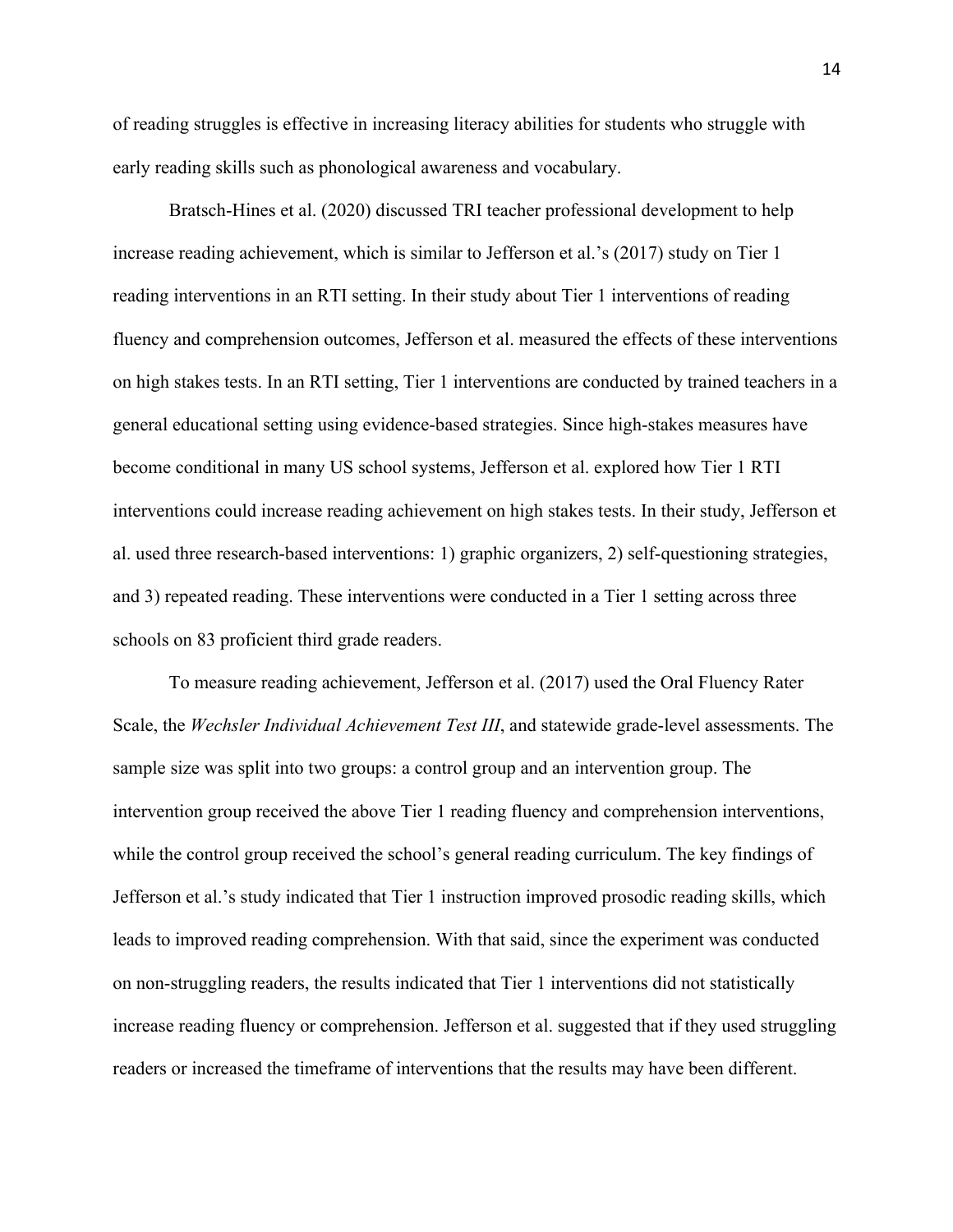However, the data suggested that Tier 1 instruction still had a significant impact on student reading performance and the teachers providing Tier 1 instruction noted a positive difference in student confidence and participation, stating that they would gladly continue with the interventions even after the study ended. All in all, Jefferson et al.'s (2017) study showed how Tier 1 interventions can increase student engagement, participation, and reading achievement, thus helping students to perform higher on high stakes measures.

Jefferson et al. (2017) focused on general Tier 1 instruction in an RTI framework, but for many struggling readers, Tier 2 interventions are a better option. Mendez et al. (2016) conducted a study that focused on struggling readers in first and second grade who required Tier 2 interventions. In the study, Mendez et al. created a multicomponent intervention system meant to engage their struggling readers in reading tasks and built on foundational reading skills such as fluency, decoding, and word identification. The foundation of their Tier 2 intervention system was based on Reading Mastery, a program that uses instruction in "controlled vocabulary, orthographical prompts, and careful introduction to phonics rules" (Mendes et al., 2016, pg. 277). To supplement the Reading Mastery curriculum, Mendez et al. incorporated Listening-While-Reading (LWR) activities, teacher-made games, computer-based reading activities, and parental homework involvement. Mendez et al. conducted their study on a sample size of 11 students who were all identified by the school's RTI coordinator as failing to meet grade-level expectations for reading.

To measure reading progress, Mendez et al. (2016) used the *Vanderbilt Attention-Deficit Hyperactivity Disorder Diagnostic Teacher Rating Scale* (VADTS), the *Woodcock Reading Mastery Test-III*, a parent questionnaire, and parent reading logs. For the study, the sample size was split into two small groups and interventions were delivered four days a week for 35 minutes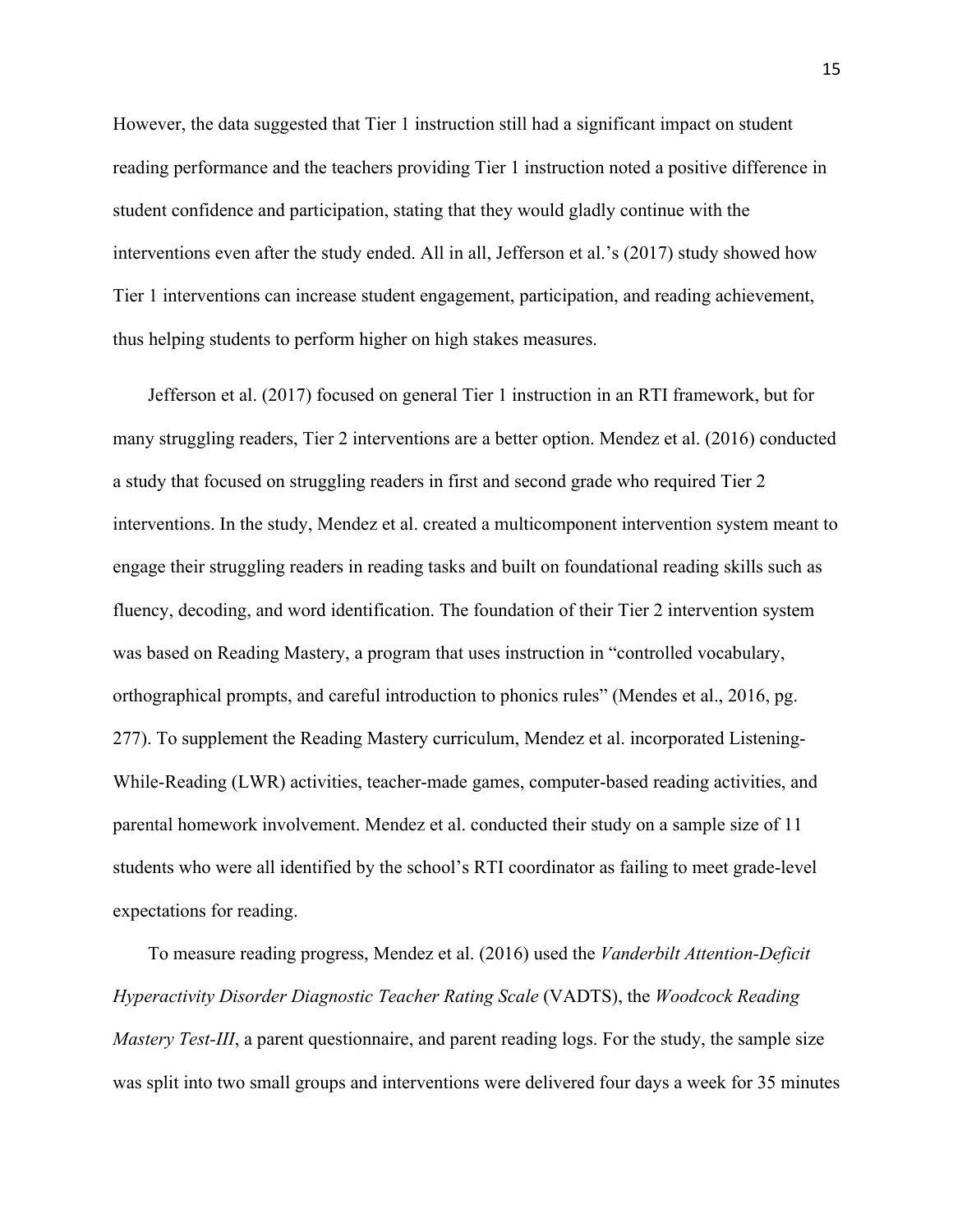a day for a total of 16 weeks. During the 35-minute sessions, students worked in pairs on audio LWR lessons and practiced choral reading through the Reading Mastery program. They also each had individual work time with the reading specialist on phonics and decoding and played teacher-made games or computer activities centered on what they were reading. Each night parents were instructed to read with their child and make corrections within two seconds, giving praise and encouragement as they went. The key findings of this study indicated that students made significant gains in word identification, decoding, and reading fluency. They also improved their reading comprehension through this program. Comparing the benchmarks for the sample group to the other children in the school who were reading at or near grade level, the students in the sample groups had accelerated growth in their reading skills and this created the potential for them to catch up to their peers. The biggest area of growth for the students in this study was in oral reading fluency. Mendez et al. explained that this was due to the immediate error correction procedure used while kids read aloud to their reading teacher or to their parents. They also believed the LWR exercises helped to increase reading fluency. Another significant finding in Mendez et al.'s study was that the students with more parental involvement seemed to progress farther and faster than the students who did not have as much parental involvement. Overall, Mendez et al.'s (2016) study showed the importance of multicomponent Tier 2 interventions and how they can accelerate students' learning to help them make strides towards developing stronger foundations for reading.

Mendez et al.'s (2016) study used various Tier 2 interventions to increase reading fluency, but Mulé et al. (2018) investigated the effectiveness of just two reading interventions. Mulé et al. conducted their study by comparing the effectiveness of two high-frequency word interventions among struggling readers in first grade. When students learn reading skills early, they are more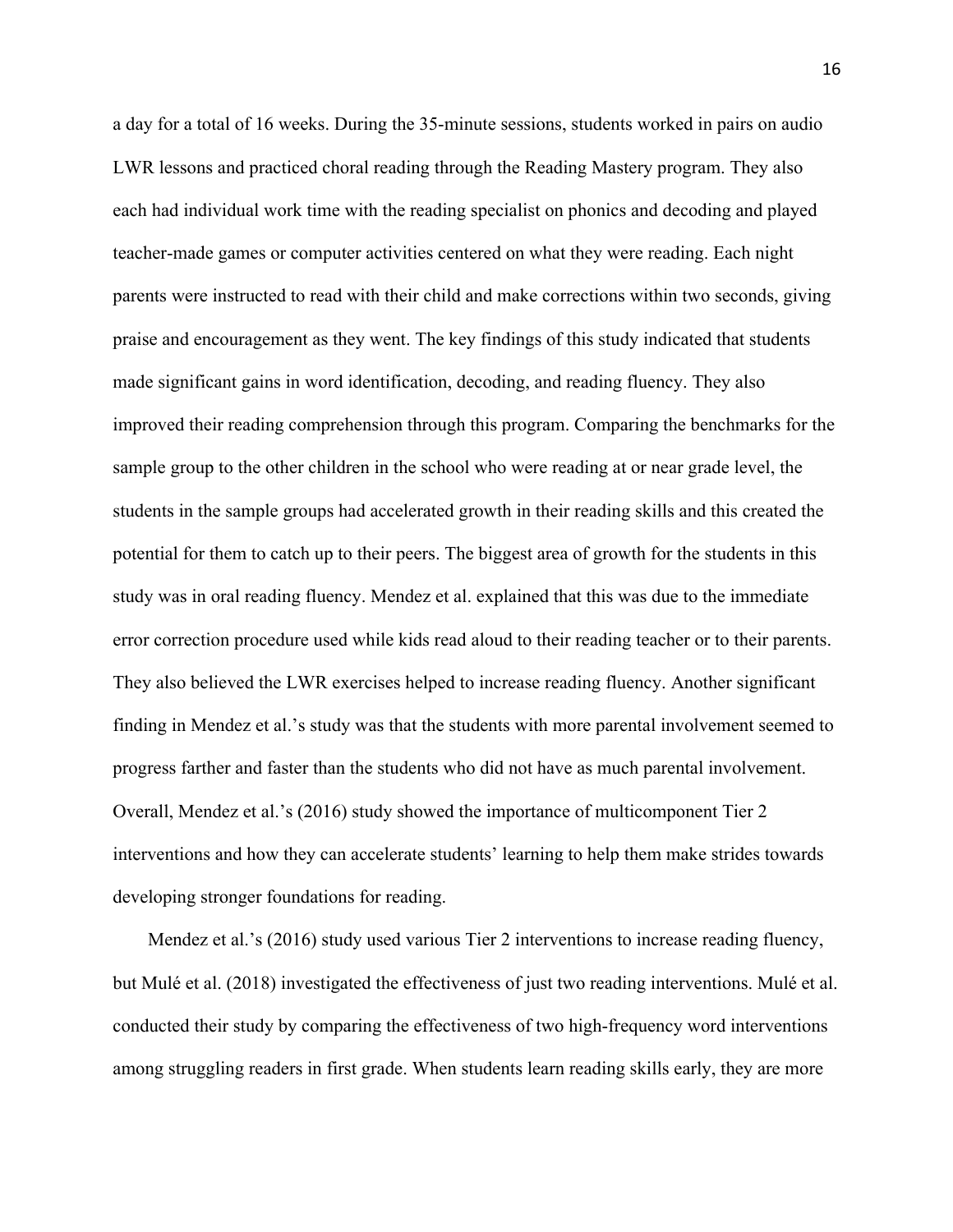likely to be successful academically later in school. That is why it is important to provide targeted interventions for struggling readers. Mulé et al.'s study focused on two different word recognition interventions: Traditional Drill Practice (TDP) and Word sheets (WS). TDP is where students are presented with a set of flashcards that contain unknown words. They go through the cards, repeating each word after the teacher and eventually work towards recognizing and reading the words independently. WS are similar, but rather than presenting the words in isolation, all the unfamiliar words are on a single sheet that is made to look like lines of text in a story. Mulé et al. provided these two interventions to a sample size of 27 first-grade students in the hopes of finding which intervention is most effective in increasing word-recognition and generalization.

Before the study, Mulé et al. (2018) conducted pre-assessments to identify specific words to use with students for the interventions. Then they had an interventionalist conduct independent sessions with students while another collected data on student word recognition. Eventually, students were tested with reading probes to measure how many words they could generalize in the context of a story after practicing with TDP and WS. The key findings of Mulé et al.'s study indicated that of the two interventions, TDP was more effective in memorization and generalization of new words. This was surprising to the researchers because due to the more independent nature of WS, students had more opportunities to practice targeted words using WS compared to TDP. Mulé et al. assumed that one of the reasons for this was because TDP was conducted by a teacher, thus students had increased attention and engagement whereas WS was student-paced, and students could lose focus more easily. Another reason Mulé et al. had for the surprising results was that TDP presented words in isolation and WS presented them together on one sheet, so students who generally struggle with tracking words on a busy page could have had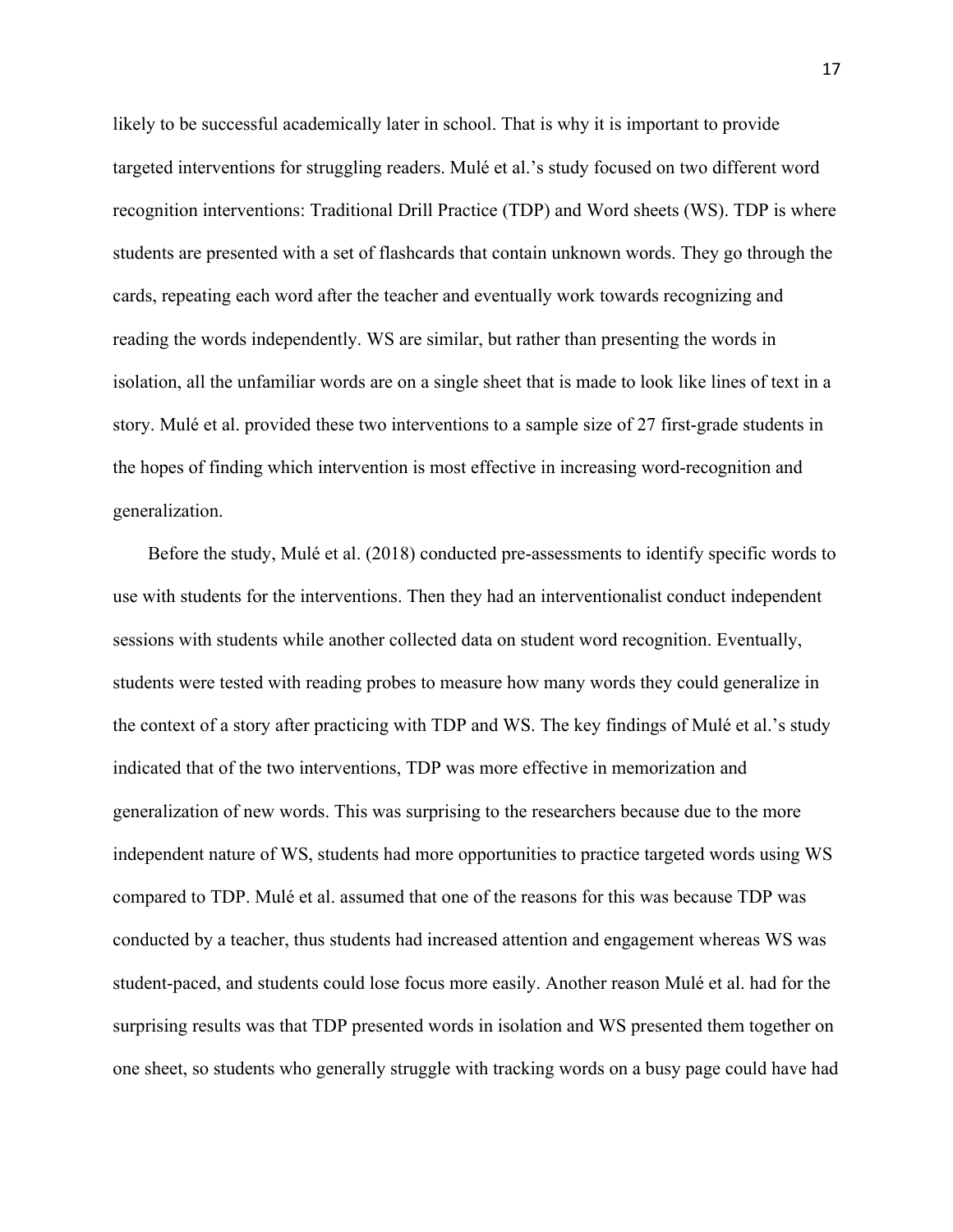a harder time retaining the information compared to seeing words in isolation. Largely, Mulé et al.'s (2018) study indicated that TDP is an effective strategy teachers can use to help students learn and generalize new words.

Just like Mulé et al.'s (2018) study, Wu and Gadke took two reading interventions into comparison for their study. Wu and Gadke (2017) conducted a study that compared the effects of repeated readings (RR) versus video self-modeling (VSM) on reading fluency for students who struggle with reading. According to Wu and Gadke, RR is one of the most recommended and effective reading fluency interventions. With that said, due to many technological advances within school systems, VSM has been growing in popularity as a reading intervention. Wu and Gadke decided to measure how effective RR is in increasing reading fluency compared to VSM, along with how the two interventions can potentially work together. The study was conducted on a small sample size of four students in elementary school who read significantly below gradelevel. Wu and Gadke conducted a series of 10 intervention sessions that alternated RR and VSM. Once those 10 sessions were over, they conducted another five sessions that combined RR and VSM to measure the effectiveness of the two reading interventions on reading fluency for struggling readers.

To measure reading baselines and fluency, Wu and Gadke (2017) used the *Gray Oral Reading Tests-Fifth Edition* and Curriculum Based Measurements (CBM) reading fluency probes from AIMSweb. The key findings of this study indicated that when students received just the RR intervention, they significantly improved their reading fluency from their baseline. On the other hand, students who received VSM in isolation did not make gains in their reading fluency. According to Wu and Gadke, this result is inconsistent with previous research on VSM. When students had RR supplemented with VSM, there was little improvement in student reading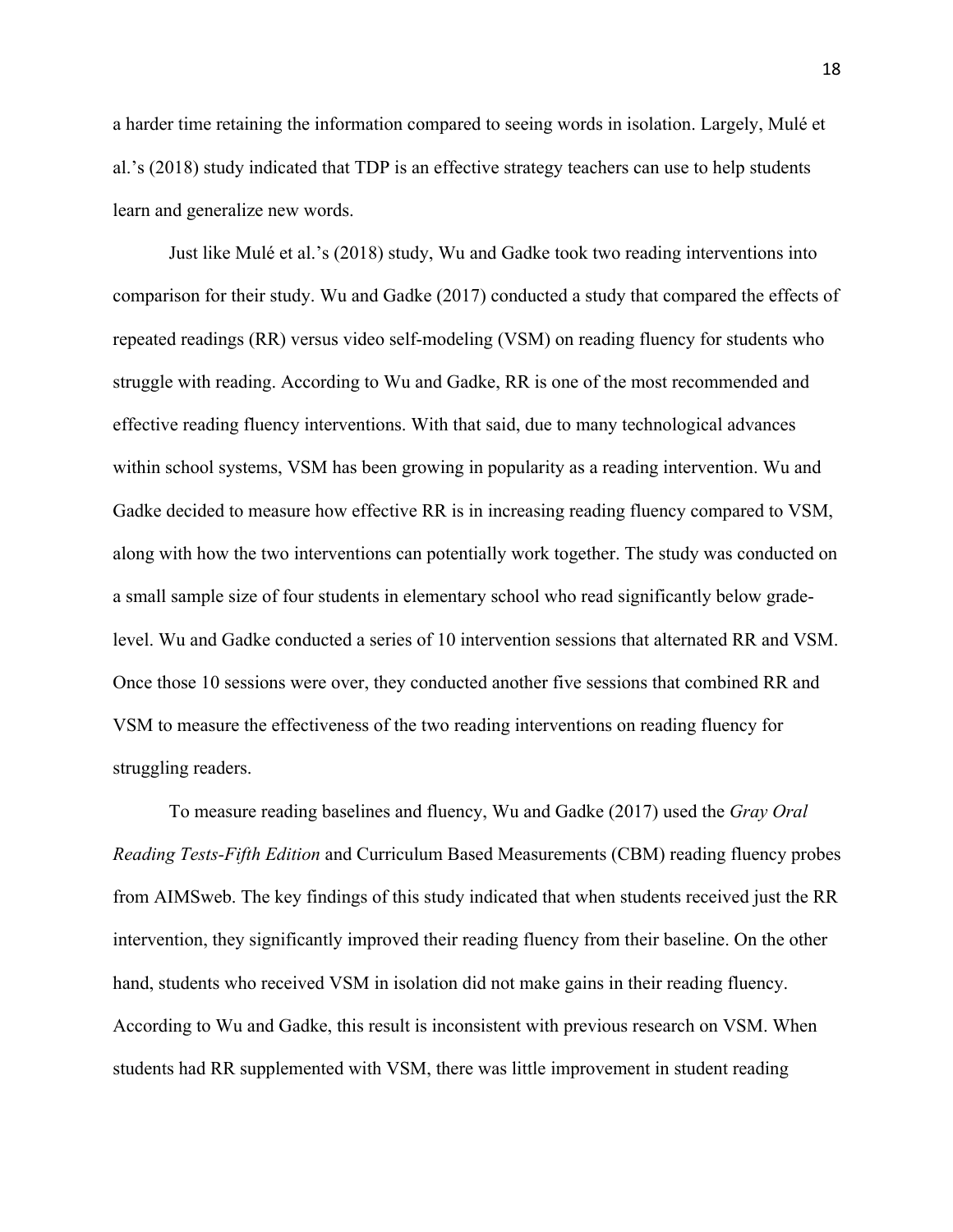fluency. The results of Wu and Gadke's (2017) study indicated that using RR as a reading intervention is effective in increasing reading fluency in struggling readers, but there needs to be more research on the use and effectiveness of VSM.

Similar to Wu and Gadke (2017) comparing RR to VSM, Hawkins et al. (2015) decided to compare RR to another reading strategy. Hawkins et al. conducted a study comparing the effectiveness of RR versus listening while reading (LWR) in improving reading fluency and comprehension for struggling readers. When evaluating the efficiency of interventions, Hawkins et al. thought it was important to look at the available resources and time constraints of most schools. First, many schools do not have the opportunity to spend thousands of dollars on reading intervention programs and materials and often just use what is readily available to them. Secondly, there is a limited amount of time in a school day, and teachers often must find ways to make time for implementing reading interventions. Hawkins et al. believe that RR and LWR are easily accessible interventions, and they are not extremely time consuming. With that said, RR and LWR are still thought to be effective strategies. For their study, Hawkins et al. (2015) used a sample size of four fourth-grade students who struggle with reading to measure which reading intervention is most effective in increasing fluency and comprehension.

To measure gains in fluency and comprehension, Hawkins et al. (2015) collected data on RR and LWR using correct words per minute (CWPM) probes and a comprehension assessment at the end of each intervention session. They also timed each intervention session to track the length required for each intervention. The key findings of the study indicated that of the four students, three of them had similar gains in CWPM on both LWR and RR, but when looking at the time of the sessions, the findings suggested that LWR lead students to faster gains in reading than RR. The fourth student performed better using RR overall. Hawkins et al. believed that one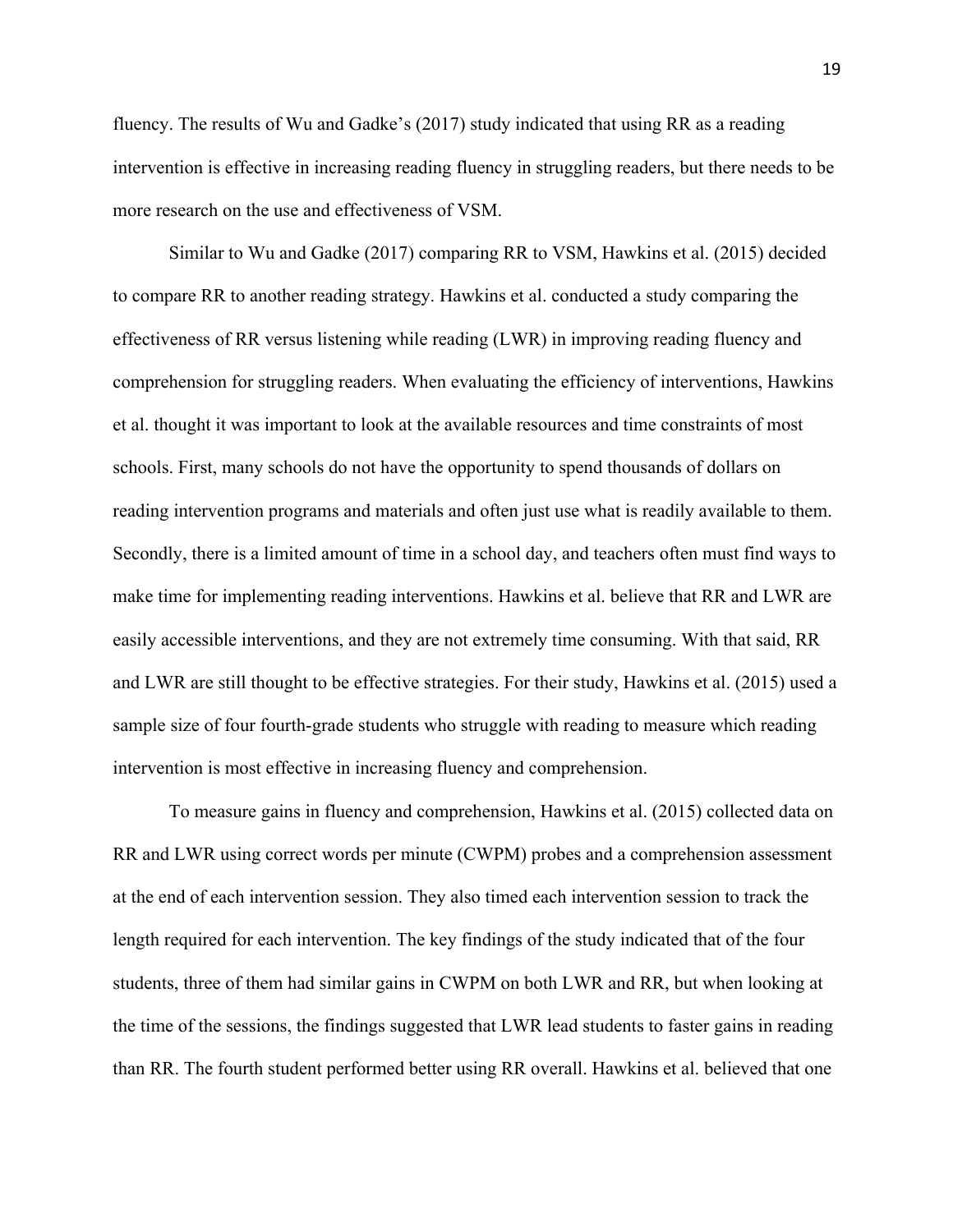of the main reasons the fourth student did better with RR is because it was a preferred activity that was teacher-lead, so the student was more motivated to engage in RR than LWR. Overall, Hawkins et al. believed that LWR was a better intervention to use because it had a greater outcome on the majority of the sample size, it did not require constant adult supervision, and intervention sessions using LWR go a lot faster than RR. In sum, even though Hawkins et al.'s (2015) study leans towards LWR over RR, their study also showed that not all students are the same and RR may work better for some.

Much like Hawkins et al. (2015) using time as a factor in their study, Miciak et al. (2018) thought it was important to also investigate the timeframe of intervention programs. Miciak et al. conducted a study comparing the effects between one versus two years of reading intervention for struggling readers. In their article, Miciak et al. stressed the importance of sufficient early reading intervention to help struggling readers be more successful in their future educational paths. Miciak et al. split their sample size of students into three groups: 162 students were in the two-year researcher-provided reading intervention group, 161 students were in the one-year researcher-provided reading intervention group, and 161 students were in the school-provided reading intervention "business as usual" (BAU) group (pg. 26). The researchers hypothesized that by the end of the study, the students in the two-year group would outperform the other two groups in reading achievement, focusing particularly on reading comprehension. They also hypothesized that the students in the one-year group would outperform the BAU group in reading achievement.

To measure the decoding and spelling skills, Miciak et al. (2018) used the *Woodcock-Johnson III Tests of Achievement* (WJ-III). For measuring reading fluency, they used the Test of Word Reading Efficiency. To track reading comprehension, the researchers used *Gates-*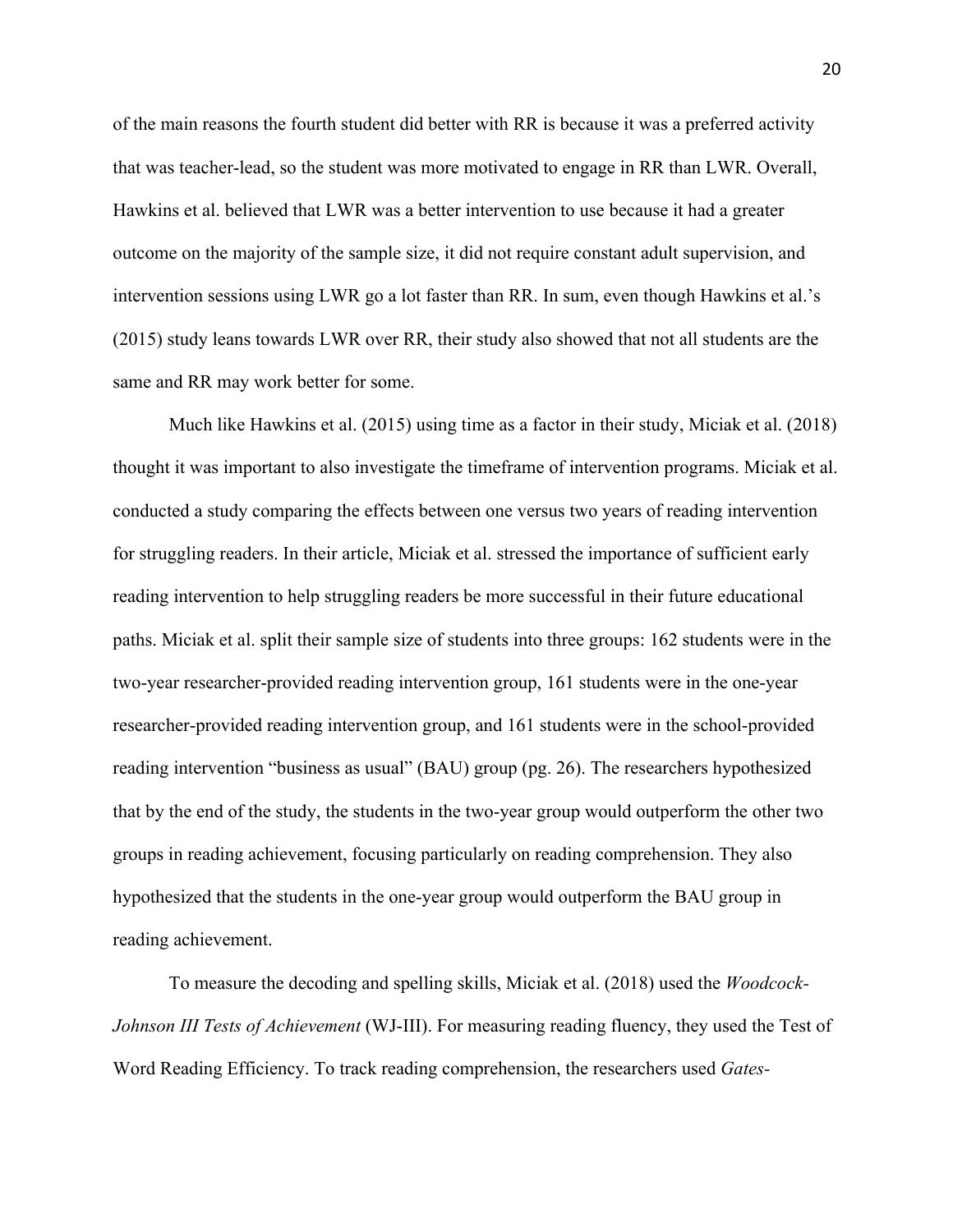*MacGinitie* and the *WJ-III*. The key findings of the study indicated that students in the two-year intervention group significantly scored higher on reading fluency and word reading compared to the one-year and BAU groups. With that said, when looking at reading comprehension, Miciak et al. reported that there were no statistically significant differences between any of the groups. Miciak et al. (2018) showed that two years versus one year of reading intervention can help students to greatly improve word recognition and fluency, but there needs to be more research on how to increase reading comprehension for elementary students.

#### **Secondary Interventions**

The above studies explored elementary reading intervention strategies and how they increased reading achievement for early reading skills, but most secondary students who struggle with reading also benefit from targeted reading interventions. Oslund et al. (2018) conducted a study comparing the effects of word reading and vocabulary instruction on secondary struggling readers and proficient readers. Being that reading comprehension is one of the most important reading skills students need to be successful in middle and high school, Oslund et al. deemed it important to compare how word reading and vocabulary knowledge predict reading comprehension achievement for all readers. Oslund et al. compared a sample size of 859 students. To determine struggling versus proficient readers, the researchers used *the Gates MacGinitie Reading Tests-fourth edition* (GMRT-4). Students who fell below the 30<sup>th</sup> percentile were considered struggling and students who were above the 30<sup>th</sup> percentile were considered proficient.

For their study, Oslund et al. (2018) used the *GMRT-4* to measure reading comprehension and vocabulary. For word reading progress, they used the *Test of Word Reading Efficiency (2nd ed*.) Oslund et al. also measured inference-making skills using 19 multiple choice questions after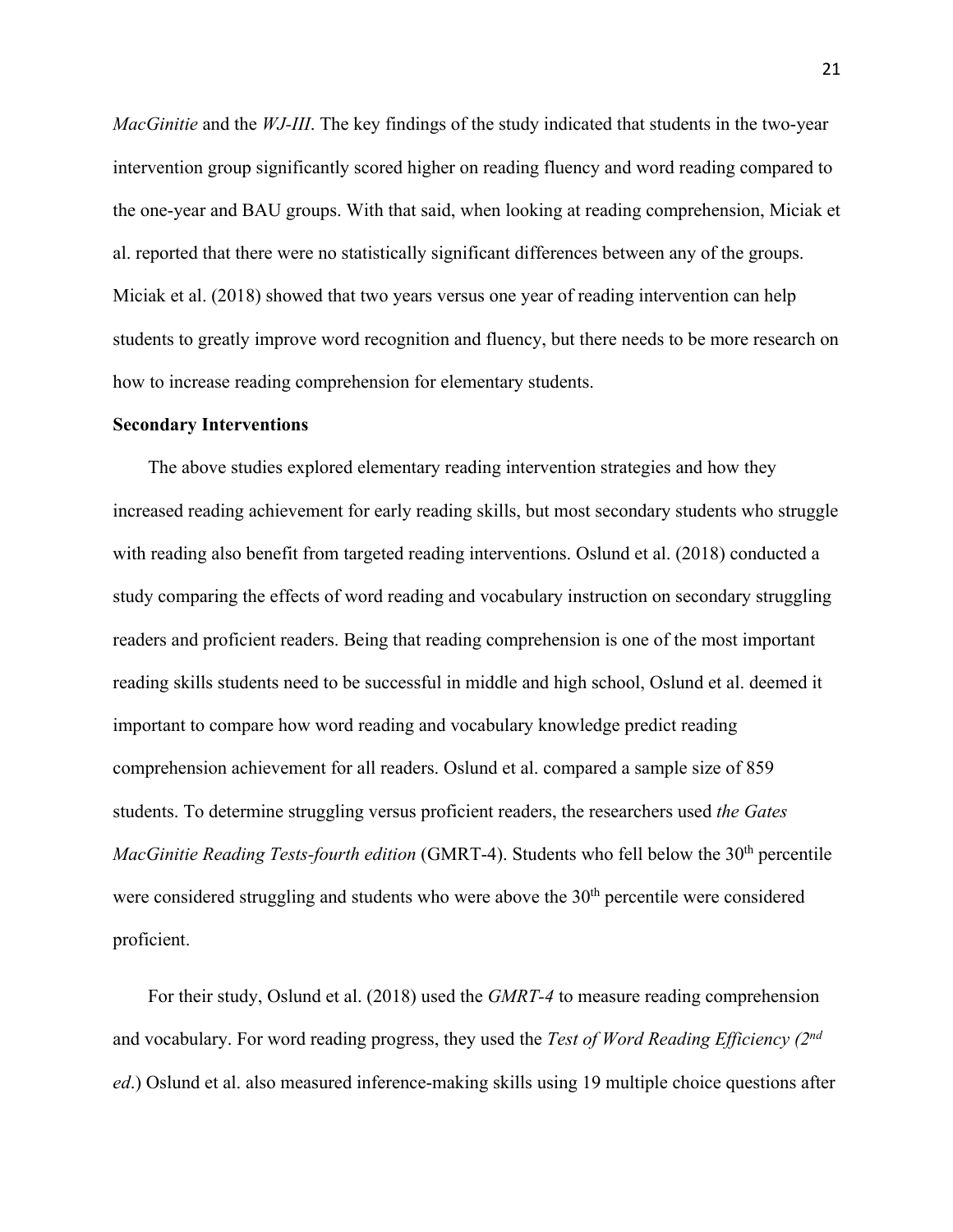students read one narrative and one expository passage, and they measured silent-reading efficiency using the *Test of Silent Reading Efficiency and Comprehension*. The key findings of this study indicated that vocabulary instruction is effective for both struggling and proficient readers in predicting reading comprehension outcomes. With that said, proficient readers are generally more fluent and know more vocabulary, thus struggling readers are more likely to benefit from direct vocabulary instruction. Another key finding in Oslund et al.'s study showed that word reading skills are significant predictors of reading comprehension achievement for struggling readers but has no effect on proficient readers. This is because it is often harder for struggling readers to identify and decode words compared to proficient readers who have internalized the skill. Oslund et al. suggested, based on their research, that struggling readers should receive explicit word reading instruction to increase their ability to read and comprehend texts. Overall, according to Oslund et al.'s (2018) study, struggling readers need explicit instruction in vocabulary and word reading in order to increase their reading comprehension abilities, but proficient readers mainly just benefit from vocabulary instruction.

Oslund et al. (2018) explored how vocabulary and word reading interventions can increase reading comprehension whereas Lupo et al. (2019) focused on a different way to increase reading comprehension. Lupo et al. explored the effects of text-difficulty on reading comprehension in adolescents. They started out by explaining two points of view regarding text difficulty. The first being that if students struggle when reading a text at or above grade level, they should be given easier texts to assist with comprehension and motivation. On the other hand, giving students texts below their grade level could be counterproductive. The second point of view believes that students should be given texts at or above their grade level, supplemented with scaffolding and teacher support to continue their growth of vocabulary and comprehension.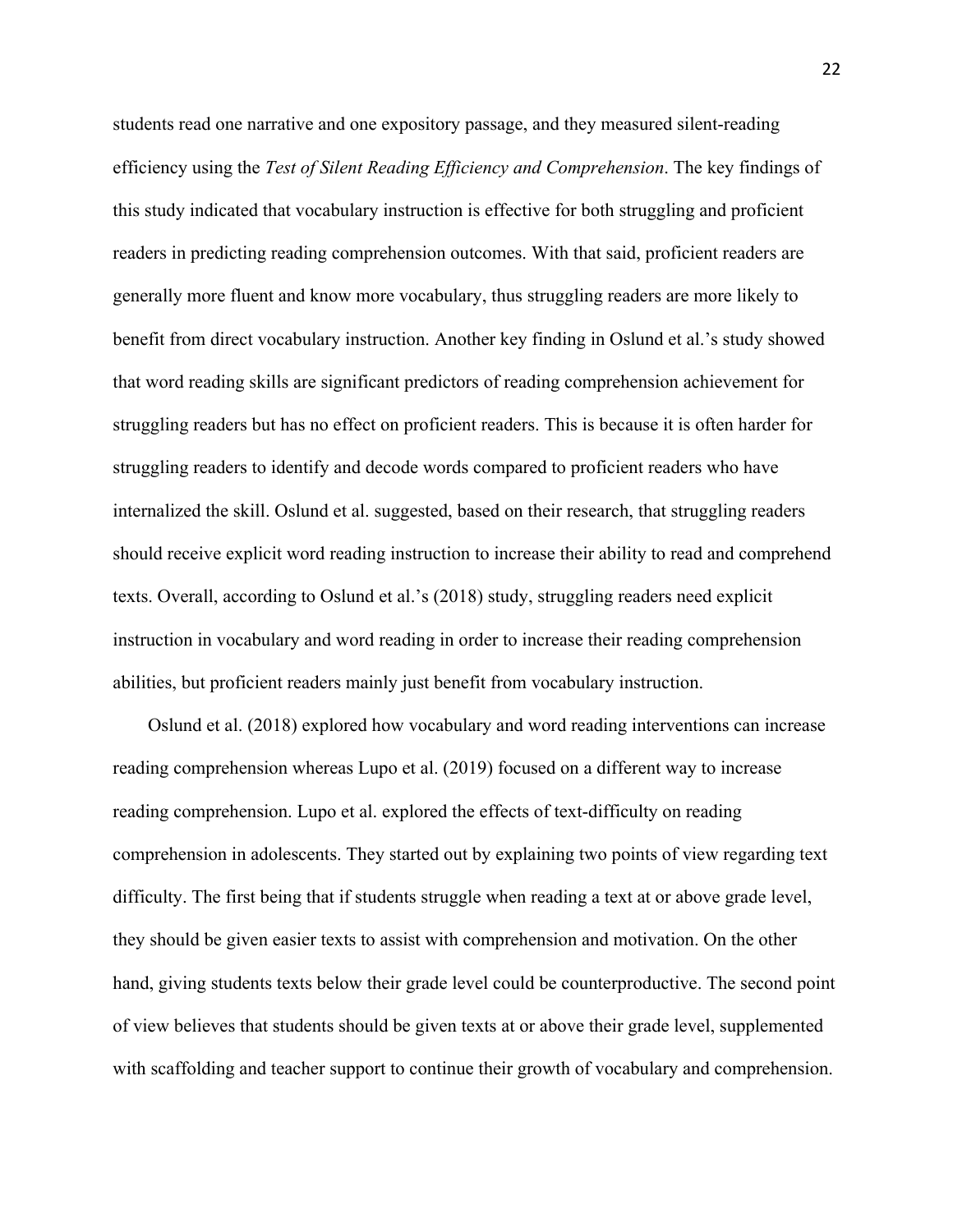Lupo et al.'s conducted their study on 293 students in ninth grade with the hopes of discovering that with the right supports, students can be given texts at or above their grade level and still be successful.

To measure text comprehension, Lupo et al. (2019) assigned comprehension questions for each text students read. They also measured overall comprehension using the *Gates-MacGinitie Reading Tests.* Students were split into two groups, those who were given easier texts, and those who were given harder texts. Both groups received supplemental reading supports for their texts in the form of KWL and Listen-Read-Discuss strategies. The key findings of this study indicated that regardless of text-difficulty, all students made gains in their reading comprehension. With that said, Lupo et al. noted that a subgroup of readers who were deemed significantly below grade-level in reading benefited more from the easy texts. Upon further evaluation, Lupo et al. noted that 61% of the students in the below grade-level subgroup were English Learners (ELs). Since many EL students are still developing their English proficiency, it is a lot harder for them to follow along with grade level texts. Lupo et al. indicated that the easier texts had simple sentences, were shorter, and contained more familiar words which made it easier for this particular group of students to follow and comprehend. In sum, Lupo et al. (2019) demonstrated that most students are capable of improving their reading comprehension regardless of text difficulty so long as they have the right supports within the classroom to guide their reading.

Lupo et al. (2019) looked at how text difficulty affected reading comprehension, but Barth and Elleman (2017) explored a different intervention and its effects on reading comprehension. Barth and Elleman conducted a study on how teaching inference interventions increase the reading comprehension and achievement of middle school students who struggle with reading. One of the biggest struggles many teachers face is that a majority of secondary students are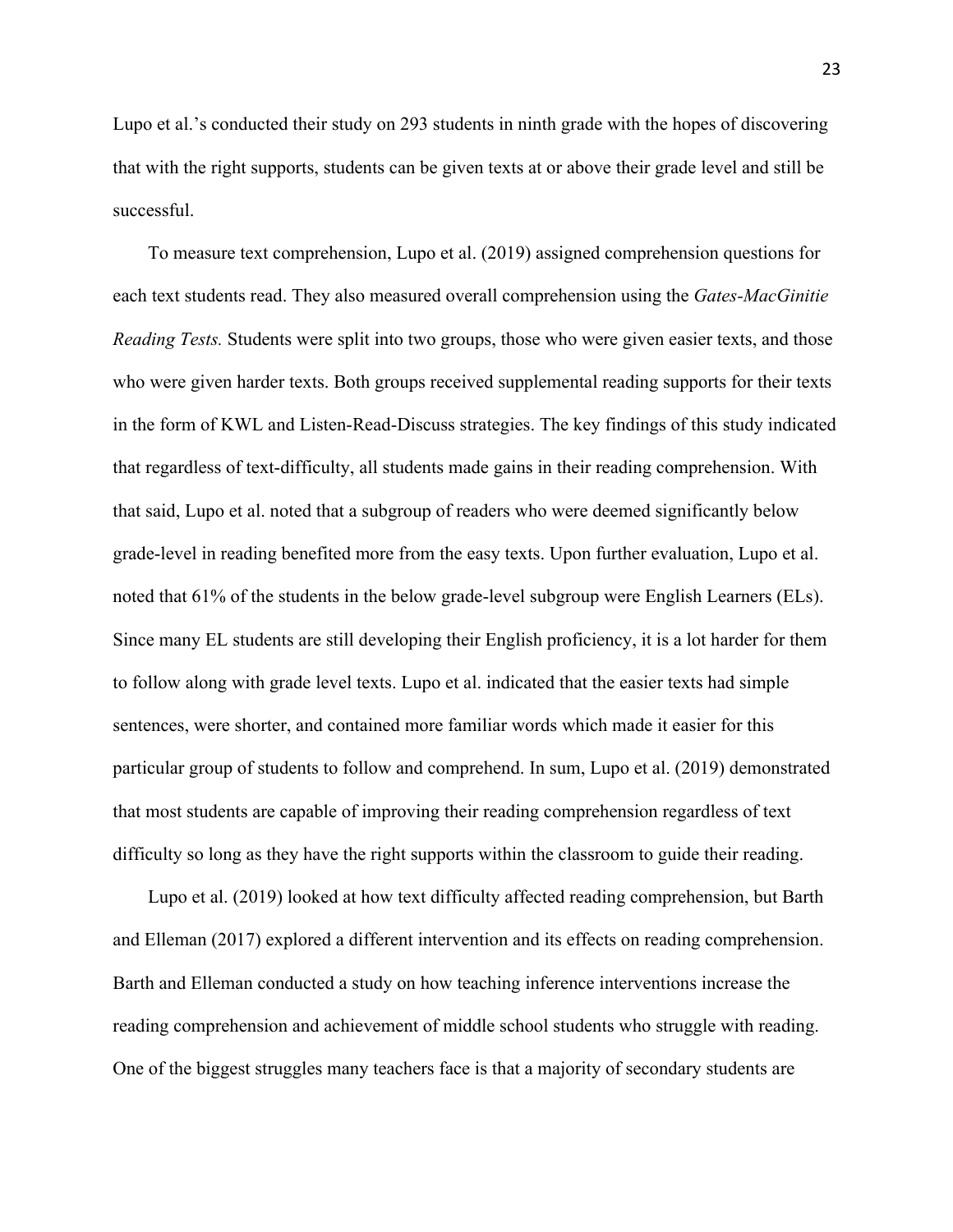below proficient in reading level. Barth and Elleman pointed out that the ability to comprehend texts is often expected in the secondary grades, but to comprehend texts students need to be able to decode, read fluently, and understand vocabulary. Without these skills, students will not understand what they read. In their study, Barth and Elleman believed that making inferences while reading a text can greatly improve reading comprehension for secondary students. Barth and Elleman described inference making as a process where students integrate what they already know and any general knowledge they have about a topic while reading a text. By practicing inference making, students are increasing their reading strategies, vocabulary skills, and background knowledge on a topic, thus increasing their reading comprehension. Barth and Elleman conducted their study on a sample size of 66 middle-school students who struggle with reading to examine how effective inference interventions are on increasing reading comprehension and text-based knowledge.

Barth and Elleman (2017) broke their sample size into two groups: the treatment group who received the inference interventions and the comparison group who followed the normal reading curriculum. The interventions that were used in the treatment group involved teaching students to use textual clues, integrate prior knowledge, try to understand character perspectives, and understand the author's purpose for writing (Barth & Elleman, 2017). To measure progress, Barth and Elleman used the *WIAT-III Reading Comprehension subtest*, the Egyptian Content Knowledge Assessment, and the QRI-5. The key findings of the study indicated that first, students in the treatment group significantly increased their Egyptian content-knowledge, the unit of study at the time of interventions. Secondly, while students made gains in inferencemaking skills, there was no significant difference between the treatment and comparison groups. The last finding of this study indicated that students in the treatment group did, overall, greatly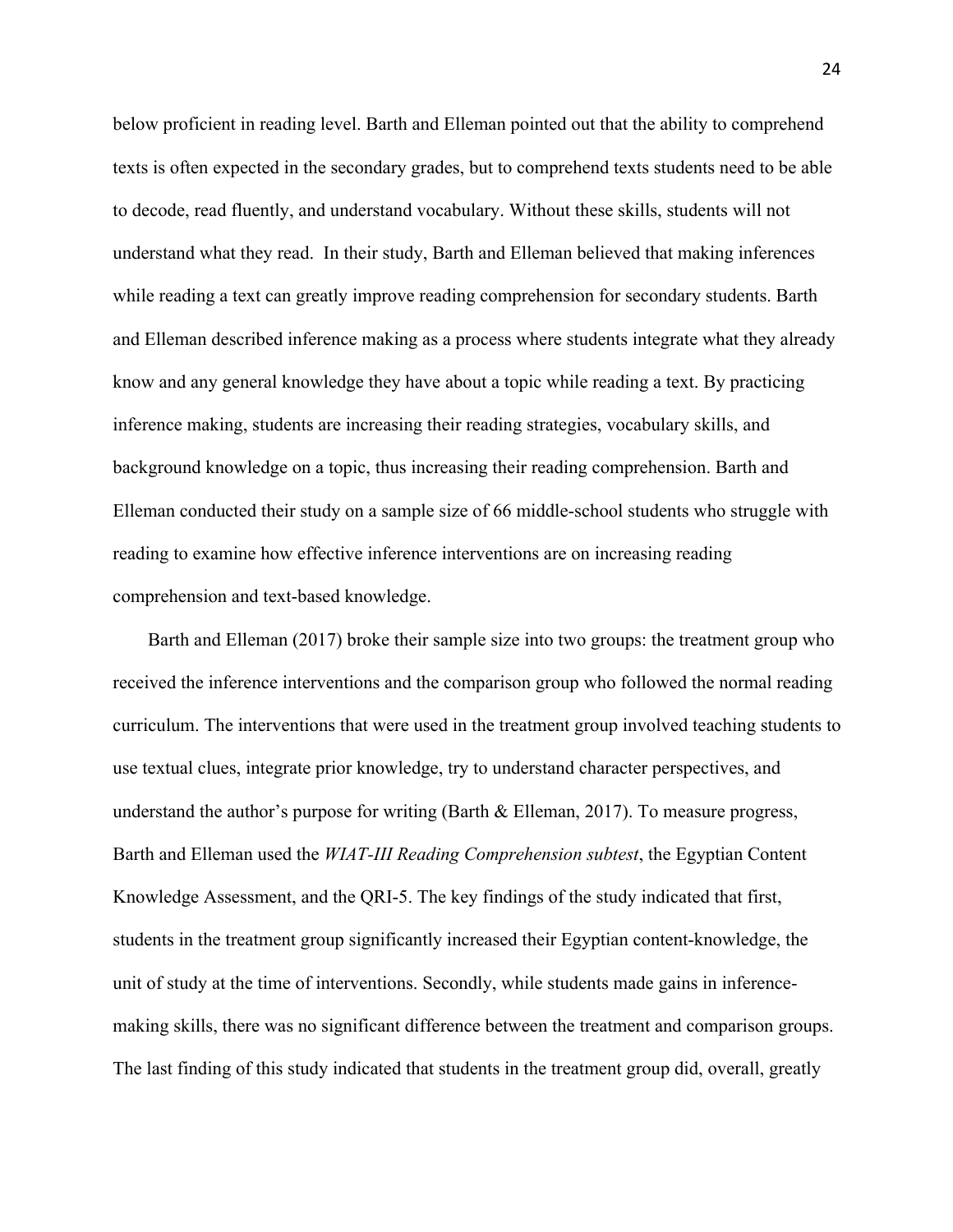increase their reading comprehension achievement. Barth and Elleman's (2017) study displayed that explicitly working on inference interventions can benefit struggling readers in growing their content knowledge and can help increase their reading comprehension.

# **Adult Interventions**

Even if a reading strategy was designed to work for primary and secondary students, many adults leave school as struggling readers and many adults can still benefit from reading intervention. Gray et al. (2018) investigated how teaching morpho-phonemic interventions to adult struggling readers affected their reading achievement. Many students have persistent reading struggles throughout their entire educational careers. Gray et al. noted that about 20% of high school students in America end up dropping out of school altogether. That is why the researchers of this study investigated how to support adults who struggle with reading. Gray et al. studied a sample of 34 students who were working on receiving their General Educational Development (GED) certification. They split the sample size into two groups, an experimental group who received morpho-phonemic interventions and a control group. Gray et al. hypothesized that the experimental group would show higher achievement than the control group on word recognition measures and standardized reading tests.

Gray et al. (2018) used the Letter Word ID, Reading Vocabulary, and Passage Comprehension subtest from the *Woodcock Johnson-III*; the visual patterns measure from the *Test of Nonverbal Intelligence-4*; and Picture Naming and Verbal Analogies subtests from the *Woodcock-Munoz Language Survey-R* to measure progress in their study. The key findings indicated that both the experimental and control group increased their ability to read words, spell words, match definitions, and complete sentences. With that said, as predicted, the experimental group who received morpho-phonemic interventions made significantly greater progress on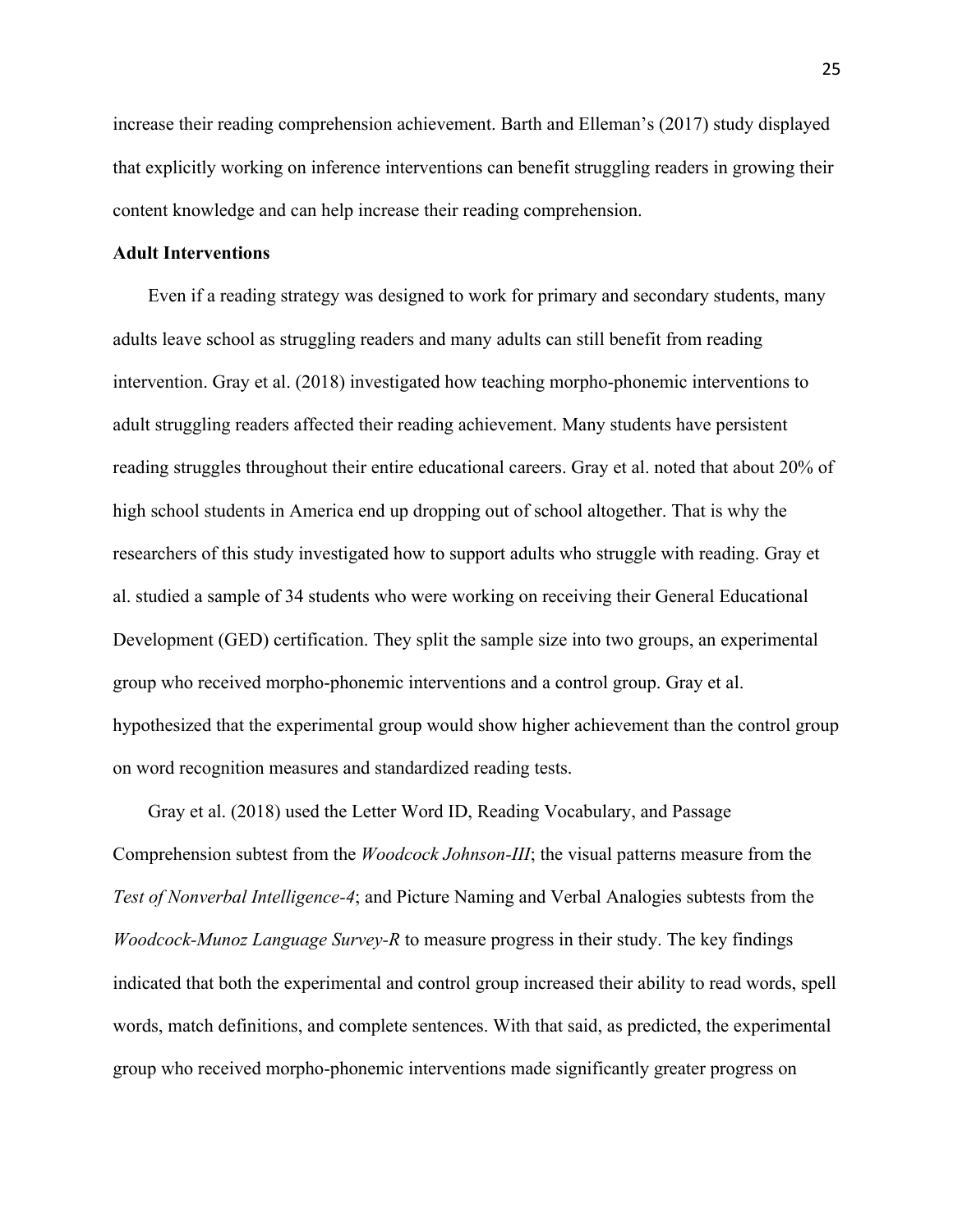identifying base words, letter word identification, and decoding. Gray et al. also reported that there were no significant differences on the standardized tests of vocabulary spelling, and comprehension skills between the groups. Overall, the experimental group in Gray et al.'s (2018) study were able to better identify, decode, and read words after receiving morpho-phonemic interventions showing that adults can still greatly benefit from reading interventions.

Gray et al. (2018) focused on GED students and how to increase their reading skills. Pergams et al. (2018) conducted a similar study on students in a college biology class who struggled with reading their textbook. Pergams et al. researched the effects of the read-aloud and think-aloud strategies on college level biology students. In their study, Pergams et al. noted that the reading aloud (RA) strategy is commonly used to help younger students develop strong reading skills. Because of this, RA is rarely used above the elementary school level and there are hardly any research studies on its effects for older students. Pergams et al. hypothesized that RA would help the biology students to better understand and interpret information within their textbook. Pergams et al. took the RA in conjunction with the thinking aloud (TA) strategy and applied them to three college biology courses. They used a sample size of 34 students across three biology classes to see how the RA and TA strategies affected the college-aged students' reading abilities.

Pergams et al. (2018) used student and teacher surveys to measure the effects of the RA and TA strategies in the three biology classes. The key findings from this study suggested that the RA and TA strategies were much preferred by the students than a typical lecture-based biology class. The students reported that they felt more engaged and interested in the content when using RA and TA. They also reported that after the interventions they felt they were more comfortable and better equipped to read textbooks that are normally difficult for them. Over the course of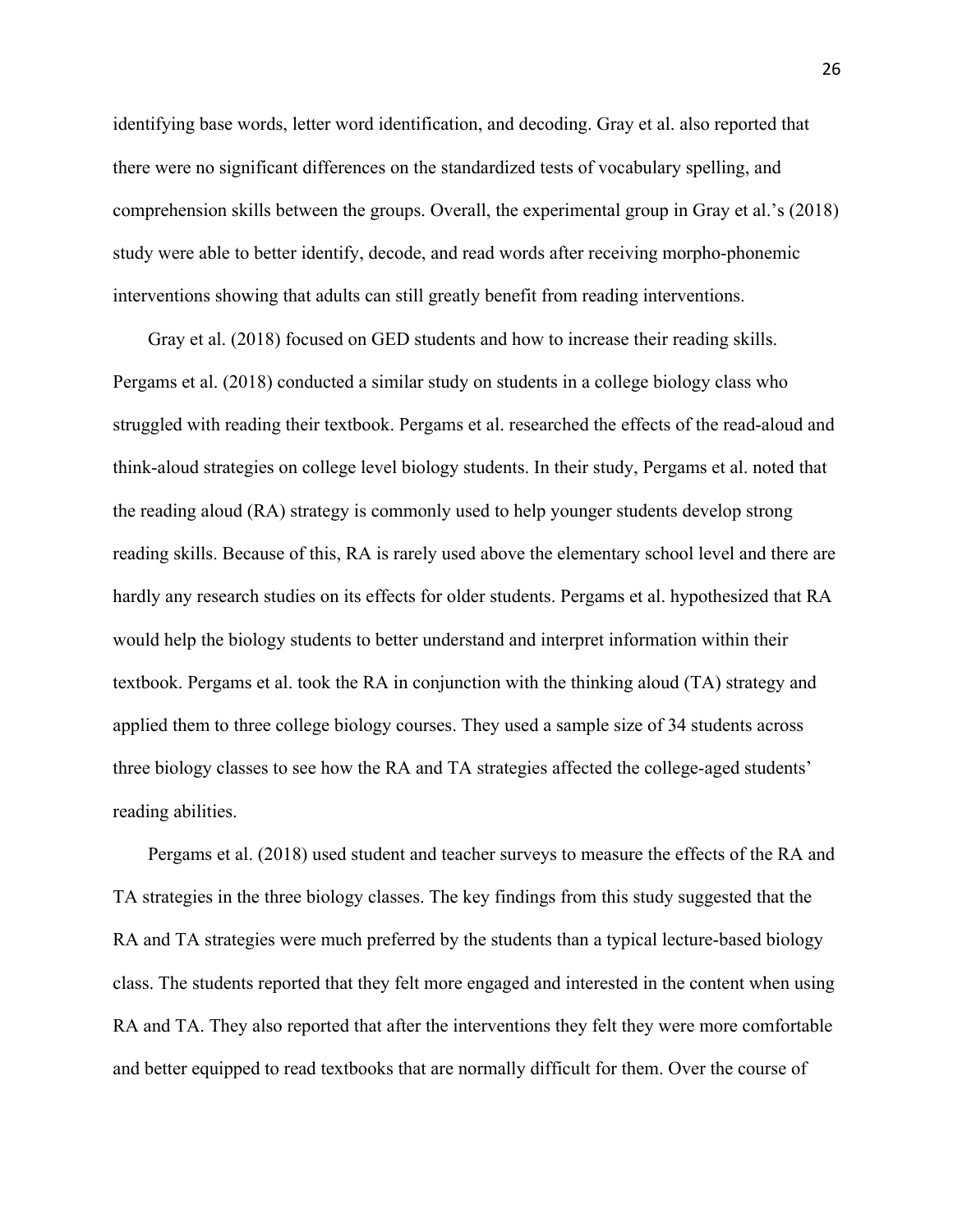Pergams et al.'s study, the RA and TA strategies taught the sample students how to interact and interpret difficult academic texts. With that said, Pergams et al. noted that the RA and TA strategies are most effective in smaller groups of 15 or fewer students. They also stated that many college instructors stated that they were hesitant to use these strategies in their classrooms despite the positive results due to the pressure to cover a broad amount of material in such a short amount of time. In sum, Pergams et al. (2018) showed how reading strategies that are normally used in elementary levels of education can be effective for older students.

#### **Interventions for Students with Disabilities and English Learners**

When exploring the types of interventions that best help struggling readers, one must consider unique groups of students who often have unique struggles. This section will explore reading interventions that may be helpful for students with disabilities and English learners.

# **Students with Disabilities**

Although many students struggle with reading, it is important to take a closer look at students with disabilities and what best helps them to be successful in improving their reading skills. Khasawneh and Alkhawaldeh (2020) conducted a study on the effects of phonological awareness and sequential memory training for students with learning disabilities (LD) to better improve their reading achievement. Khasawneh and Alkhawaldeh noted that it takes a lot more effort for students with LD to decode and identify the words and patterns they are reading, and this often leads to a loss in reading comprehension and a loss in the ability to grow and advance in their reading skills. Khasawneh and Alkhawaldeh believed that phonological awareness, the ability to recognize sounds in words and phrases, is one of the most basic reading skills that needs to be mastered to build up to eventual reading mastery. The point of Khasawneh and Alkhawaldeh's study was to develop an instructional program specifically for students with LD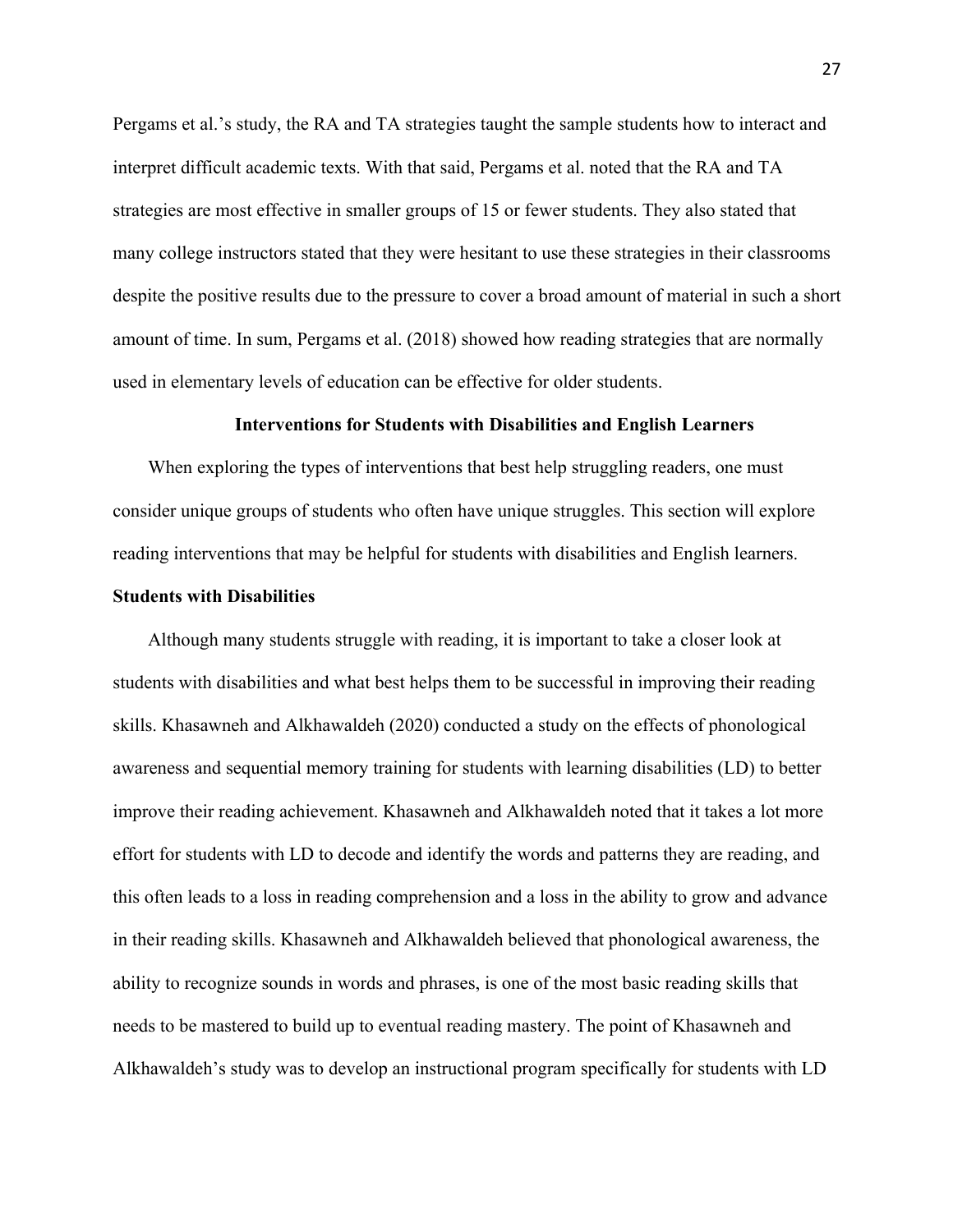that focused on phonological awareness skills and sequential memory to help students with LD to improve their reading achievement. Khasawneh and Alkhawaldeh conducted their study on a sample size of 326 students with LD across grades three through six. They split the sample size into two groups, a control group and an experimental group, to better study the effectiveness of their instructional program.

To measure progress, Khasawneh and Alkhawaldeh (2020) used the Phonetic Sequential-Memory test, along with pre- and post-tests of the skills they worked on during the instructional program. The phonological awareness program was used on the experimental group and the control group used their school's normal reading curriculum. The key findings of the study indicated that students in the experimental group had greater self-confidence in their phonological awareness skills and their phonological awareness achievement was much higher than the control group. With that said, the results of the sequential memory tests between the control and experimental group were not very different. Because there was little difference in sequential memory between groups, Khasawneh and Alkhawaldeh stated that there needs to be more research on the relationship between sequential memory and reading skills. Overall, by focusing specifically on phonological awareness skills, Khasawneh and Alkhawaldeh (2020) showed that students with learning disabilities could greatly improve their reading and get one step closer to reading mastery.

Khasawneh and Alkhawaldeh's (2020) study focused on the foundational reading skill of phonological awareness, but MacArthur et al. (2015) looked at the foundational skills of phonics and sight word training in their study. MacArthur et al. studied the effects of sight word interventions versus phonics training on reading achievement for students with dyslexia. For students with dyslexia, most reading interventions involve explicitly teaching phonics,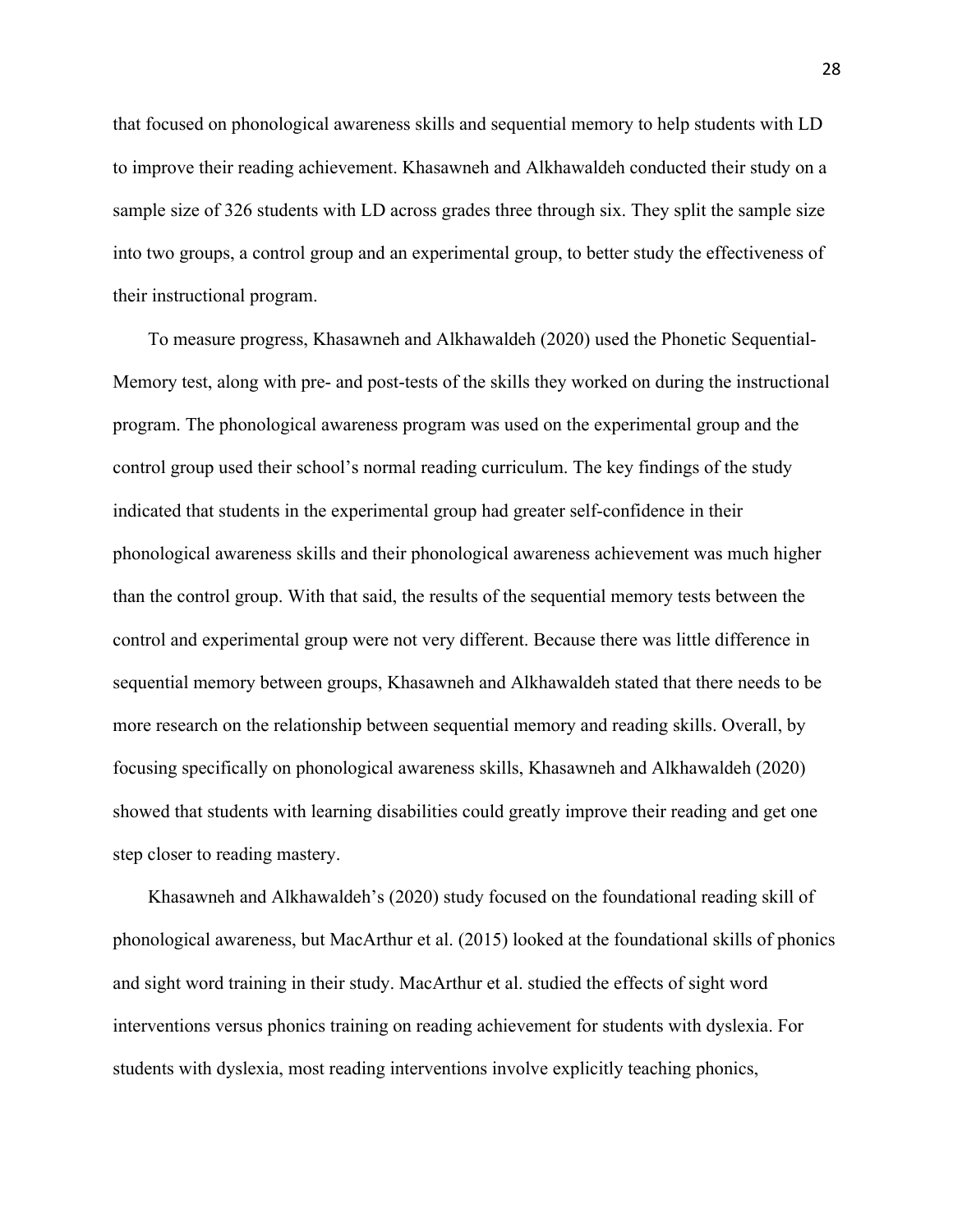connecting letters to sounds. MacArthur et al. stated that phonics training could be beneficial to students with dyslexia, but they also believed that explicitly teaching sight words would increase reading achievement for these students. Sight words are often words that do not follow typical phonics rules. Many of the letters and sounds are irregular and need to be memorized rather than decoded using phonics techniques. MacArthur et al. noted that one third of English words do not follow general letter-sound rules. For their study, MacArthur et al. split a sample size of 104 students with dyslexia between the ages of 7 and 12 years old into three groups. The first group received eight weeks of phonics training followed by eight weeks of sight word training. The second group received the opposite, eight weeks of sight word training followed by eight weeks of phonics training. The third group received a mixed approach where they had alternating days of phonics and sight word training for 16 weeks. With the three intervention groups, MacArthur et al. wanted to observe which order of intervention training was most important in helping students with dyslexia increase their reading achievement.

To measure, MacArthur et al. (2015) used the *Test of Word Reading Efficiency* and the *Test of Everyday Reading Comprehension*. They also used the intervention data from the 16 weeks of phonics and sight word training. The key findings indicated first that 16 weeks of sight word and phonics training in general significantly increased dyslexic students' abilities to read sight words and use phonics strategies independently. Another key finding in MacArthur et al.'s study indicated that training phonics before sight word reading had a larger effect on reading achievement than the inverse approach. With that said, MacArthur et al. noted that students with dyslexia should not just receive phonics training. Based on the results of their study, MacArthur et al. (2015) recommended that students with dyslexia should have both phonics training and sight word training concurrently to increase their word reading abilities.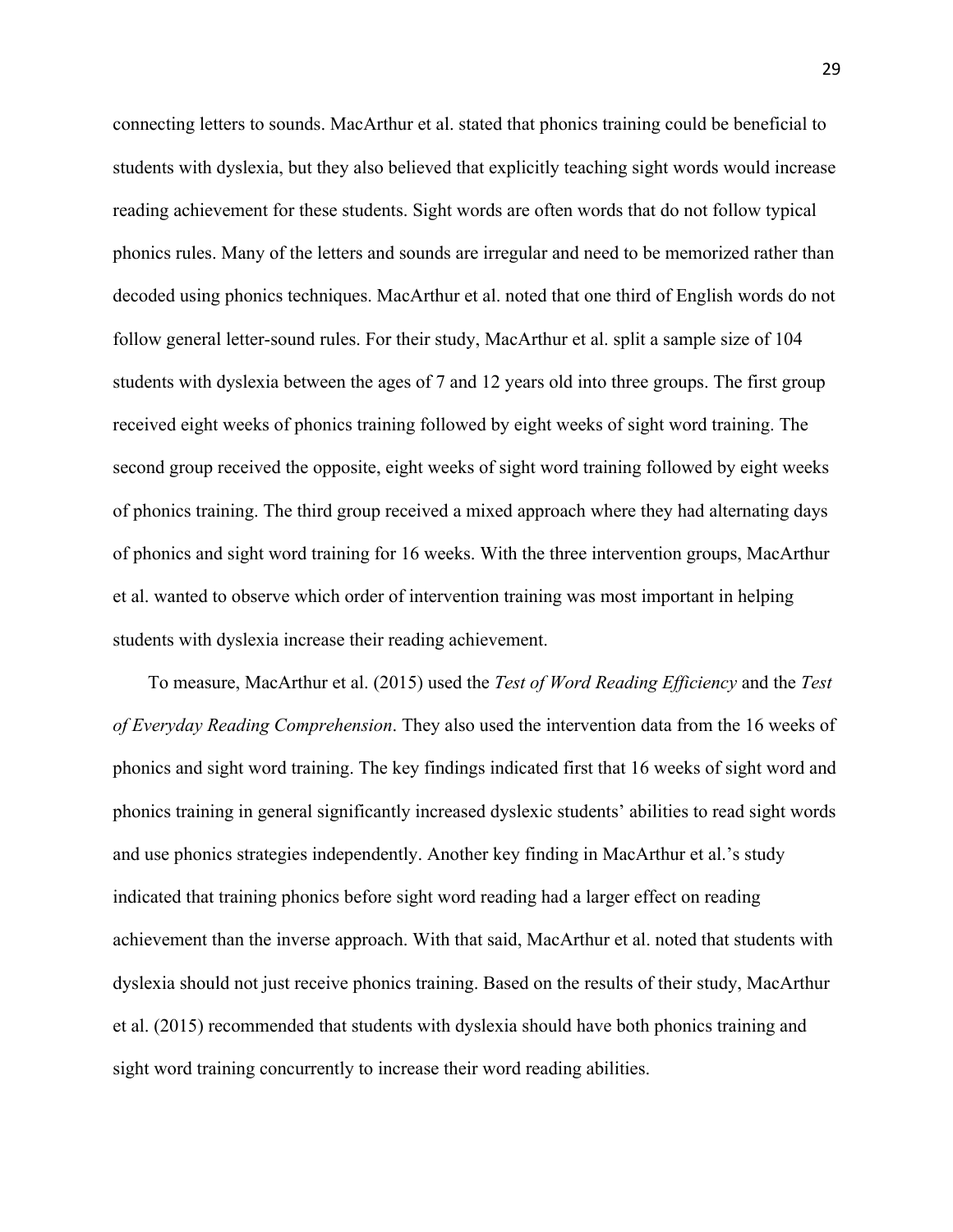Much like MacArthur et al. (2015), Mulé et al. (2015) also researched sight words in their study. Mulé et al. researched the effectiveness of two sight-word interventions on a student with autism spectrum disorder (ASD). Mulé et al. noted that appropriate instructional strategies could be difficult to identify for students with very specific educational goals, especially because there is limited research on reading interventions that work for students with ASD. In their study, Mulé et al. compared traditional drill practice (TDP) and incremental rehearsal (IR) to see which intervention is most effective in increasing sight word knowledge. Both strategies require using flashcards, but the biggest difference is that TDP used all unknown words and IR used mostly known words and gradually added unknown words to the pile. For their study, Mulé et al. (2015) used one seven-year-old student with ASD to gauge which intervention worked best in helping the student retain and generalize sight words.

To measure sight word recognition, Mulé et al. (2015) used the sample student's instructional data from 21 sessions of sight word practice with the two strategies. The student had three sessions per week. For generalization measures, the researchers used sentences containing the sight words to see if the student was able to recognize them in context. The key findings of this study indicated that although both TDP and IR were effective strategies, but TDP was more efficient in helping the student learn and generalize sight words. Mulé et al. recognized that conducting this study on just one student does not leave a lot of room to generalize their data, especially because students with ASD have such a wide variety of abilities, but the researchers hoped that similar studies would be conducted in the future with larger samples of ASD students. Overall, Mulé et al. (2015) showed that specific sight word interventions, particularly TDP, work to help students with ASD to better recognize and generalize new words.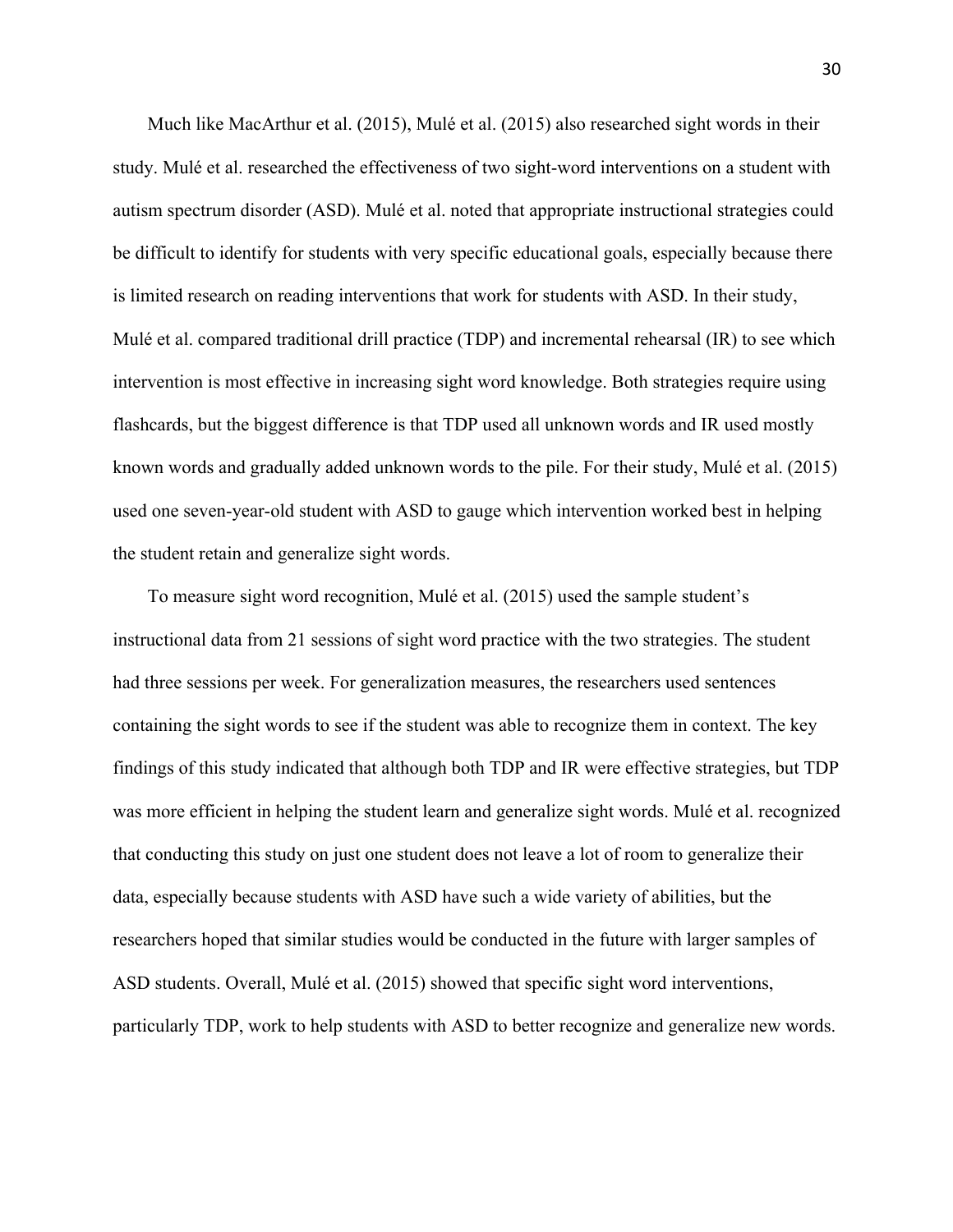The three previous studies focused on foundational reading skills, but Roux et al. (2015) moved past foundations and looked directly at reading comprehension, the overall goal of reading intervention programs. Roux et al. conducted a study on the effects of teaching explicit reading comprehension interventions on the improvement of reading achievement for struggling readers with autism spectrum disorder (ASD). Reading comprehension is a vital skill that students need to be successful as they progress through school. Unfortunately, students with ASD often have struggles that involve reading comprehension and it makes it harder for this group of students to improve their reading achievement. Roux et al. believed that teaching explicit reading comprehension strategies to students with ASD would improve their reading comprehension abilities and help them to be successful with complex reading tasks. Roux et al. conducted their study on a sample size of 45 elementary school students who all had highfunctioning ASD. The 45 students were randomly assigned to either an intervention group or a control group. The students in the intervention group received explicit reading comprehension instruction whereas the control group continued with their usual reading curriculum.

Roux et al. (2015) measured progress through oral assessments in the areas of vocabulary knowledge, identification of main idea in a passage, recognition of anaphoric relations, and overall comprehension of a passage. The key findings of Roux et al.'s study indicated that students in the intervention group, compared to the control group, greatly increased their vocabulary knowledge and their abilities to identify the main idea in a passage. The intervention students also showed some signs of improved anaphoric relationship recognition between pronouns and nouns. Roux et al. conducted a follow-up assessment on the sample students at the start of the next school year to see if they retained what they had learned in their intervention sessions. Unfortunately, many students did not retain what the interventions taught them the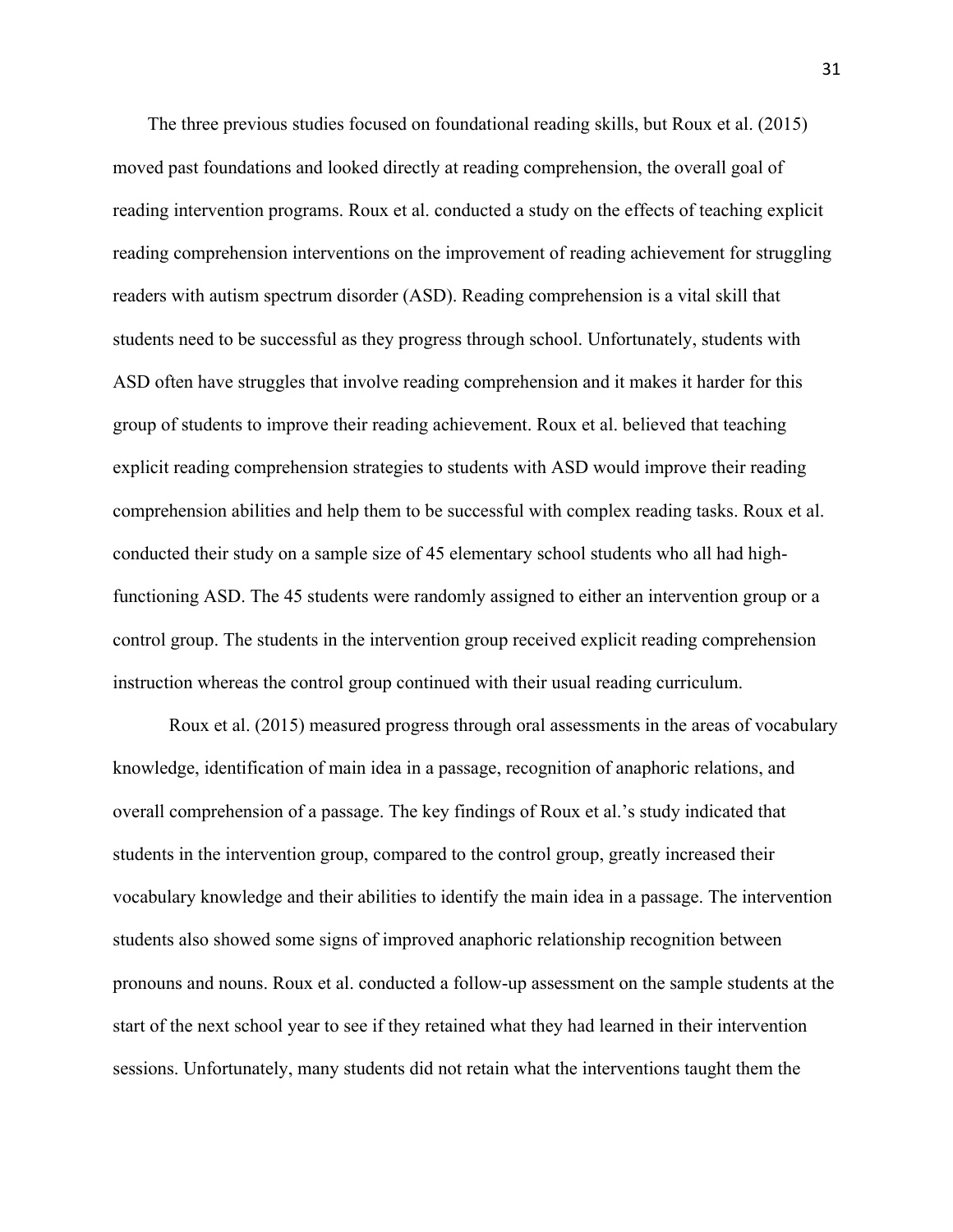previous year, which Roux et al. interpreted as an indicator that students with ASD most likely need ongoing interventions in comprehension throughout their schooling. To conclude, Roux et al.'s (2015) study indicated the importance of ongoing, explicit interventions for students with ASD in order to increase their reading comprehension achievement.

Just like Roux et al. (2015), Swanson et al. (2018) focused on the skill of reading comprehension. Swanson et al. researched how certain interventions increase reading comprehension achievement in students with who display inattention and hyperactivity disorders. Reading struggles can be apparent in students who have inattention or hyperactivity disorders. Since the goal of reading interventions is to create students who can independently read and comprehend texts, Swanson et al. investigated how working memory, decoding, making inferences, and vocabulary knowledge predict reading comprehension outcomes for secondary students who exhibit either inattention, hyperactivity, or both. They used a sample size of 414 students across four school districts to conduct their study.

The measures Swanson et al. (2018) used were the *Test of Word Reading Efficiency*, the *Woodcock Johnson-III*, the *Goldman-Fristoe-Woodcock Auditory Memory Tests*, the *Gates-MacGinitie* test, and the Bridge-IT task. The key findings indicated that first, vocabulary and inference making skills positively predicted student reading comprehension achievement for students with low inattention and hyperactivity, high inattention and hyperactivity, and low inattention with high hyperactivity. With that said, Swanson et al. noted that decoding skills were not a predictor of reading comprehension outcomes. Swanson et al. also discovered that a student's working memory could be a positive predictor of reading comprehension outcomes. Due to these findings, Swanson et al. (2018) recommended that students who have inattention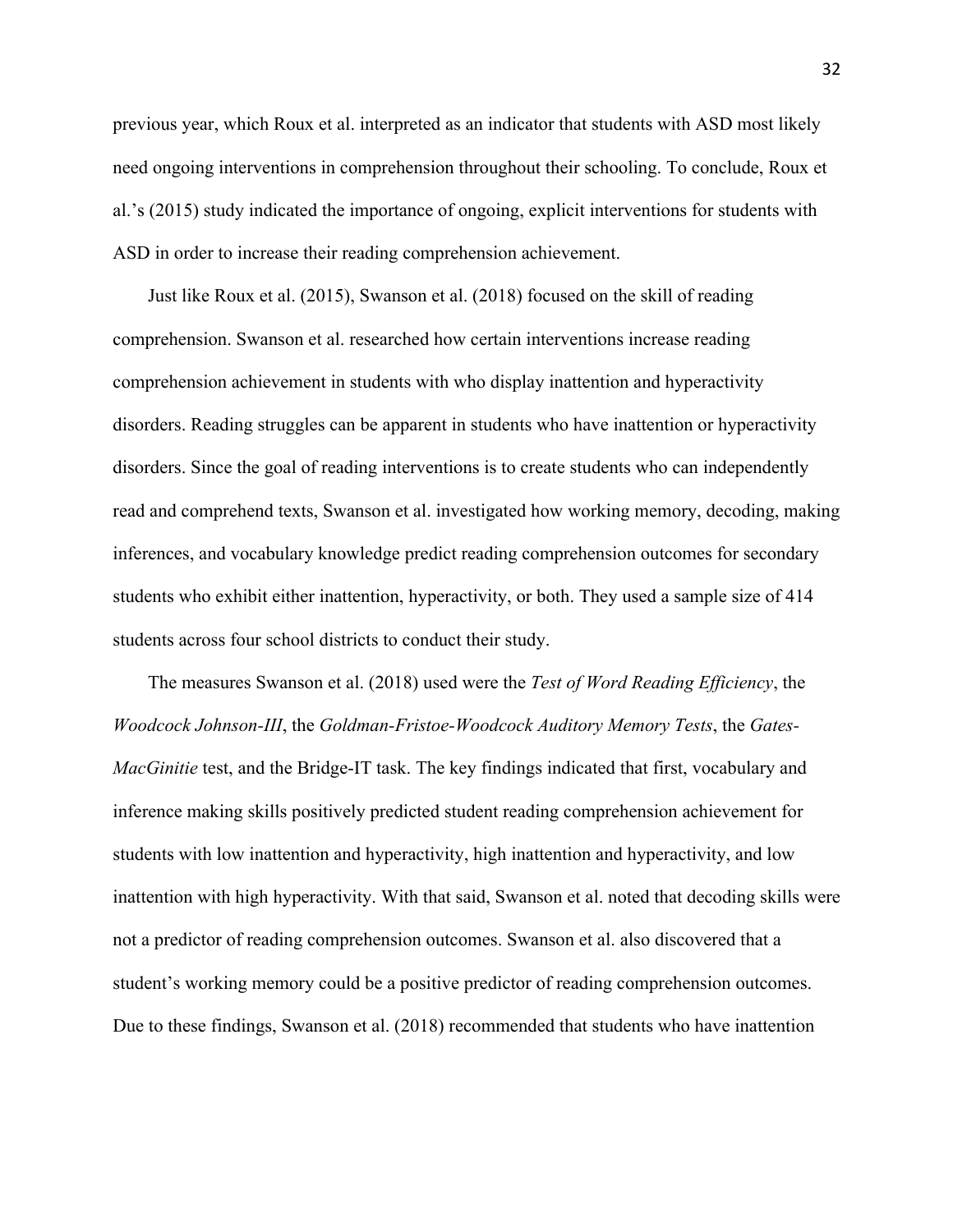and hyperactivity of any level should be provided explicit vocabulary and inference making instruction to increase reading comprehension achievement.

#### **English Learners**

Just like the above studies on students with disabilities, it is just as important to investigate what best helps students who are English Learners (ELs) improve their English reading abilities. Edwards and Lambros (2018) conducted a study on how video self-modeling (VSM) might help dual language learners (DLLs) and students with disabilities increase their reading fluency. Edwards and Lambros defined video modeling as a technique that uses a recording of a student modeling a target behavior that is played back to the student to provide a personalized visual of the behavior. VSM is used as an oral reading fluency intervention by first having a reading teacher read a passage one sentence at a time while the student repeats the sentences back. The video is then edited to remove the reading teacher's voice and focus just on the student "fluently" reading the passage. Then, the video is played for the student so they can listen and read with themselves. Edwards and Lambros conducted their VSM study on a small sample size of three seventh grade students who were all DLLs and had disabilities. The three students were chosen because they all were reading English well below grade level. Edwards and Lambros used VSM on these students with the hopes of increasing their reading fluency skills.

Edwards and Lambros (2018) used *Dynamic Indicators of Basic Early Literacy Skills* (DIBELS) to measure the oral reading fluency of their sample size. They also use the *Adolescent Motivation to Read Profile* survey (AMRP) to gauge the self-concept while reading their chosen sample. Edwards and Lambros began with gathering baseline data. Then they provided VSM as an intervention strategy and continuously monitored progress for seven weeks. By the end of the study, the key findings indicated that all three participants improved their reading fluency by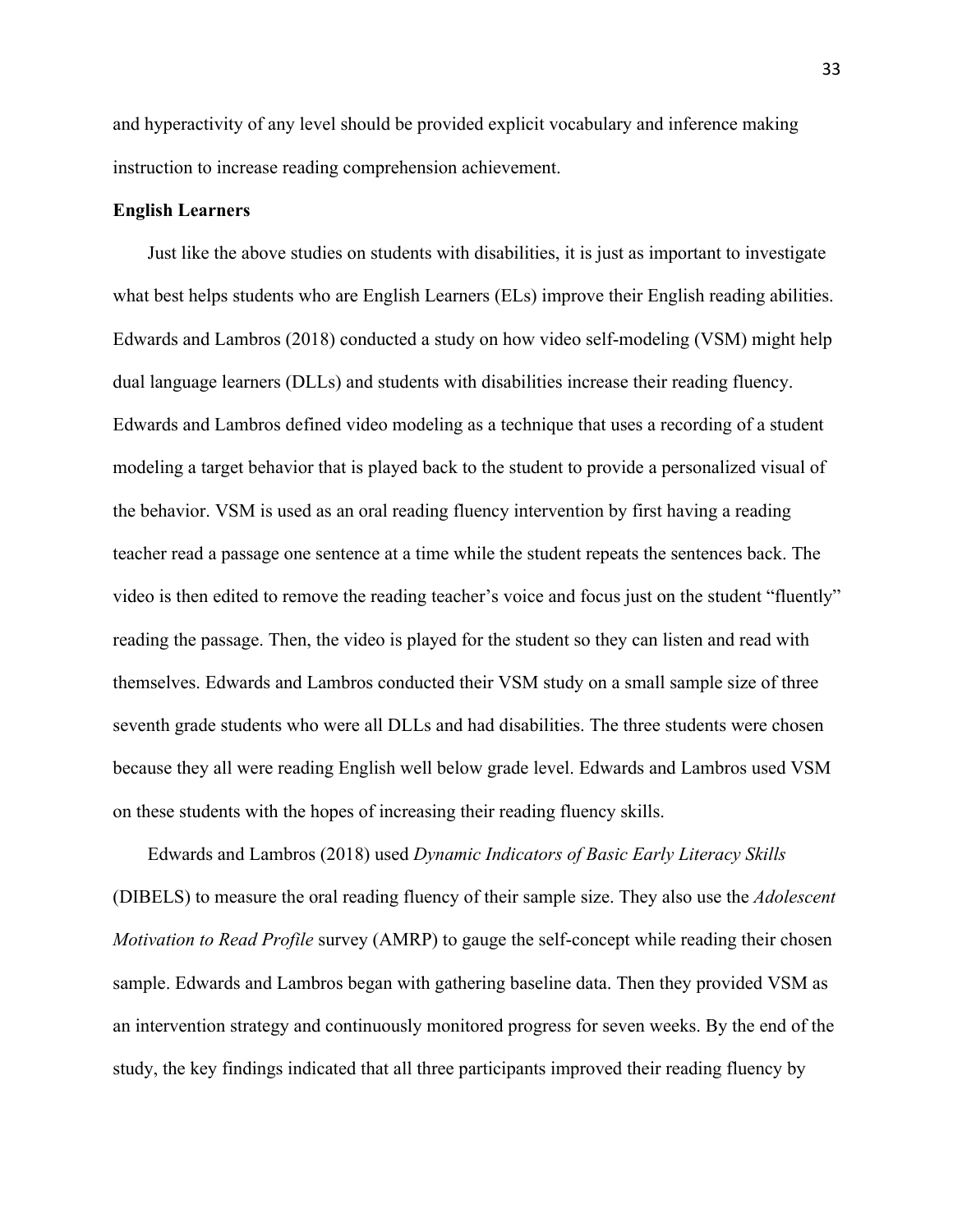almost an entire grade level on the DIBELS measure. Two of the three students also increased their self-concept and confidence as their reading fluency increased. With that said, Edwards and Lambros reported that if the study did not solely focus on fluency and other foundational reading interventions were involved, the students might have shown greater improvement in their reading abilities. Overall, Edwards and Lambros (2018) proved that VSM could be a useful technique that gives DLL students and students with disabilities a chance to see themselves as fluent readers while improving their reading fluency and achievement.

Much like Edwards and Lambros (2018), Gan et al. (2019) focused on reading interventions for students who are English Learners. Gan et al. conducted a single-case study to examine how specific reading interventions might be effective for a student learning English as a second language (ESL). The whole-language approach is most often used in ESL and EL programs. The whole-language approach involves completely immersing a student in the new language environment. Unfortunately, this approach does not always work for struggling readers. Gan et al. believed that reading interventions are necessary for ESL students who struggle to boost their abilities and confidence in learning English. In their study, Gan et al. used a single student identified as being well below his peers in reading. They hoped to discover how intensive, individualized interventions affected the single ESL student's English reading achievement.

To measure progress, Gan et al. (2019) used correct words per minute (CWPM) probes and word recognition data from a flashcard intervention. They conducted a total of seven 45-minute intervention sessions with the sample student. The key findings indicated that providing the student with individualized interventions was effective. The sample student was able to greatly increase his letter-sound correspondent, decoding, and English reading fluency. Overall, the Gan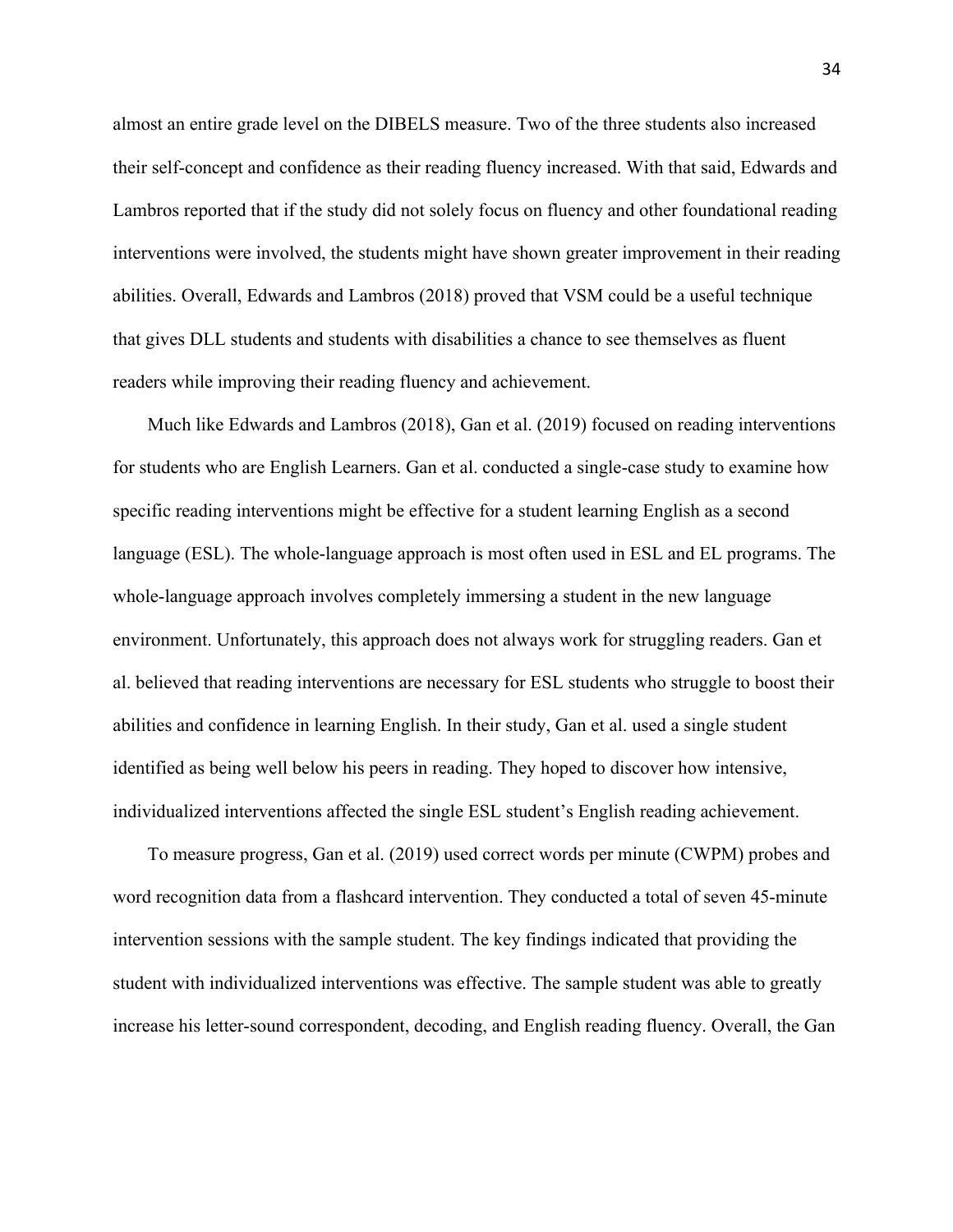et al. (2019) study stressed the importance of individualizing interventions for students who struggle, especially if they are learning a new language.

#### **The Effects of Motivation on Reading Achievement**

Student engagement and motivation are important factors to consider when looking at reading achievement. Klauda and Guthrie (2014) conducted a study on the connection between motivation, engagement, and reading achievement and how these things might differ among struggling and advanced adolescent readers. Klauda and Guthrie first differentiated motivation and engagement, explaining that *motivation* is a set of values and beliefs about a category, such as reading, whereas *engagement* is behavior, such as effort and persistence, that students display while working on that category. It is also important to note that motivation for reading is multidimensional and has a lot of different constructs, such as intrinsic motivation, value for reading, peer value for reading, and self-efficacy (Klauda & Guthrie, 2014). The study predicted, "motivation facilitates engagement, which in turn facilitates achievement" (Klauda & Guthrie, 2014, p. 240) and that there would be a difference in the achievement outcomes and motivation among advanced versus struggling readers. It is also noted that struggling readers might "have serious cognitive challenges that make the acquisition of reading laborious and difficult" (Klauda & Guthrie, 2014, p. 240-241). Klauda and Guthrie conducted their study with a sample size of 205 seventh grade students with the hope of finding if there are developmental gaps in the influences among motivation and engagement on reading achievement among struggling and advanced readers.

The methods used in Klauda and Guthrie's (2014) study involved pairing struggling readers with advanced readers who had similar backgrounds such as socioeconomic status, gender, and ethnicity. Additionally, students were chosen based on whether they scored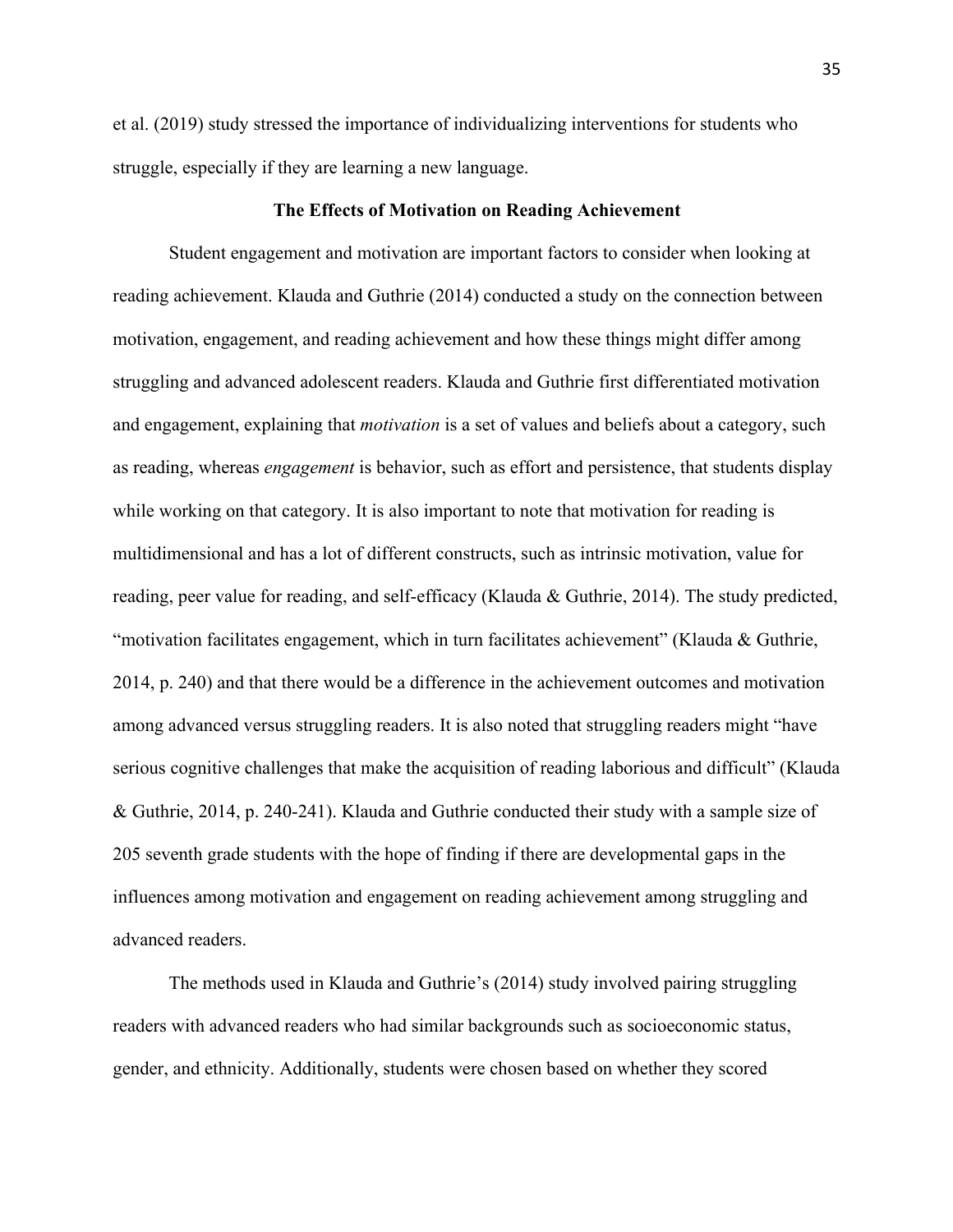significantly below and significantly above grade level for reading. The study measured collected data from two different points in the year, September and April, and data was collected by the students' language arts or reading teachers via The Motivation for Reading Information Books-School Questionnaire (MRIB-S) and various reading achievement tests such as the *Woodcock-Johnson III Diagnostic Reading Battery* and the *Gates-MacGinitie Reading Test*

(Klauda & Guthrie, 2014). The key findings of this study indicated that first, "both motivation and engagement predicted achievement more strongly for advanced readers than struggling readers" (Klauda & Guthrie, 2014, p. 262). This supported the initial prediction that cognitive challenges caused struggling readers to have lower motivation and engagement, thus it limited their "capacity to increase their achievement" (Klauda & Guthrie, 2014, p. 262). The study also indicated that students who were intrinsically motivated often had higher achievement and struggling readers who were motivated had an increased engagement in reading, but the achievement differences were still higher for advanced readers. This could point to the idea that even if motivation is higher, the struggling readers need more time and attention than the advanced readers to practice reading skills to better improve their achievement, primarily due to their potential cognitive difficulties. Overall, Klauda and Guthrie's (2014) research study showed that "motivation and engagement may not facilitate achievement as readily for low-achievers as for other students" (p.267).

While Klauda and Guthrie's (2014) study focused on the difference in motivation among struggling readers and advanced readers and how that affected their reading achievement, Louick et al.'s (2016) study looked into how middle school students' belief in their own abilities affected their reading comprehension achievement. Louick et al.'s study used the "Expectancy-Value Model of Motivation" (p. 260). This model implied that students who believe they are capable of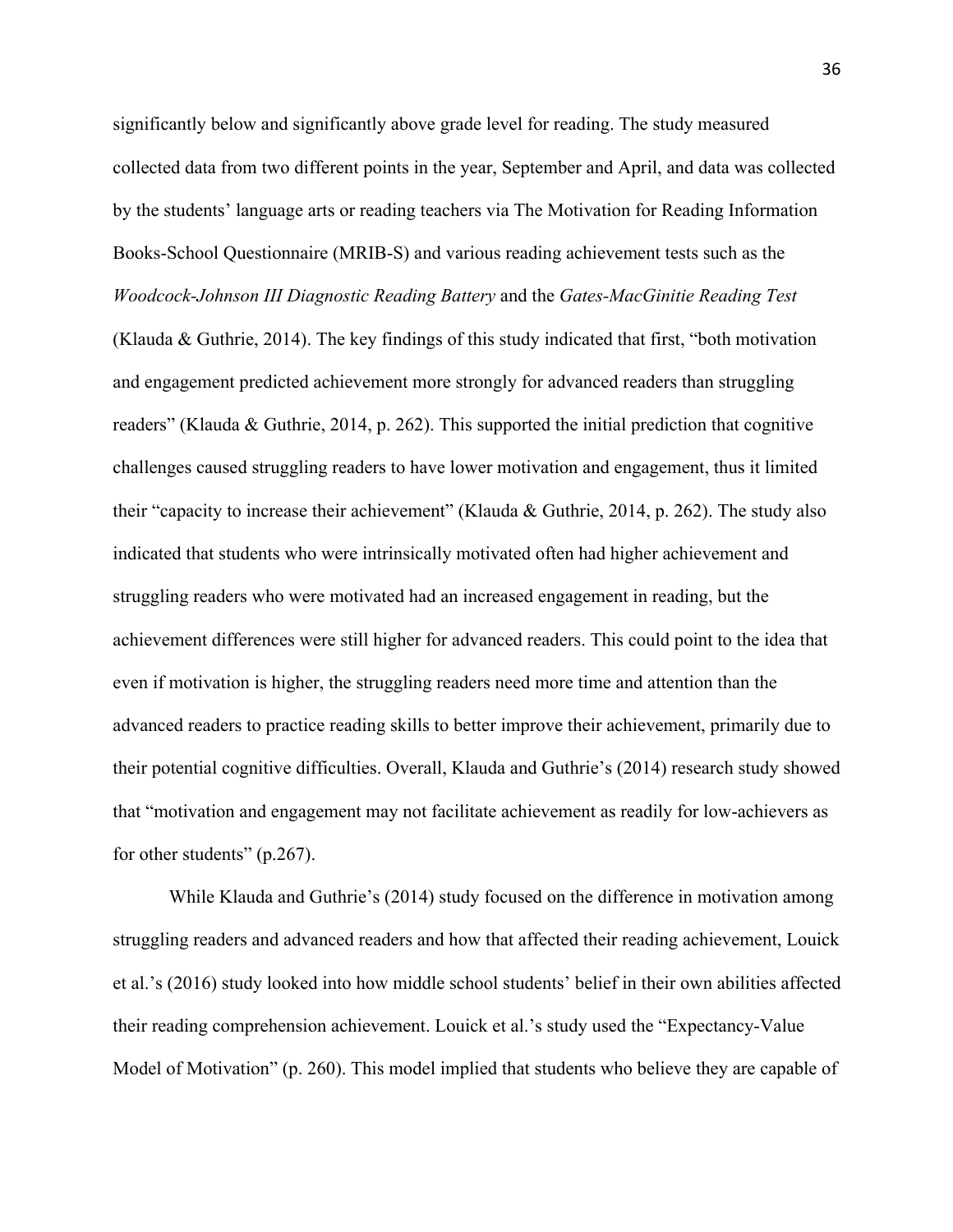being successful in completing a task are more likely to be engaged in and value that task. Louick et al. split the Expectancy-Value Model into three core constructs: "Self-efficacy, intrinsic motivation, and extrinsic motivation" (p.260). These three nuances of motivation contribute to a student's value of a task, such as reading, and when they have self-efficacy, they are more likely to be motivated and engaged in that task, thus they increase their reading achievement. For the study, Louick et al. used a sample size of 112 students from two different middle schools, one urban school (Kennedy) and one semi-urban school (North), to determine how self-efficacy and motivation among adolescents affected their reading comprehension achievement.

To measure student reading comprehension, Louick et al. (2016) used the *Gates MacGinitie Reading Test-4 Comprehension.* To measure motivation, the Motivations for Reading Questionnaire (MRQ), was used. The key findings of this study were first, that "students who were more self-efficacious were predicted to have higher reading comprehension" (Louick et al., 2016, pg. 266). With that said, Louick et al. discovered that although students at Kennedy, the urban setting school, demonstrated higher motivation, students at North, the semiurban school, still had higher reading achievement. The study also noted that students at Kennedy actively avoided reading tasks more often than North despite reporting higher motivation for reading. Louick et al. assumed that this was because students at Kennedy struggled with decoding, a foundational reading skill, more than the students at North and the students at North consistently tested higher for reading achievement compared to the students at Kennedy before the study was conducted. To conclude, Louick et al.'s (2016) study emphasized the importance of a multidimensional approach to studying motivation and indicated that there is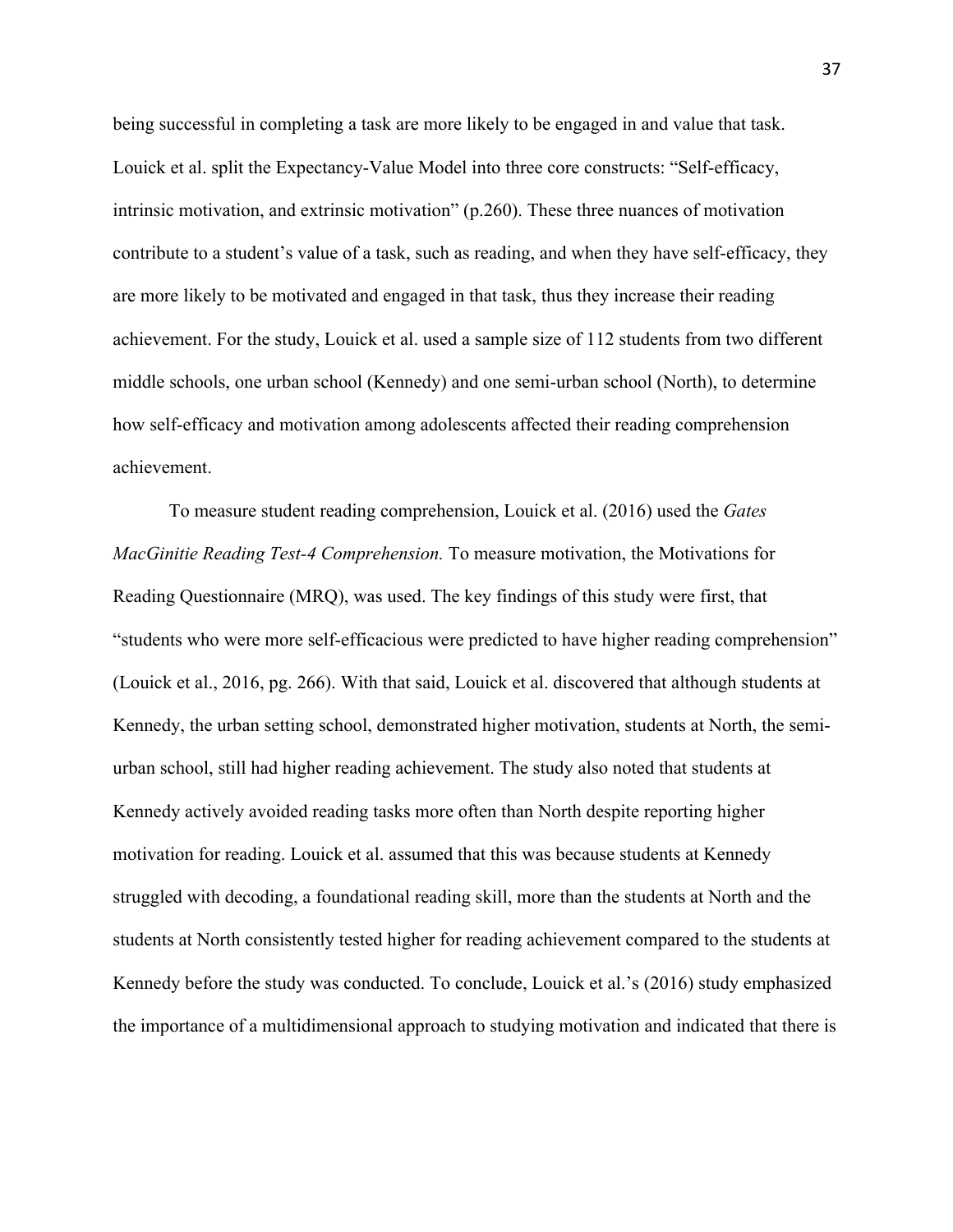still room to research and explore how exactly motivation plays a role in student reading achievement.

Louick et al.'s (2016) study used the Expectancy-Value framework to see how the nuances of motivation affected student reading comprehension achievement, and they left a lot open to further research. Gilson et al.'s (2018) study used the same framework as Louick et al. but looked more closely at the multidimensions of motivation in adolescent readers who struggle. The idea is that people are more likely to be motivated to do an activity if they have the mindset that they will succeed or have value in that subject. The premise of Gilson et al.'s Expectancy-Value theory was that students are motivated to read for two reasons. First, if they believe they can be successful and if they expect to have future success in reading, they will be motivated. Second, if they view reading as something that is important, useful, or enjoyable, they are more likely to be motivated. This group of researchers conducted their study with a sample size of 34 sixth-grade students in two different language arts classes who were chosen due to their below grade level achievement for reading with the hopes of finding how students' motivation for reading changed based on multicomponent reading and motivational interventions.

Gilson et al.'s (2018) method of study was to use an adapted model of the Adolescent Motivation to Read Survey-Conversational Interview (AMRP-CI), along with individual interviews with the teachers and the chosen sample of students to get an inside look at student perceptions of reading and nuances of motivation throughout the school year. Of the 34 students, 16 were in the group that would receive reading and motivational interventions and 18 were in the "business as usual" group. The key findings of this study first indicated that students preferred and valued reading narrative texts over informational texts, especially when those texts involved action, suspense, or cliffhangers. If students chose informational texts, it was primarily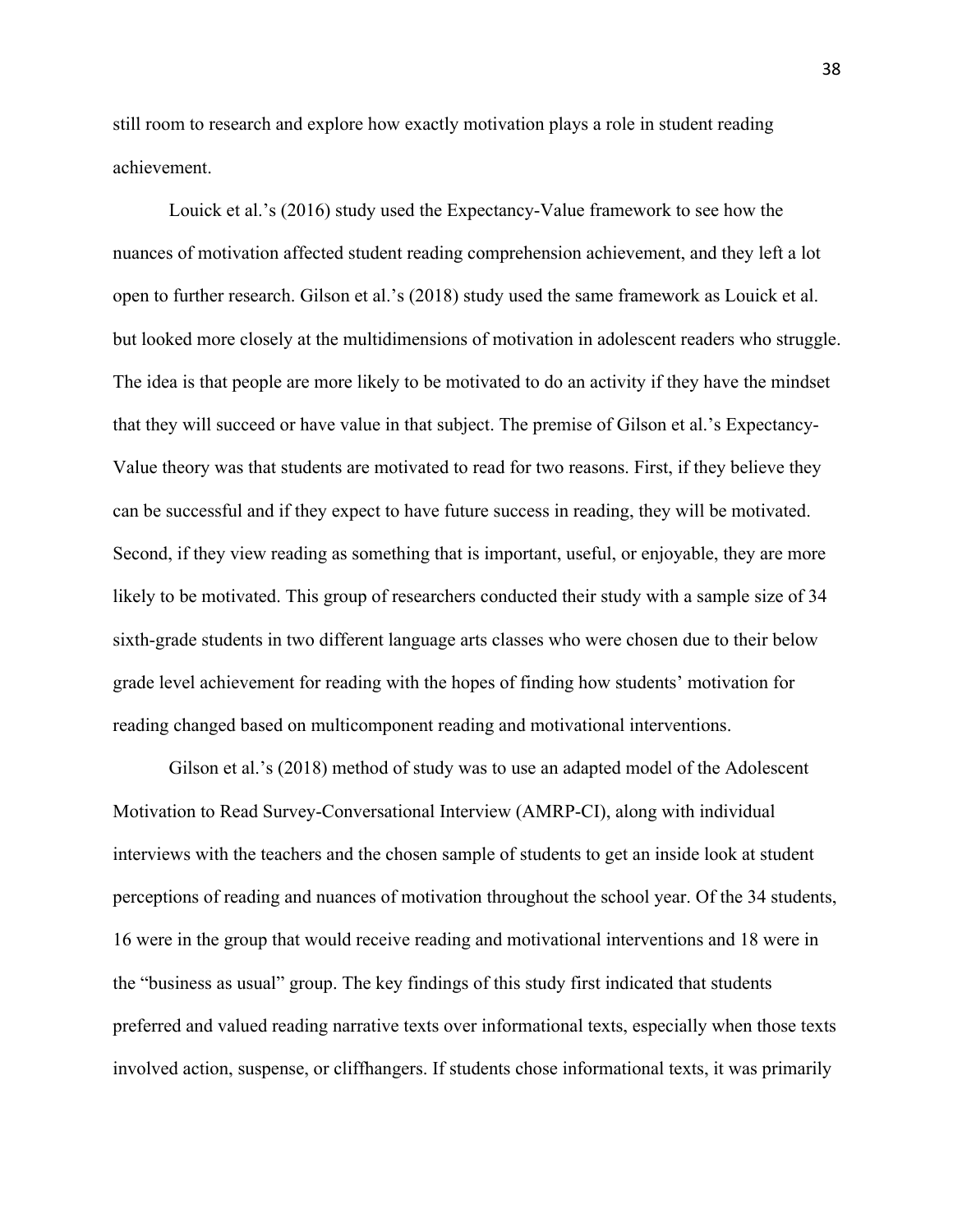due to an interest in the topic of the text. After interventions, students in the experimental group were more interested in choosing informational texts whereas students in the control group still preferred narratives. Another key finding from this study was that if teachers, peers, and loved ones showed a value for reading, modeled reading, read with the students, read aloud to the students, or recommended specific books, students' motivation to read increased. This motivation level was the same for the group receiving interventions and the "business as usual" group. Gilson et al. found in the "business and usual" group that "Students' reasons for not reading books included a lack of value for reading and a lack of books they wanted to read" (p. 517). Motivation for reading, according to Gilson et al. (2018), comes from the level of interest in the topics or narrative along with having important relationships with people who demonstrate a value for reading.

Gilson et al.'s (2018) study looked at a small sample size of students to determine the nuances of motivation when it comes to reading. On the other hand, Cho et al.'s (2018) study looked at the nuances of mindset, achievement goals, and engagement to study how they may improve student motivation and, in turn, improve reading comprehension. Cho et al. drew the focus of their study on the Achievement Goal Theory. This theory involved focusing on growth in one's reading abilities rather than focusing on grades or performance compared to other students. In this goal theory, it is important to consider the growth versus fixed mindset of students, along with the multidimensions of student motivation. This study worked with a sample size of 107 fourth and fifth-grade students to try and understand the impact of achievement focused learning on student motivation, along with the relationship this has on student's reading comprehension achievement.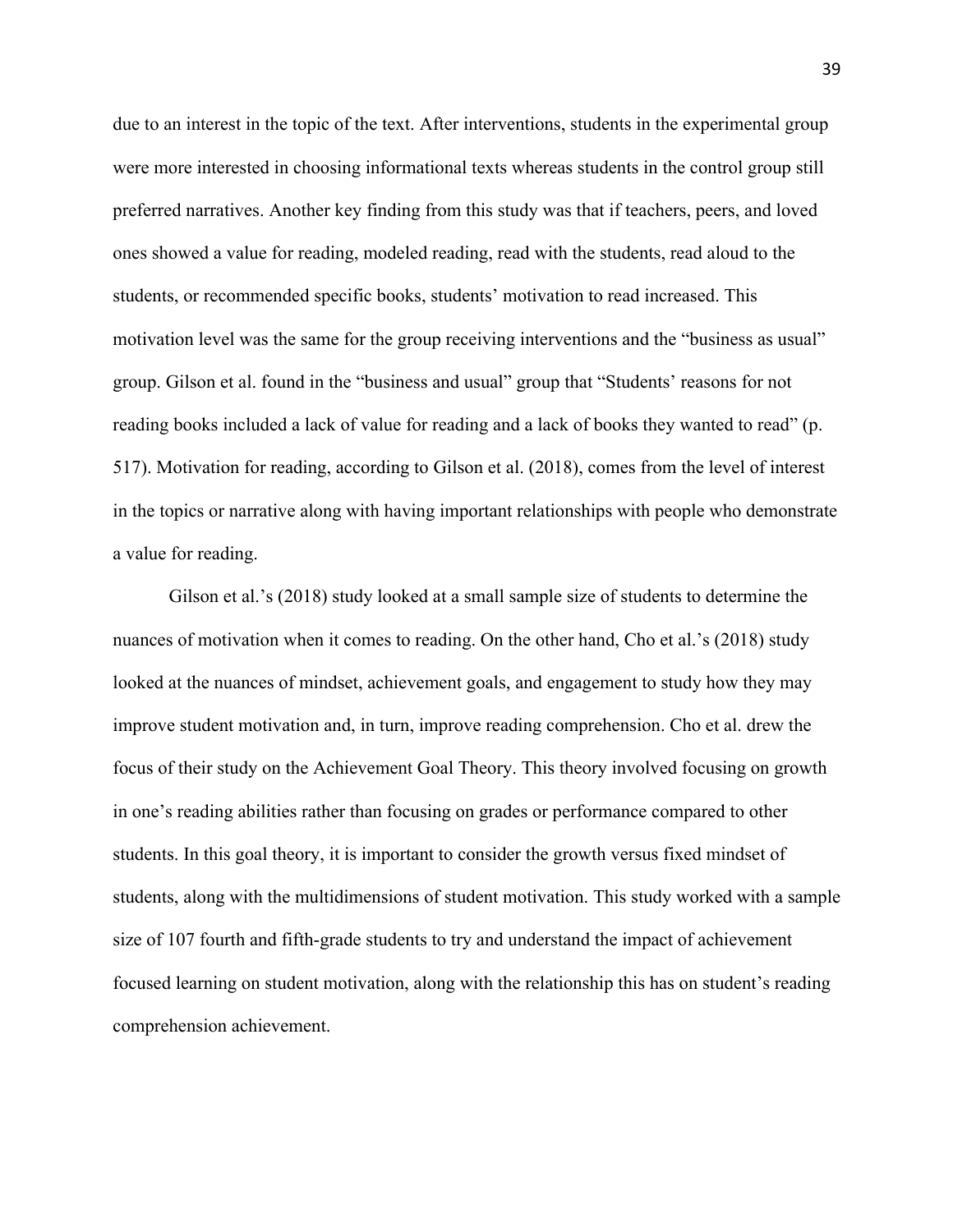Cho et al. (2018) used individual surveys, The Patterns of Adaptive Learning Strategies measure, and academic testing including the *Woodcock Johnson III Passage Comprehension* and the *Gates MacGinitie Reading Test-4 Comprehension* to complete their research study. They also used the Academic Competence Evaluation Scale on students' teachers. The key findings of this study indicated that students who adopt a fixed mindset approach are more likely to avoid challenging reading tasks and potential failure, thus they do not improve their reading comprehension. To contrast this, Cho et al. noted that students with a growth mindset were more likely to be motivated, thus improving their reading comprehension. Another finding of this study was that when students and teachers focused on achievement goals rather than performance goals, it increased student's emotional engagement in reading, promoted growth mindset, and improved intrinsic motivation. This, in turn, led to better reading comprehension. In sum, Cho et al.'s (2018) study indicated that a focus on a student's growth and learning rather than a focus on performance increased student motivation and resulted in an increase in reading comprehension achievement.

Comparable to Cho et al.'s (2018) ideas of "Achievement Goal Theory", Orkin et al. (2018) focused on improving the intrinsic motivation of students to create positive academic outcomes, especially for reading achievement. In their study, Orkin et al. used the framework of "Self-Determination Theory" (SDT). This theory looked at how students who are externally motivated are more likely to avoid difficult academic tasks over time whereas students who are internally motivated are more likely to engage in difficult academic tasks. Orkin et al. explained that students as early as elementary school who struggle with reading are more likely to avoid reading tasks compared to their non-struggling peers. On the contrary, SDT tied in the idea that when students are intrinsically motivated in reading tasks, they are more engaged, and their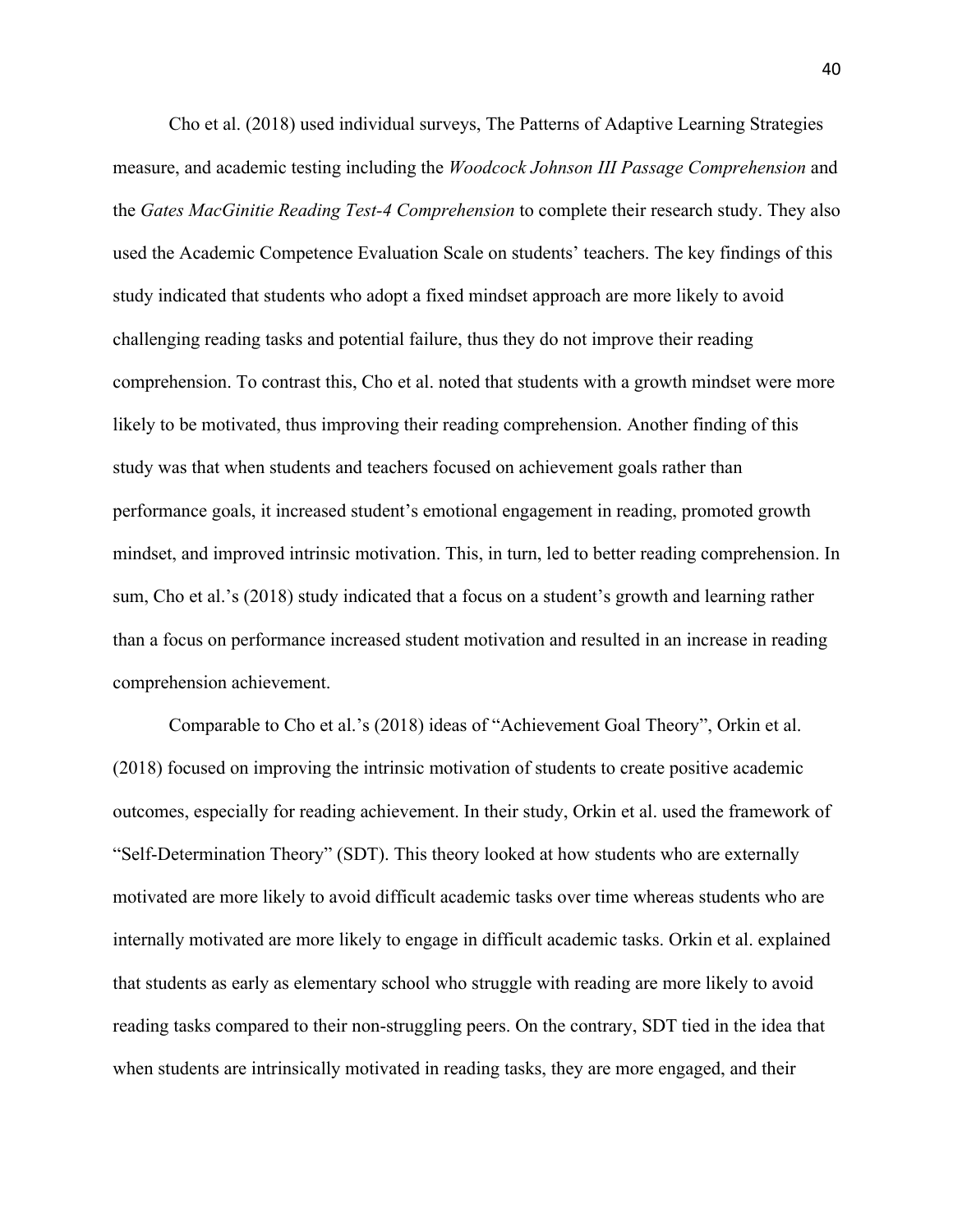reading achievement increases. Orkin et al. conducted their study on a sample size of 47 students between the ages of 7 and 10 years old who were in a remedial reading program to discover how effective intrinsic motivational strategies were on reading engagement and achievement.

Orkin et al. (2018) used the *Woodcock Reading Mastery Tests* and the *Standardized Reading Inventory- 2* to measure student reading achievement. Motivation and classroom behavior were measured through classroom observations using the Observing Patterns of Adaptive Learning survey. The sample size was split into two groups. The first was a control group who received normal reading instruction and an external motivation intervention of a classroom token economy. The second was the intervention group who used the same reading curriculum as the control group, but instead of a token economy, the instructors used evidencebased intrinsic motivational strategies developed by Responsive Classroom. The key findings of this study indicated that the control group seemingly progressed farther in the reading curriculum, but the intervention group had higher reading achievement despite not getting through as much of the curriculum. Orkin et al. discovered that the students who received intrinsic motivational strategies demonstrated an increase of reading engagement and decreased their rate of avoidance behavior. This increase of reading engagement led to higher reading achievement scores in the intervention group. Another key finding in this study was that students in the intervention group spent less time receiving explicit literacy instruction than the control group. Orkin et al. assumed that the intervention group internalized the intrinsic motivational strategies, and this caused them to engage in reading tasks outside of school more often than the control group. Overall, Orkin et al.'s (2018) study signified students who were intrinsically motivated were less likely to avoid difficult reading tasks and more likely to be engaged in their learning inside and outside of the classroom, thus leading to higher reading achievement.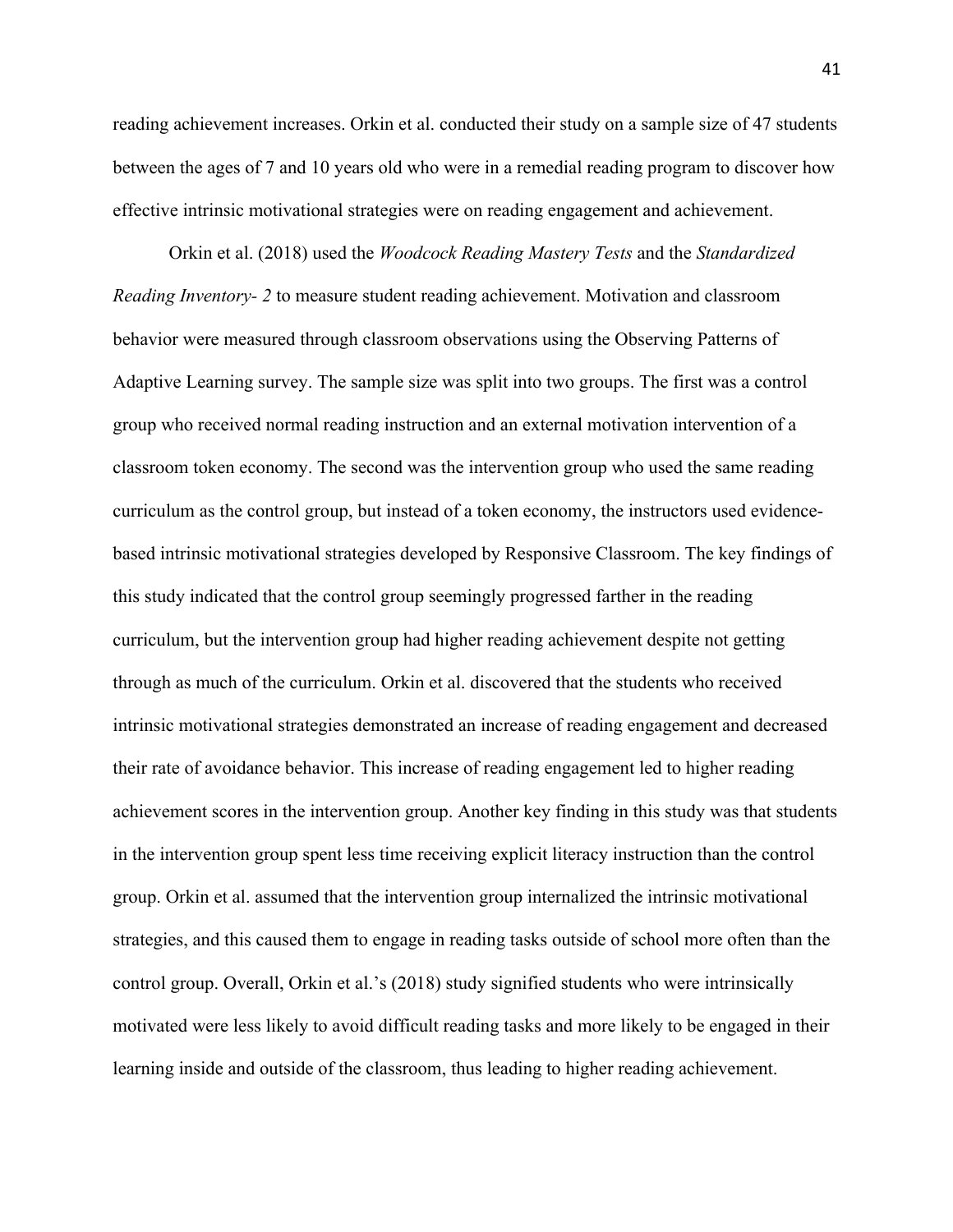Orkin et al.'s (2018) study focused on intrinsic motivation, which is very similar to growth mindset, the focus of Petscher et al.'s (2017) study on motivation and reading achievement. Petscher et al.'s study explored the differences between specific and global mindset centered around reading and how growth mindset affected reading achievement outcomes. The term "mindset" means a person's ideas of whether their intelligence and abilities are able to be grown or if they believe their intelligence and abilities are stagnant. Petscher et al. cited that a person who has a fixed mindset believes that their intelligence and abilities are stagnant and cannot expand. On the other hand, a growth mindset is the belief that one's abilities can grow and be developed. Petscher et al.'s hypothesis was that students with a growth mindset would have higher reading comprehension achievement than those with a fixed mindset. They conducted their study on a sample size of 195 fourth-grade students chosen from six different elementary schools in order to measure the effects of mindset on academic achievement.

Petscher et al. (2017) measured growth mindset in students using the Student Mindset Survey. To test reading achievement, they used *the Woodcock-Johnson Test of Achievement -3*, the *Gates-MacGinitie Reading Test,* and the *Test of Silent Reading Efficiency and Comprehension*. The key findings of Petscher et al.'s study were that students with a global growth mindset usually had higher reading comprehension scores. This could also be turned around and students who usually scored well in reading comprehension outside of the study generally exhibited signs of a growth mindset. On the other hand, students who scored lower on reading comprehension were more likely to exhibit a fixed mindset regarding their reading abilities. Petscher et al.'s (2017) study indicated that growth mindset directly correlates to higher reading comprehension scores, but they also note that "mindset is multidimensional" (p. 24),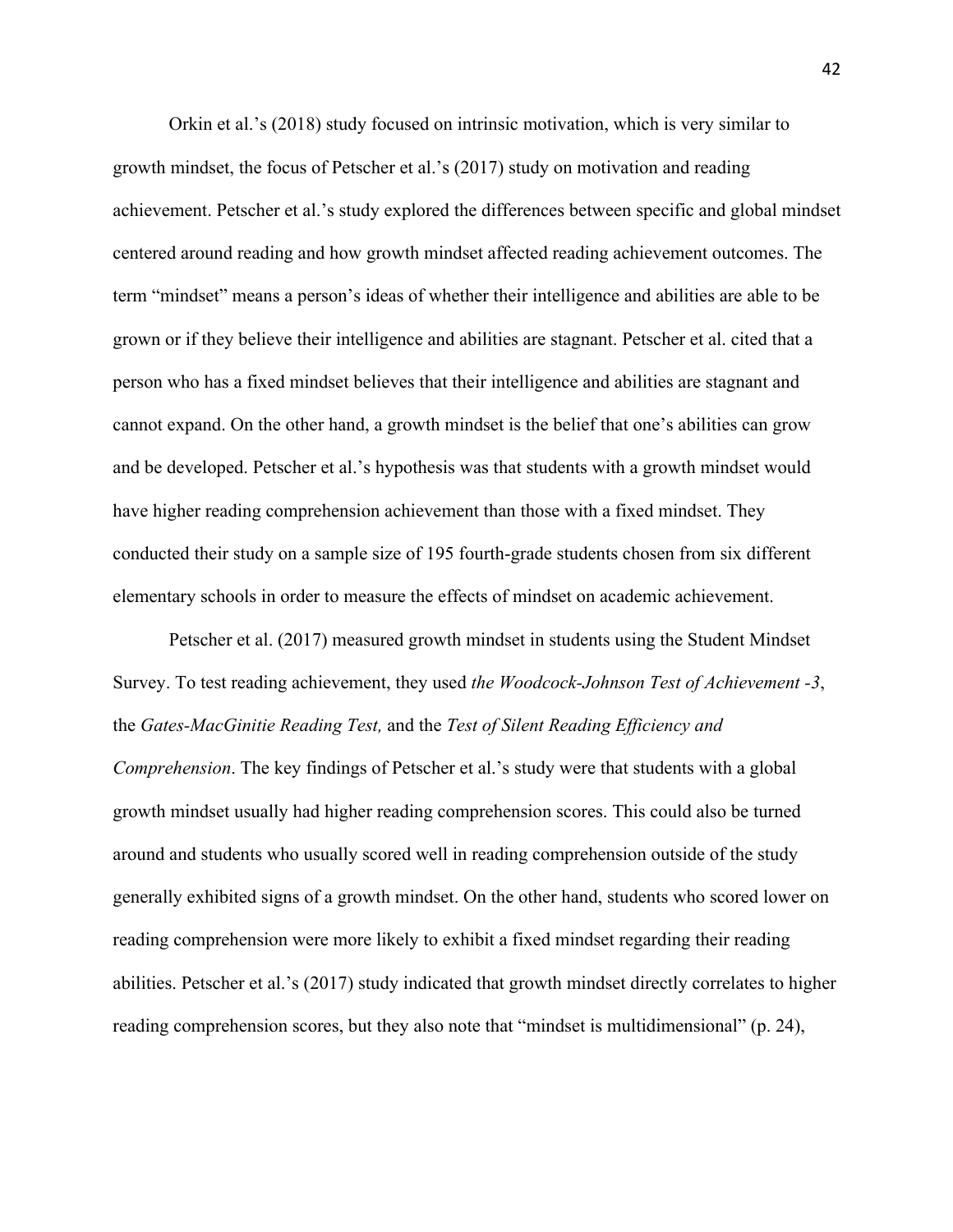meaning that more research should be done about mindset and its effects on specific academic areas of achievement.

The previous research studies focused on mindset to improve motivation, but Mehigan (2020) took a different approach. Mehigan explored how reading fluency instruction affected the motivation of struggling readers. Many students who struggle with reading and have experienced failure often avoid difficult reading tasks because they do not want to fail again. One of the foundational reading skills that students need to be proficient in to be successful later on is reading fluency. The best way to increase reading fluency achievement is through continuous practice and repetition. Mehigan used this idea in her study and believed that success and motivation go hand and hand. If students experience success in the things they struggle in (reading fluency), they will be more motivated to work and engage in that task. Mehigan conducted her motivation study on a sample size of 15 first-grade students who struggle with reading.

To measure motivation, Mehigan (2020) used the Young Reader Motivation Questionnaire (S-YRMQ). She also surveyed the students' teachers based on their instructional observations. For the study, teachers focused on reading fluency interventions with students. The key findings indicated that by increasing their reading fluency abilities, all students gained confidence. This confidence, in turn, led to them being more motivated to participate in future reading tasks. Mehigan stated that "success begets success" (p. 16). What she meant by this was, since students felt successful in their reading abilities, they were more likely to willingly engage in reading tasks, thus they continued to grow their abilities and be successful. Generally, Mehigan's (2020) study indicated that focusing on the reading skills students struggle with can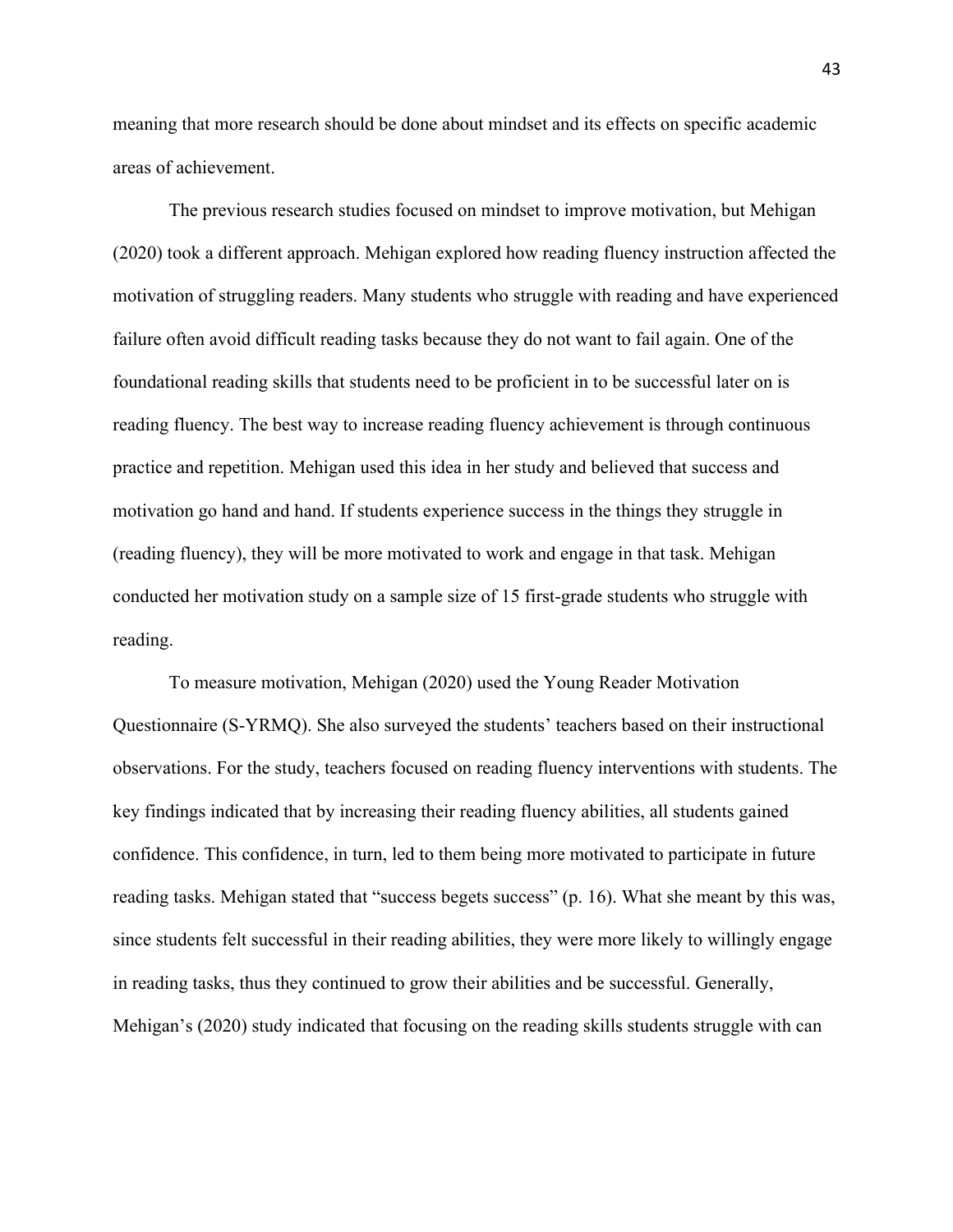help them to feel more confident in their abilities and they will be motivated to continue working on their reading achievement.

# **Conclusion**

Three key sections were highlighted in this chapter when researching interventions and reading achievement outcomes for secondary struggling readers. The first section focused on reading intervention research that primarily looked at how foundational reading interventions increase reading achievement. The second section in this chapter focused on reading interventions that worked well for students with disabilities or who are English learners. The third section focused on student motivation and how motivation can affect reading achievement outcomes. Overall, this review of literature will guide the discussion and implications in chapter three on what teachers can do to best help secondary struggling readers.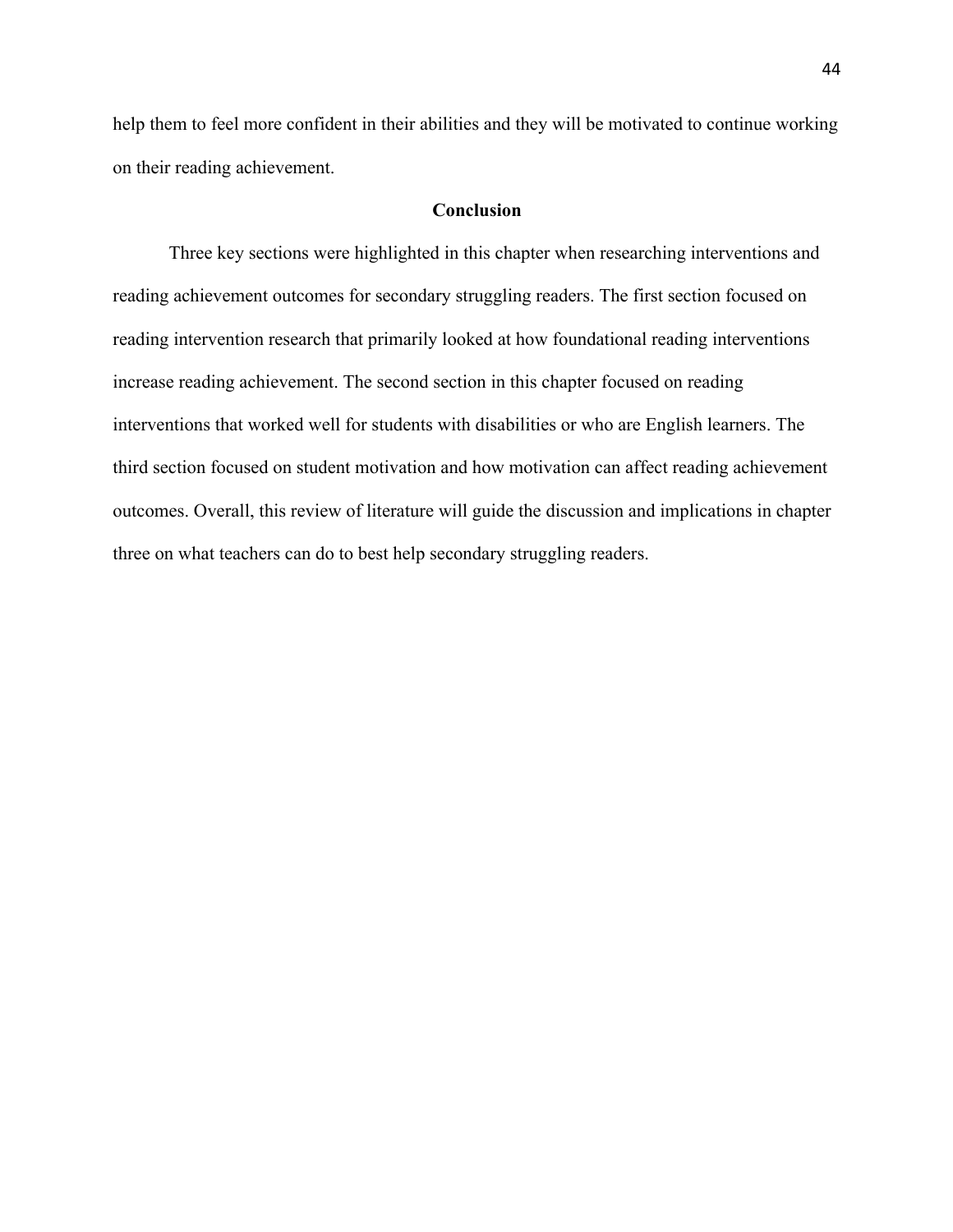#### **CHAPTER III: DISCUSSION AND SUMMARY**

#### **Summary of Literature**

The research repeatedly states how important it is to identify and target reading struggles early in order to better help students to be successful when they move into secondary grades and beyond (Bratsch-Hines et al., 2020; Hawkins et al., 2015; Jefferson et al., 2017; Mendez et al., 2016; Miciak et al., 2018; Mulé et al., 2018; Wu & Gadke, 2017). Even with early intervention programs such as response to intervention (RTI) and targeted reading intervention (TRI) in place (Bratsch-Hines et al., 2020; Jefferson et al., 2017; Mendez et al., 2016; Mulé et al., 2018), many secondary students go through middle and high school still struggling with foundational reading skills. On top of that, students with disabilities or who are English Learners (ELs) repeatedly fall behind general education students when it comes to reading achievement. This is often due to the nature of the students' disabilities or their level of English proficiency. Like most struggling secondary readers, many students with disabilities or ELs struggle the most with learning and retaining foundational reading skills. The research summarized in chapter two on struggling readers and on students with disabilities and ELs indicated how important it is to individualize reading interventions and instruction to meet the unique needs of all secondary struggling readers (Barth & Elleman, 2017; Bratsch-Hines et al., 2020; Edwards & Lambros, 2018; Gan et al., 2019; Gray et al., 2018; Hawkins et al., 2015; Jefferson et al., 2017; Khasawneh & Alkhawaldeh, 2020; Lupo et al., 2019; MacArthur et al., 2015; Mendez et al., 2016; Mickiak et al., 2018; Mulé et al., 2015; Mulé et al., 2018; Oslund et al., 2018; Pegrams et al., 2018; Roux et al., 2015; Swanson et al., 2018; Wu & Gadke, 2017).

The purpose of this literature review was to explore how teachers can better support their struggling secondary readers. If early intervention programs and strategies work for elementary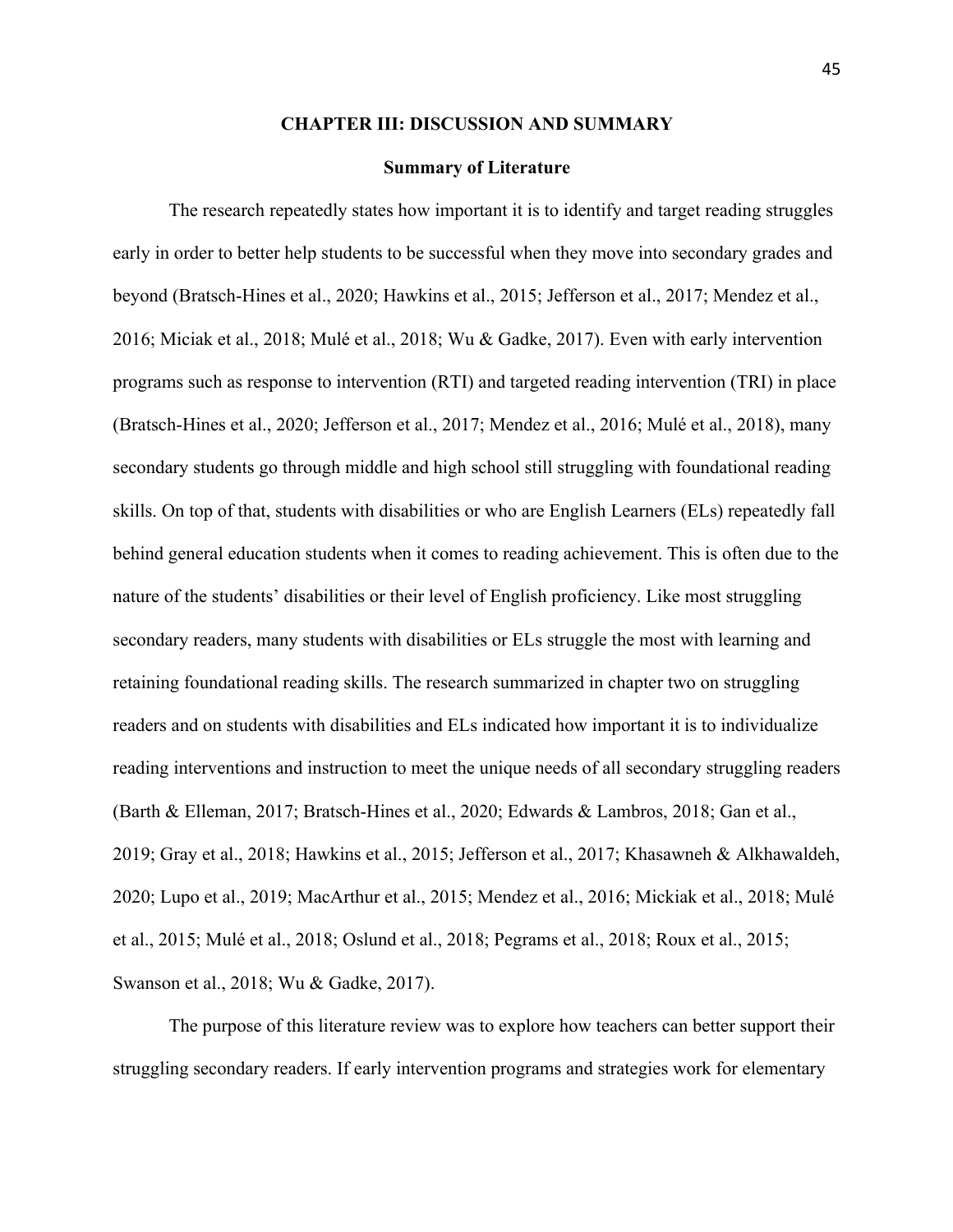students in increasing foundational reading achievement, then early intervention programs and strategies should also be able to work with secondary students who struggle with foundational reading skills. Gan et al. (2019) and Bratsch-Hines et al. (2020) both focused on how targeted interventions can greatly improve the reading outcomes of struggling readers, especially if the interventions focus on the specific needs of the student. Bratsch-Hines et al. (2020) investigated the foundational skill of phonological awareness interventions, much like Khasawneh and Alkhawaldeh (2020), who also investigated this skill specifically for students with learning disabilities. In both cases, intensive phonological awareness interventions greatly increased student reading achievement. Gan et al. (2019) proved that with the help of targeted reading interventions students who are ELs were more successful in English decoding, reading fluency, and phonics. Similarly, MacArthur et al. (2015) investigated how phonics training in concurrence with sight word training can really help students with dyslexia to increase their word reading abilities. A study by Gray et al. (2018) investigated how morpho-phonemic interventions increased word identification and decoding skills for adults who struggle with reading. If these interventions worked for adults and for elementary aged students, then phonics, phonological awareness, decoding, and sight word interventions are all important tools that should be used in secondary curriculum for students who also struggle with these same foundational reading skills. (Bratsch-Hines et al., 2020; Gan et al., 2019; Gray et al., 2018; Khasawneh & Alkhawaldeh, 2020; MacArthur et al., 2015).

Many of the above foundational reading skills and interventions teach students how to identify and read words, thus it is important to also look at specific reading fluency and vocabulary interventions. Mendez et al. (2016) and Mulé et al. (2018) focused on how targeted Tier 2 reading interventions can increase reading fluency and vocabulary skills in struggling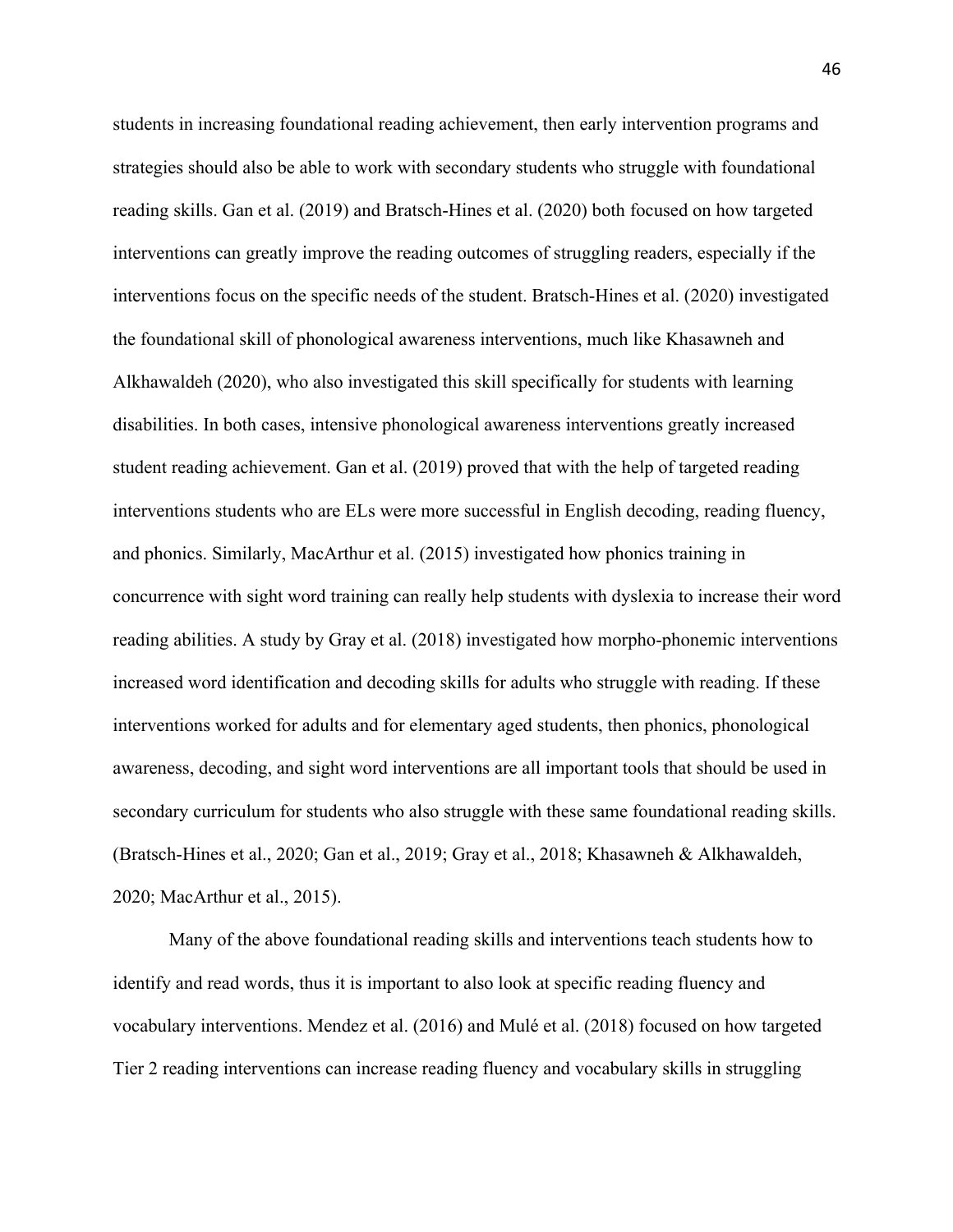readers. Mulé et al. (2015) compared traditional drill practice (TDP) to incremental rehearsal and found that TDP works well when it comes to helping students with autism spectrum disorders (ASD) to improve their reading fluency. Another specific reading fluency intervention that was proven to work for EL students by Edwards and Lambros (2018) was video self-monitoring (VSM). Wu and Gadke (2017) researched repeated readings (RR) versus VSM and noted that RR greatly increased reading fluency in struggling readers. Hawkins et al. (2015) also investigated reading fluency achievement through the comparison of listening while reading (LWR) and RR. They found that both interventions work well in increasing reading fluency, but there was a faster increase in fluency abilities when students used LWR. To increase word recognition and vocabulary, Oslund et al. (2018) compared struggling to proficient readers. They found that all readers regardless of ability benefit from vocabulary instruction, but struggling readers also benefit from explicit word reading and vocabulary interventions. Struggling readers of all ages and ability levels can greatly improve their reading fluency and vocabulary skills by receiving vocabulary instruction and targeted reading fluency interventions (Edwards & Lambros, 2018; Hawkins et al., 2015; Mendez et al., 2016; Mulé et al., 2015; Mulé et al., 2018; Oslund et al., 2018).

The goal of intensive reading interventions is to eventually help students independently read and comprehend texts; thus, Swanson et al. (2018) focused their study on the types of interventions that predict reading comprehension outcomes for students with inattention or hyperactivity. They found that targeting vocabulary and inference instruction can help to improve student reading comprehension achievement. Barth and Elleman (2017) also investigated reading comprehension and discovered that explicitly teaching students how to inference can greatly increase content knowledge and reading comprehension. Roux et al. (2015)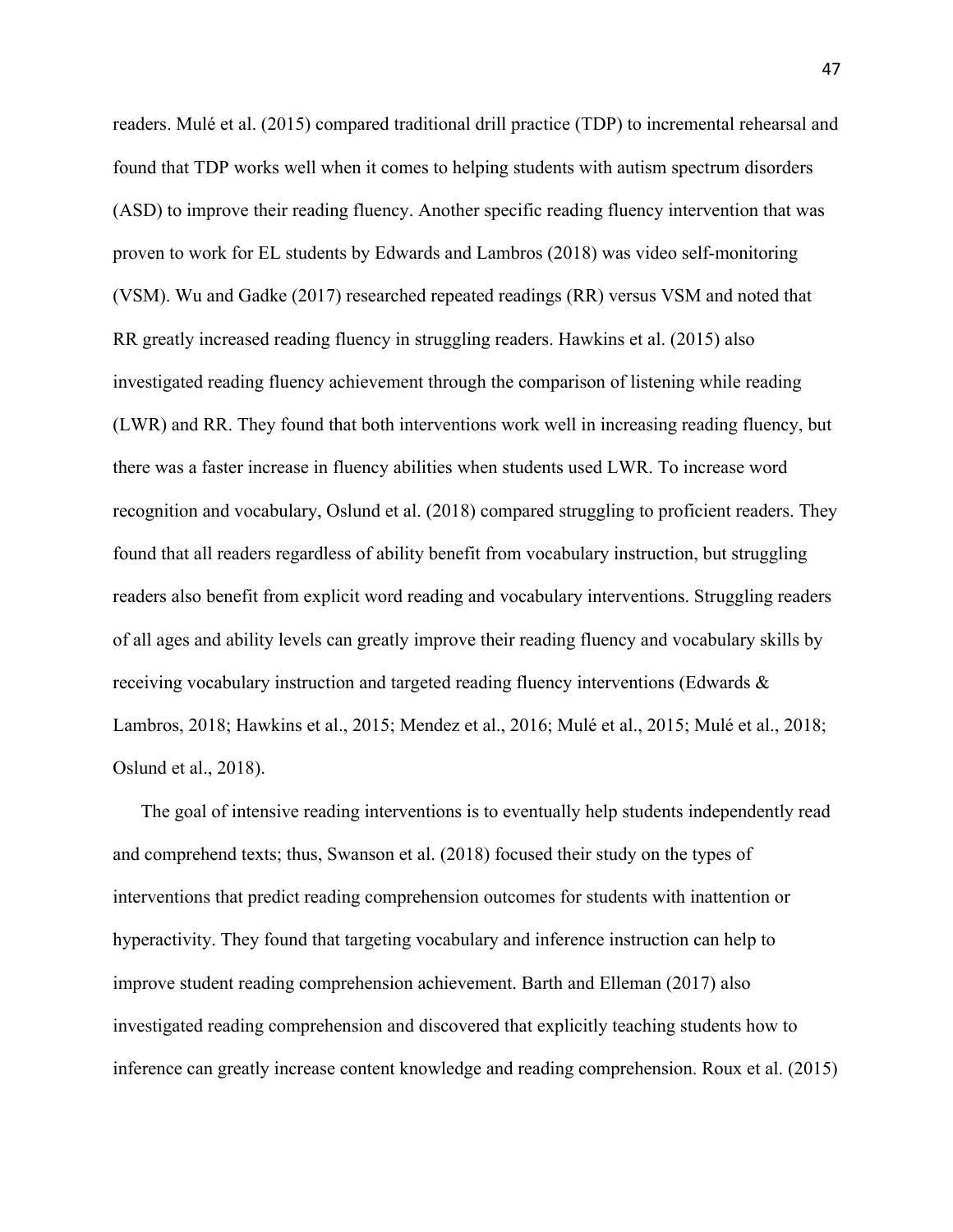investigated how teaching vocabulary and how to identify the main idea of a passage to students with autism spectrum disorder (ASD) helped to also increase their abilities to comprehend what they read. Lupo et al. (2019) investigated the difficulty of a text and discovered that with the right interventions and supports, students can comprehend texts above or below their level, except for ELs. Lupo et al. stated that ELs should receive texts below grade level that have easier vocabulary words and simpler sentences to increase their English reading comprehension. Pegrams et al. (2018) studied how read aloud and think aloud interventions increased the reading comprehension of college level students, particularly for informational texts. The next step for secondary struggling readers who have internalized foundational reading skills is to explicitly teach inferencing and vocabulary along with using strategies such as read alouds and think alouds to increase reading comprehension achievement (Barth & Elleman, 2017; Lupo et al., 2019; Pegrams et al., 2018; Roux et al., 2015; Swanson et al., 2018). All the interventions and strategies mentioned above are primarily used on elementary-aged students to target early reading struggles, but for middle and high school students it is just as important to meet them where they are at with their reading abilities. That means finding ways to incorporate early reading interventions and strategies into the secondary curriculum to meet the wide variety of reading needs students have.

Another important thing to consider when exploring how to best help secondary readers who struggle is student motivation and how that motivation affects reading achievement. First, it is important to note that motivation is multidimensional (Klauda & Guthrie, 2014). There are many nuances to motivation for students. Some of these nuances include intrinsic motivation, value for reading, peer value for reading, and self-efficacy. Gilson et al. (2018) and Louick et al. (2016) both claimed that motivation comes from an expectation to succeed and a general value of the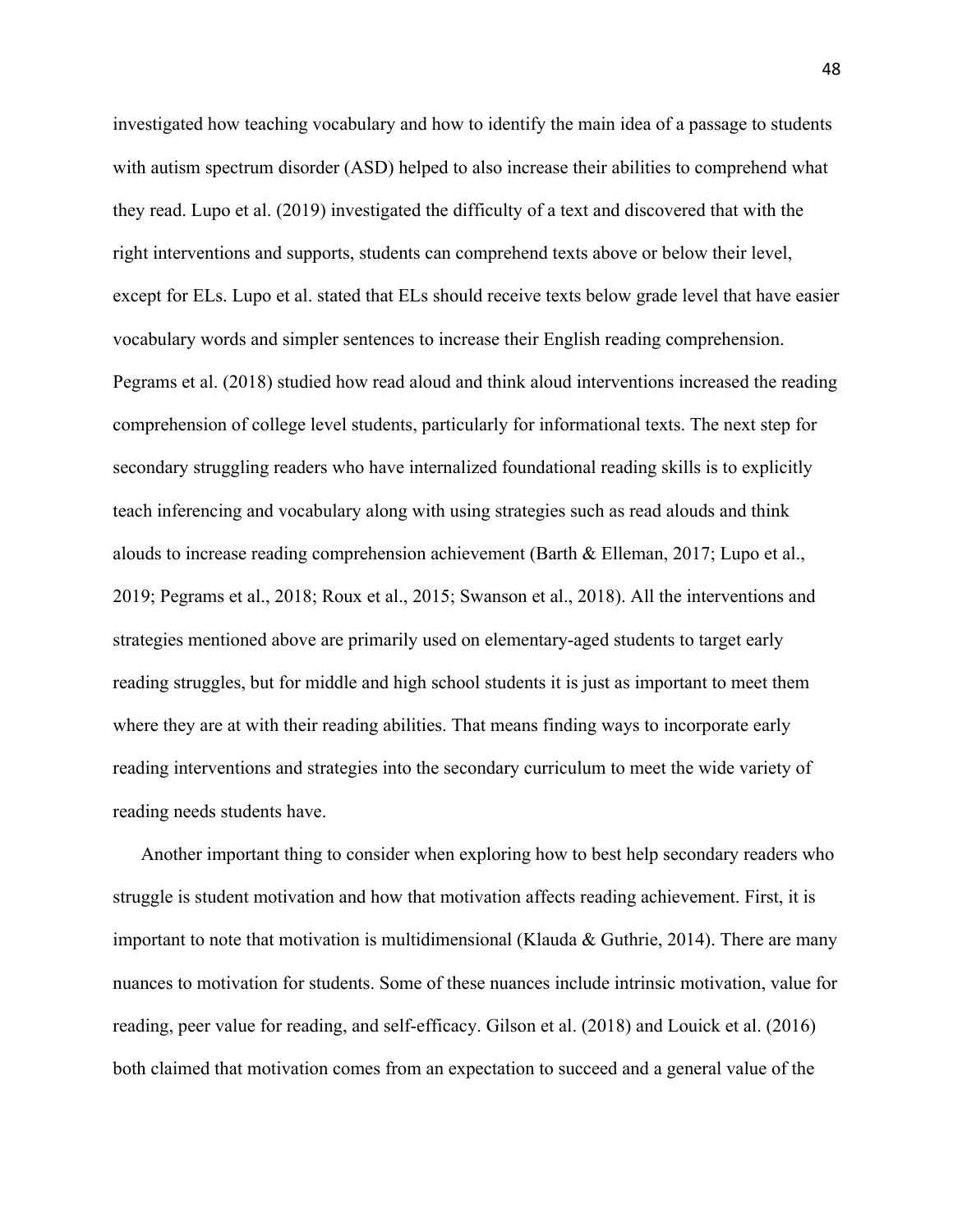activity. One way students form a value for reading comes from loved ones, teachers, or peers who model reading or facilitate positive interactions with students involving reading, such as reading aloud to them or recommending a book. Cho et al. (2018) indicated that reading motivation comes from a focus on self-efficacy such as practicing growth mindset and focusing on student achievement and learning rather than on student performance. Orkin et al. (2018) mirrored this idea saying that student reading engagement comes from a place of intrinsic motivation, and Petscher et al. (2017) had similar views of how growth mindset increased motivation. In other words, students who find some value or interest in reading, have positive support from loved ones and teachers, and see reading not as a place to fail but a place to improve generally are more motivated to complete reading tasks (Cho et al., 2018; Gilson et al., 2018; Klauda & Guthrie, 2014; Louick et al., 2016; Orkin et al., 2018; Petscher et al., 2017).

Another aspect of motivation is that an increase in student motivation leads to an increase in student reading achievement. Cho et al. (2018), Orkin et al. (2018), and Petscher et al. (2017) indicated that when student motivation was high, this positively affected the outcomes of reading comprehension achievement. Similarly, Klauda and Guthrie (2014) found a correlation between an increase in motivation and an increase in reading achievement, but this was more prevalent in advanced readers versus struggling readers who may be dealing with cognitive challenges and need more supports. Mehigan (2020) believed that success and motivation go hand in hand and when students feel successful in reading, they are more motivated to be engaged in reading. Mendez et al. (2016) noted that students with parental involvement at home, thus increased motivation, had greater reading achievement than those who did not. Although Gilson et al.'s (2018) study focused strictly on motivation, it can be assumed that if this study included reading achievement tests, that they would have similar results to the other studies. That is because they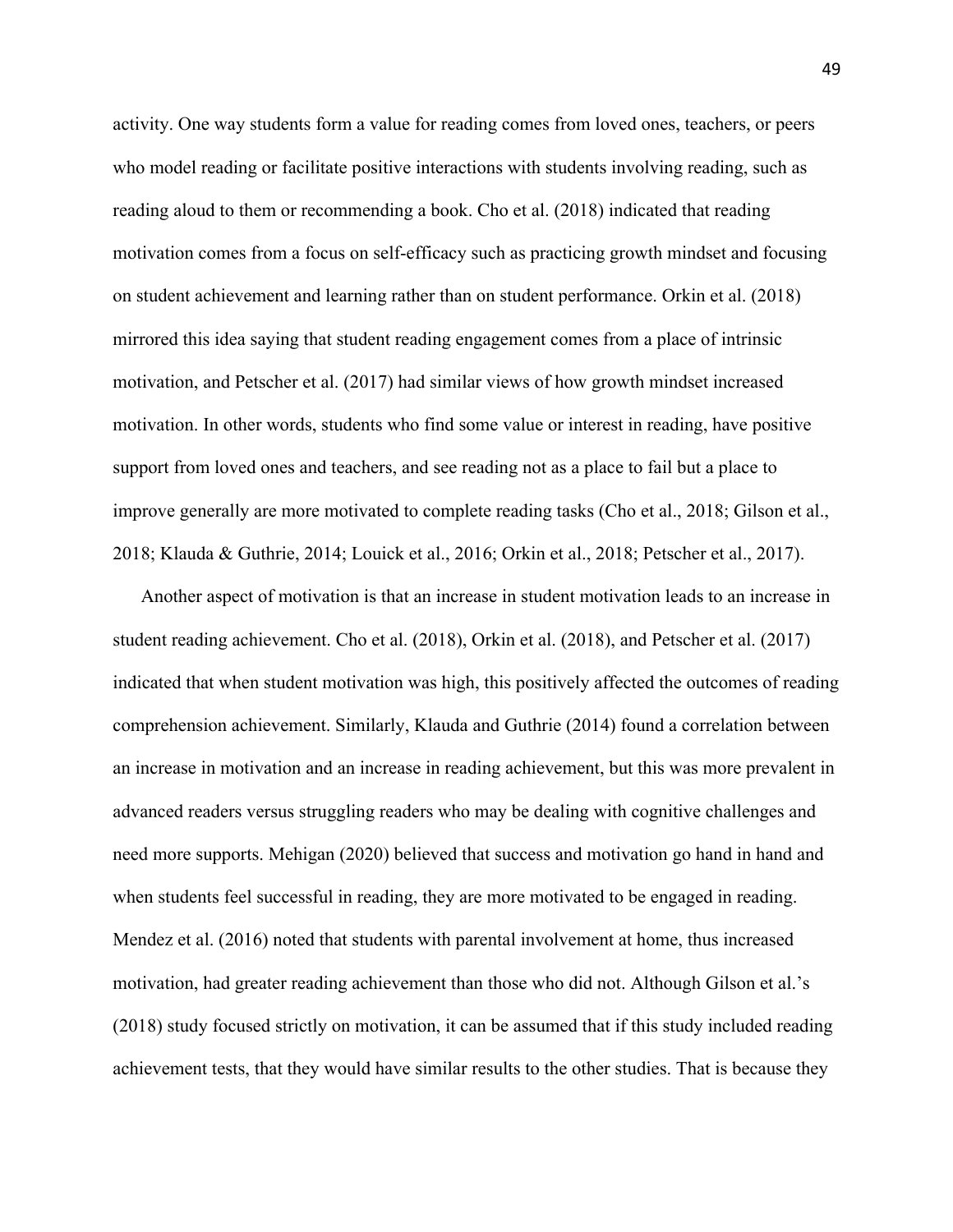found an increased value in reading in students based on the multiple interventions of their study and if students demonstrated an increased value for reading, they would be more likely to engage in reading tasks. In sum, finding ways to motivate students and increase their value for reading will increase engagement in reading tasks and improve reading achievement (Cho et al., 2018; Gilson et al., 2018; Klauda & Guthrie, 2014; Louick et al., 2016; Mendez et al., 2016; Mehigan, 2020; Orkin et al., 2018; Petscher et al., 2017).

# **Limitations of the Research**

Searches from Google Scholar, Academic Search Premier, ERIC, and ProQuest Education Journals were used in locating sources. Since the topics and ideas in this review focused on education, only educational-based search engines were used. One limitation of this review was the use of educational search engines. If other scholarly databases in educationrelated fields, such as psychology, were used, more sources with different ideas and points of view regarding disabilities may have been included in this study. The criteria for choosing and reviewing articles involved finding sources from peer-reviewed journals and books that focused on reading interventions and motivation for struggling readers. In this criterion, only journals and books published between the years 2015-2021 were chosen for the literature review. Another limitation to this review includes the publication date criteria. Being that only a span of six years was used there may have been older studies that could have contributed valuable ideas and points of view to this thesis.

# **Implications for Future Research**

When considering all of the above research, there were a few gaps that should be addressed. First, more research in sequential and working memory and how memory affects reading outcomes might be an important next step in helping struggling readers. There were also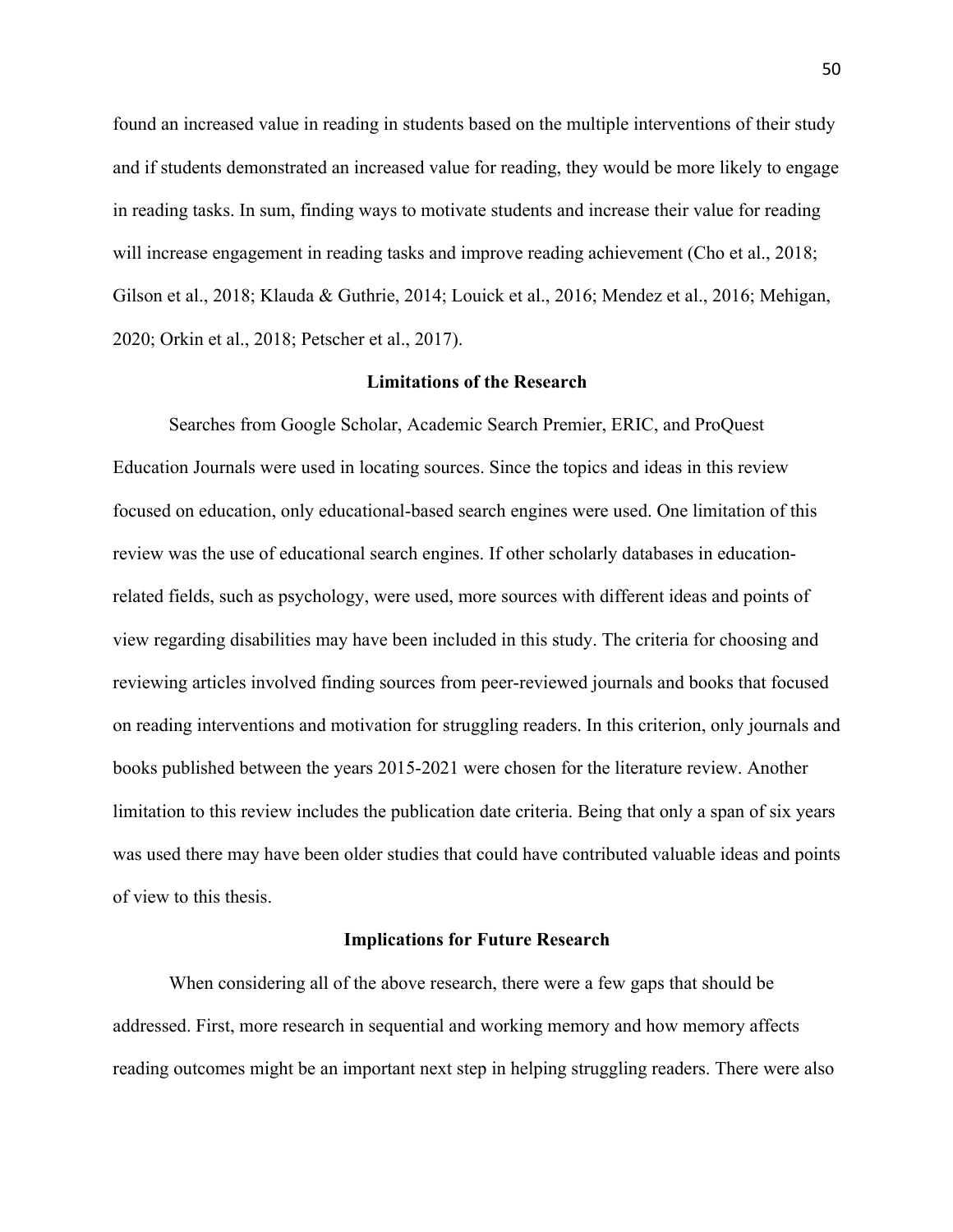mixed results on the reading intervention of video self-monitoring, thus further research could help clear up some of the confusion on whether VSM is effective in increasing reading fluency. Much of the research had skewed results on how early reading interventions affect reading comprehension outcomes in students, thus, further research might be needed to address these gaps. Another area that may require more research is secondary students who are English learners and what teachers can do to better support them as only three studies were located on EL students. Lastly, although there is a lot of research around students with disabilities, many of the sample sizes are very small. Further research on students with disabilities that include larger sample sizes might shed some light on what works best in increasing their reading achievement.

#### **Implications for Professional Application**

The research shows how effective early reading intervention is in improving early reading skills in elementary school. The research also shows how important it is to identify and work on reading skills early to help students with future reading success. Unfortunately, many secondary students go into middle and high school still struggling with reading. If the above early reading interventions work for primary students, they should be able to work for secondary students. For whole-class or Tier 1 instruction, secondary teachers can explicitly teach vocabulary words not just by teaching definitions, but by also helping students understand how to read and pronounce the words. Secondary teachers can also help students with reading fluency and word recognition by using listening while reading (LWR). What this might look like is, teachers can read a text aloud while students follow along. For reading comprehension strategies, teachers can build background knowledge for a text and explicitly teach and model to students how to question and inference when reading. By frequently monitoring student progress through formative or summative assessments, teachers can better gauge where their students are at. For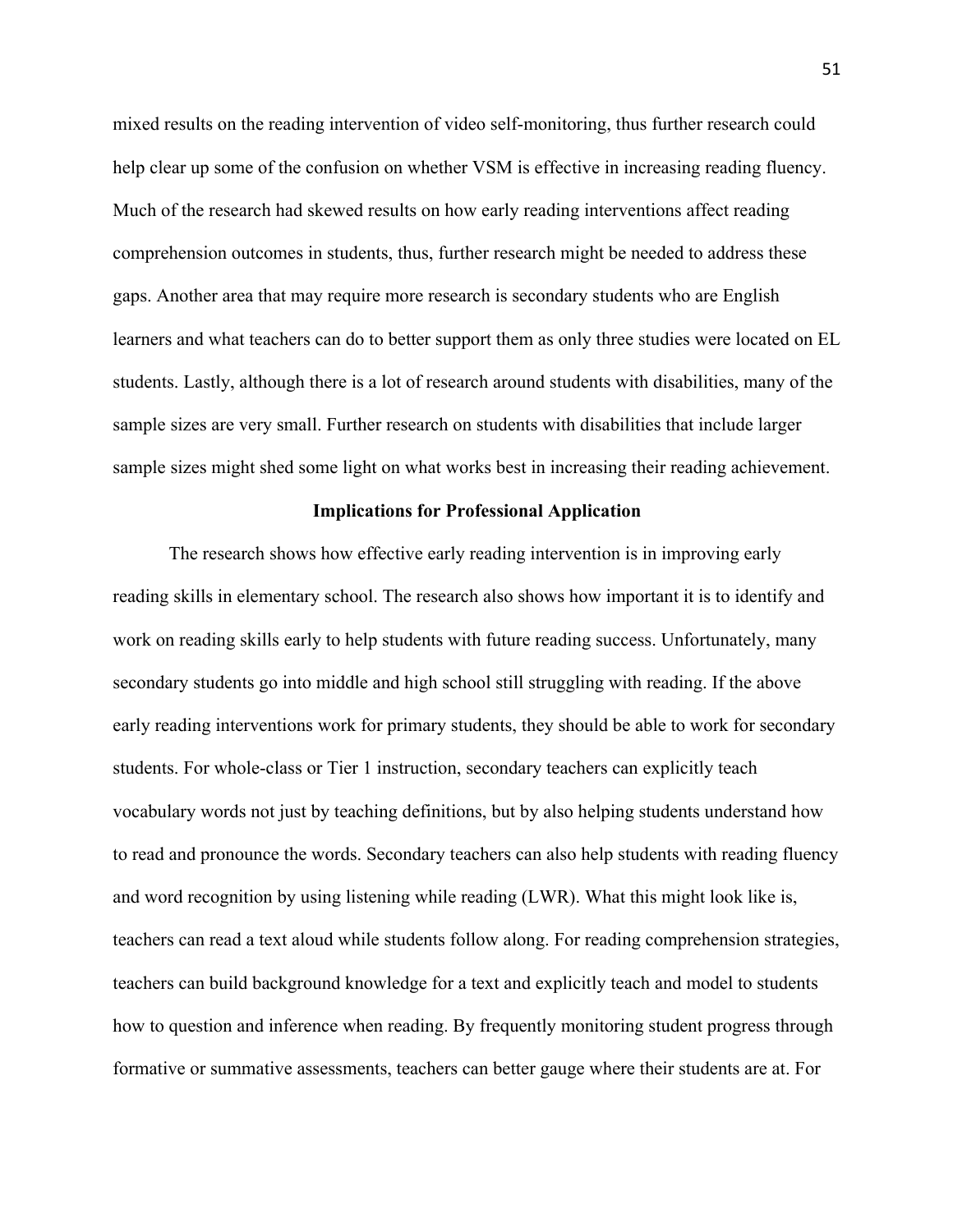students who are struggling or cannot keep up with whole-class or Tier 1 instruction, teachers might need to consider small group or Tier 2 interventions.

For small group or Tier 2 instruction, students should be grouped based on their ability levels or areas of need. These small groups are a chance for students to get supplemental practice in the area they need most. If a student is struggling with reading fluency, a teacher might provide them with repeated readings (RR), LWR, or video self-monitoring (VSM) interventions. If students are struggling with phonological awareness, decoding, and word recognition, teachers might provide students with traditional drill practice (TDP), sight word reading, or word sheets. The interventions primarily depend on what a student needs to work on. Something to keep in mind while providing interventions to students is to give them immediate corrective feedback. For example, if a student is working on RR and they read a word wrong, first have them pause and give them the correct word, then have the student read the word correctly three times in a row before continuing. Immediate corrective feedback will help a student to learn from their mistakes and continue to grow in their reading abilities. Tier 2 and small group instruction should also have frequent progress monitoring. Students who make great strides can often be pushed back into a whole-class instructional setting, but sometimes students still struggle after small group intervention and may need individual or Tier 3 interventions to more closely target their area of need.

For many struggling secondary readers, ELs, and students with disabilities, motivation plays a huge role in their success. The biggest way to boost motivation is through relationships. That can be teacher -to-student relationships, student-to-student relationships, or student-tofamily or loved one relationships. Using these relationships can help students boost their motivation to participate in reading tasks and be more successful in the classroom. The research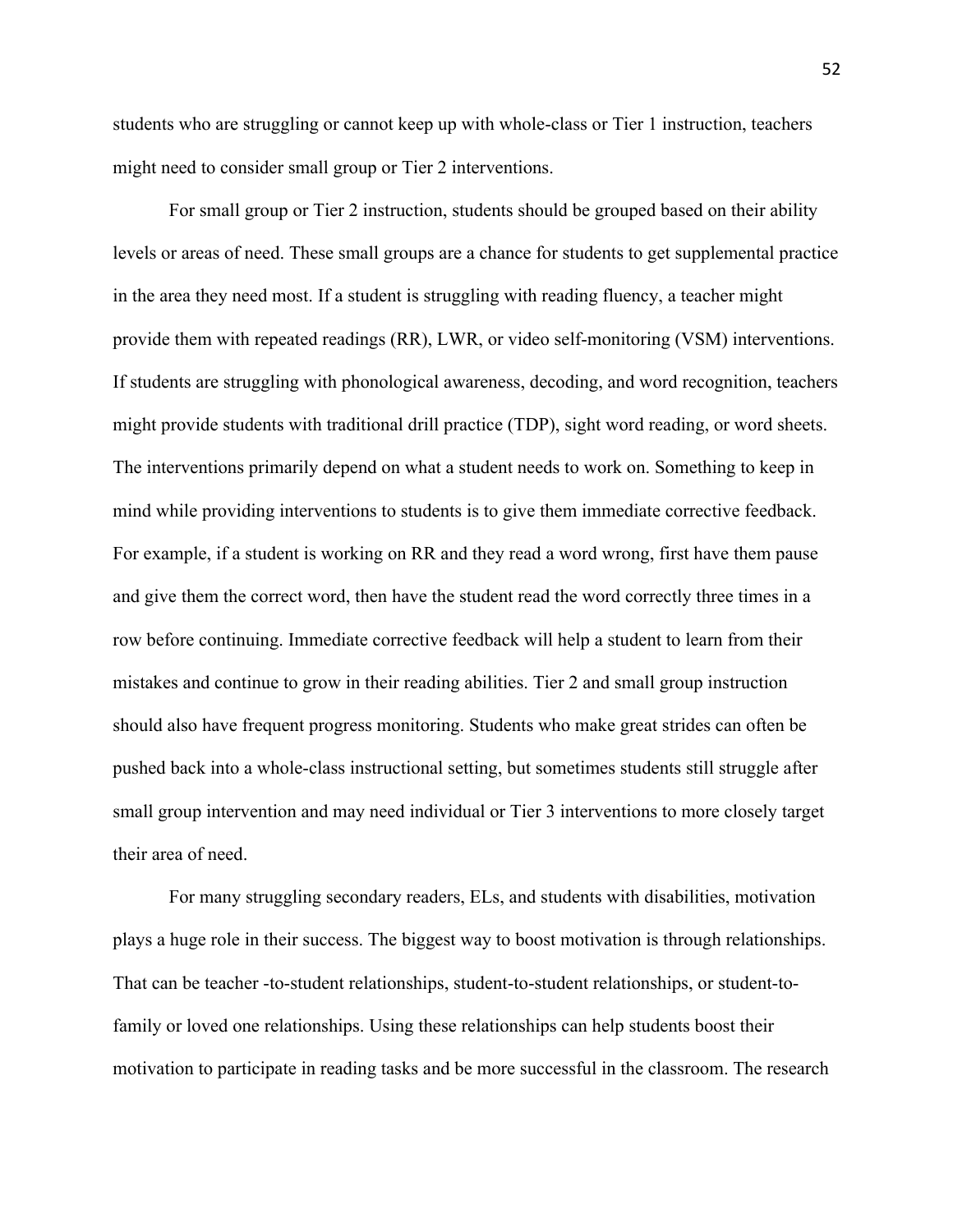suggests that teachers should encourage parental involvement at home to boost motivation. This often works better for younger students, but older students want to make their parents proud, and parents appreciate knowing what goes on in the classroom. Another way teachers can increase motivation in students is by focusing on their growth and progress rather than their grade, along with teaching students about growth mindset. Every student works at their own pace and learns in their own time. Teachers need to recognize student growth and focus on making progress towards student specific goals rather than focusing on student grades. Teachers should also help students to realize that their growth and progress is more important than their letter grade. Motivation can be different for each student or group, so it might take a while to find the strategy that works best. The research in this review highlights the importance of focusing on early reading interventions and motivation for secondary students who struggle with reading, including Els and students with disabilities.

# **Conclusion**

When considering how to best help secondary struggling readers, it is important to investigate where a student's greatest area of need lies. For many students, their area of need falls into the foundational reading skills category. Many students who struggle with reading need more practice and support in foundational reading skills so they can eventually internalize them and move on to improving their reading comprehension. If a student does not have a grasp on foundational reading skills, then they will not be successful with more advanced reading skills and they are less likely to be motivated to engage in reading tasks. Some of the most beneficial things a teacher can do for all readers is to teach vocabulary, break down or scaffold lessons, and create multiple levels of support when reading a text with a wide variety of students. Something else teachers need to consider is how to engage and motivate their students in reading tasks. This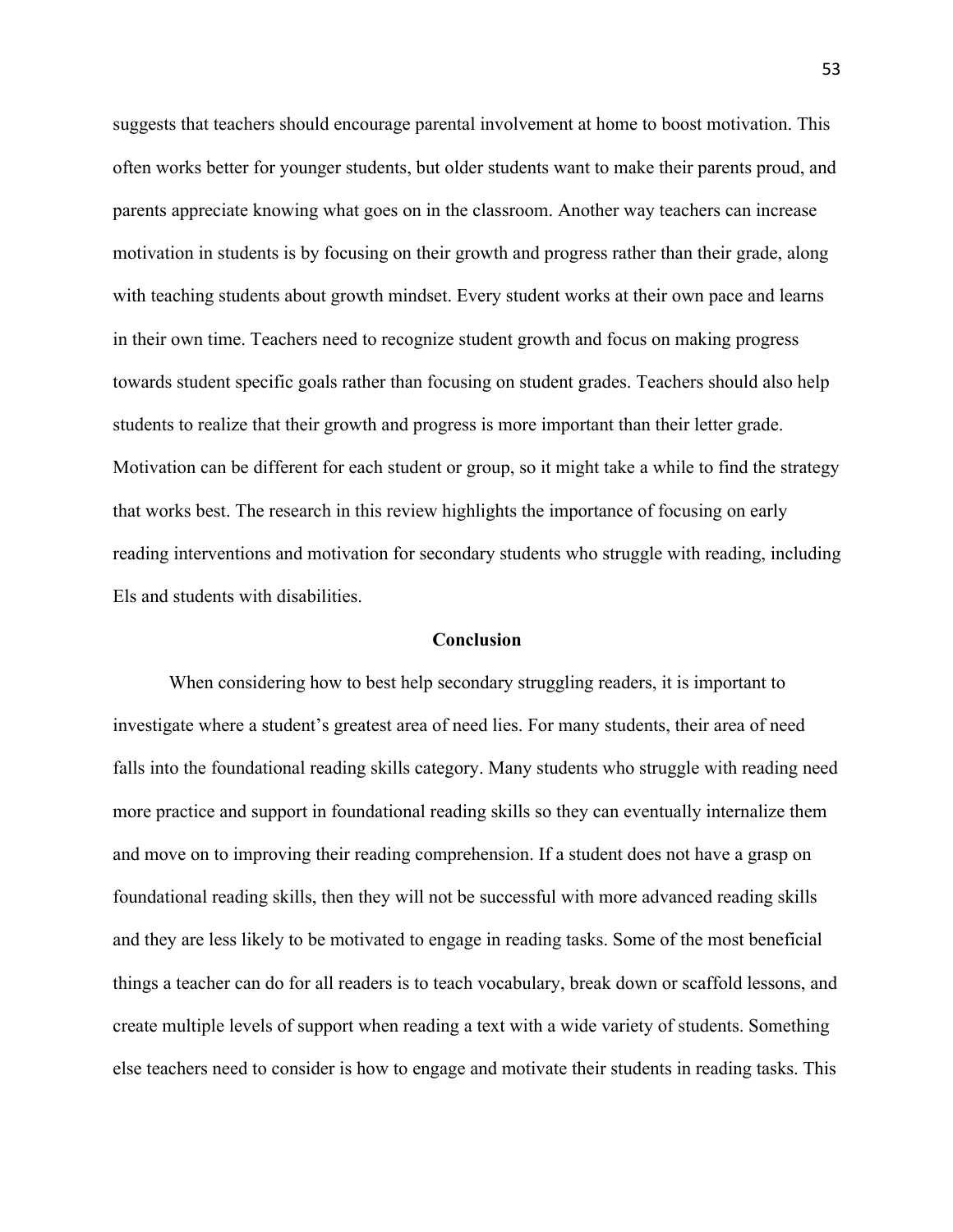can involve reading aloud to them, getting parents involved in reading activities at home, and highlighting a student's progress and growth rather than their overall performance on a task. A student cannot be successful in reading if they do not have a solid grasp of the foundational skills. Secondary struggling readers especially need support in early reading skills before moving on to more advanced reading skills so they can become strong, independent readers.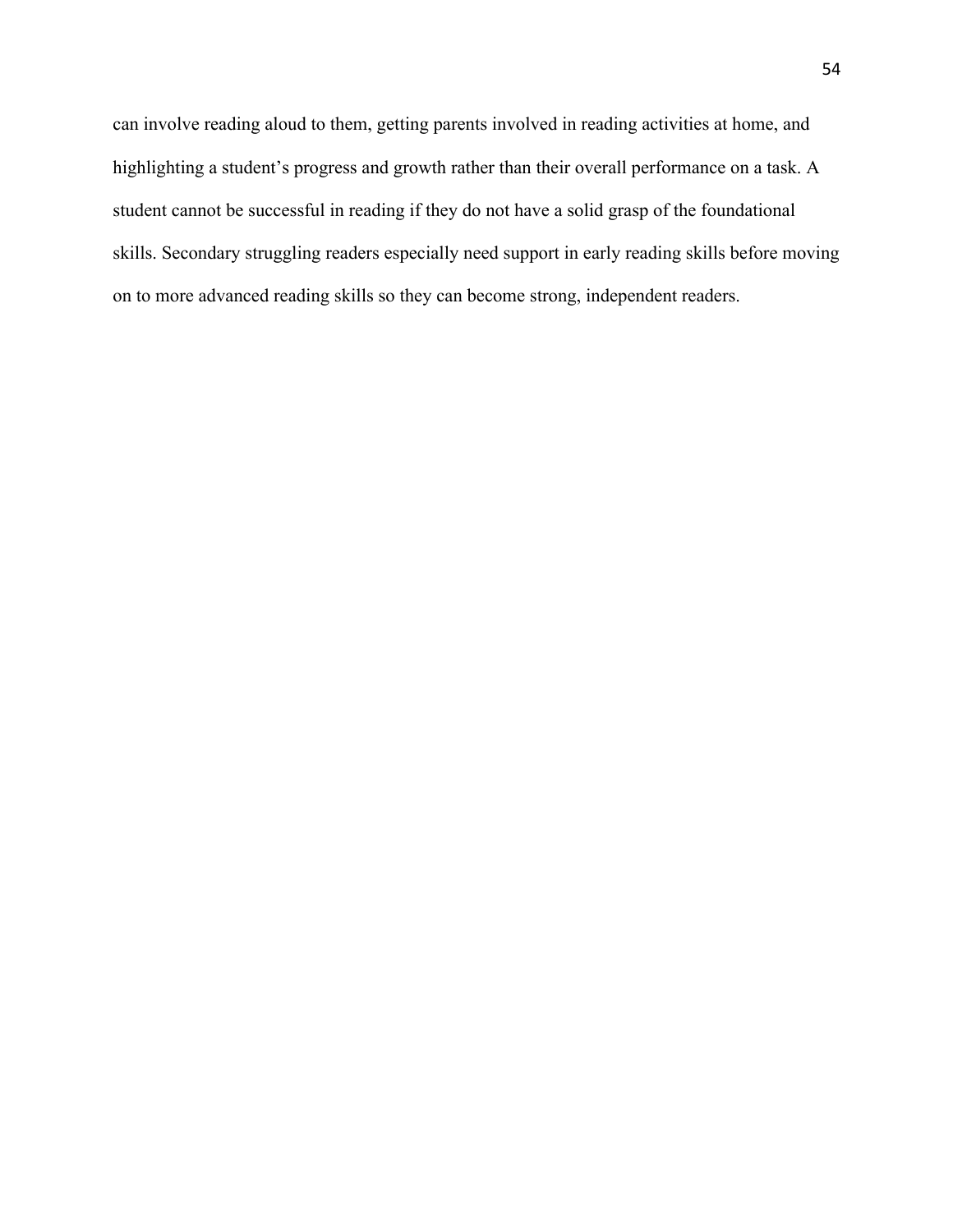## **References**

- Arias-Gundin, O. & Llamazares, A. G. (2021). Efficacy of the RTI model in the treatment of reading learning disabilities. *Education Sciences, 11*(5), 209. http://dx.doi.org.ezproxy.bethel.edu/10.3390/educsci11050209
- Barth, A. E., & Elleman, A. (2017). Evaluating the impact of a multistrategy inference intervention for middle-grade struggling readers. *Language, Speech & Hearing Services in Schools (Online), 48*(1), 31-41. http://dx.doi.org.ezproxy.bethel.edu/10.1044/2016\_LSHSS-16-0041
- Bratsch-Hines, M., Vernon-Feagans, L., Pedonti, S., & Varghese, C. (2020). Differential effects of the targeted reading intervention for students with low phonological awareness and/or vocabulary. *Learning Disability Quarterly, 43*(4), 214- 226. http://dx.doi.org/10.1177/0731948719858683
- Cho, E., Toste, J. R., Lee, M., & Ju, U. (2019). Motivational predictors of struggling readers' reading comprehension: the effects of mindset, achievement goals, and engagement. *Reading and Writing: An Interdisciplinary Journal, 32*(5), 1219-1242. http://dx.doi.org/10.1007/s11145-018-9908-8
- Edwards, N. M., & Lambros, K. M. (2018). Video self-modeling as a reading fluency intervention for dual language learners with disabilities. *Contemporary School Psychology, 22*(4), 468- 478. http://dx.doi.org.ezproxy.bethel.edu/10.1007/s40688-018-0207-9
- Gan, H. H., Lee, J. A. C., & Ghani, K. A. (2019). Oral reading intervention for an English language learner: A Single-case Design. *Theory and Practice in Language Studies, 9*(1), 28. http://dx.doi.org.ezproxy.bethel.edu/10.17507/tpls.0901.04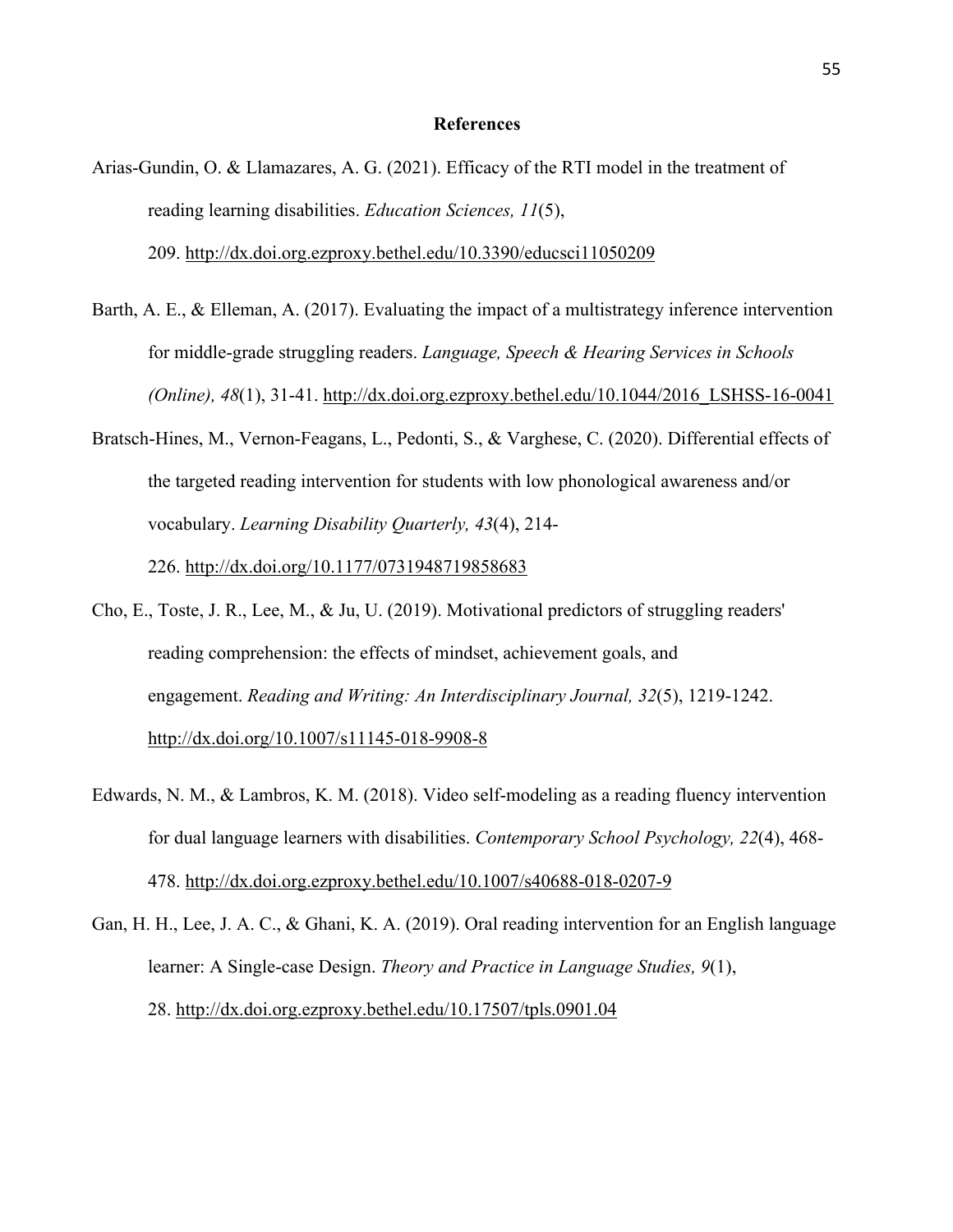- Gilson, C. M., Beach, K. D., & Cleaver, S. L. (2018). Reading motivation of adolescent struggling readers receiving general education support. *Reading & Writing Quarterly, 34*(6), 505- 522. http://dx.doi.org/10.1080/10573569.2018.1490672
- Gray, S. H., Ehri, L. C., & Locke, J. L. (2018). Morpho-phonemic analysis boosts word reading for adult struggling readers. *Reading and Writing, 31*(1), 75- 98. http://dx.doi.org.ezproxy.bethel.edu/10.1007/s11145-017-9774-9
- Hawkins, R. O., Marsicano, R., Schmitt, A. J., McCallum, E., & Musti-Rao, S. (2015). Comparing the efficiency of repeated reading and listening-while-reading to improve rluency and comprehension. *Education & Treatment of Children (West Virginia University Press), 38*(1), 49-70. 10.1353/etc.2015.0005
- Jefferson, R. E., Grant, C. E., & Sander, J. B. (2017). Effects of tier I differentiation and reading intervention on reading fluency, comprehension, and high stakes measures. *Reading Psychology, 38*(1), 97-124. http://dx.doi.org/10.1080/02702711.2016.1235648
- Khasawneh, M. A. S., & Alkhawaldeh, M. A. (2020). The effectiveness of phonological awareness training in treating deficiencies in auditory processing among children with learning disabilities among elementary cycle students in Saudi Arabia. *International Journal of Language Education, 4*(3), 350-

360. https://ezproxy.bethel.edu/login?url=https://search.ebscohost.com/login.aspx?direct=tr ue&db=eric&AN=EJ1286146&site=ehost-live&scope=site

Klauda, S. L., & Guthrie, J. T. (2015). Comparing relations of motivation, engagement, and achievement among struggling and advanced adolescent readers. *Reading and Writing: An Interdisciplinary Journal, 28*(2), 239-269. http://dx.doi.org/10.1007/s11145-014-9523-2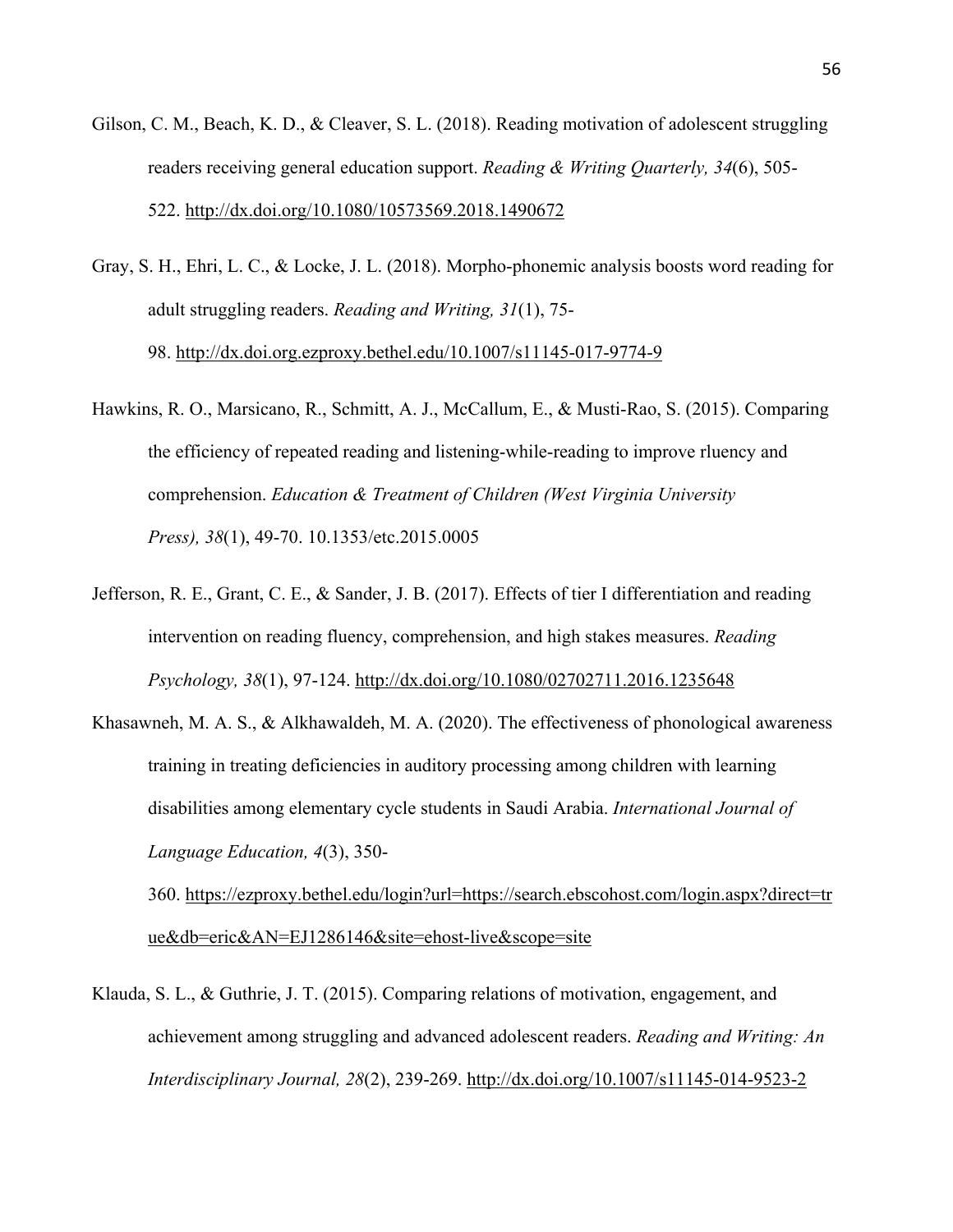- Louick, R., Leider, C. M., Daley, S. G., Proctor, C. P., & Gardner, G. L. (2016). Motivation for reading among struggling middle school readers: A mixed methods study. *Learning and Individual Differences, 49*, 260-269. https://doi.org/10.1016/j.lindif.2016.06.027
- Lupo, S. M., Tortorelli, L., Invernizzi, M., Ryoo, J. H., & Strong, J. Z. (2019). An exploration of text difficulty and knowledge support on adolescents' comprehension. *Reading Research Quarterly, 54*(4), 457-479. 10.1002/rrq.247
- McArthur, G., Castles, A., Kohnen, S., Larsen, L., Jones, K., Anandakumar, T., & Banales, E. (2015). Sight word and phonics training in children with dyslexia. *Journal of Learning Disabilities, 48*(4), 391-

407. https://ezproxy.bethel.edu/login?url=https://search.ebscohost.com/login.aspx?direct=tr ue&db=eric&AN=EJ1064357&site=ehost-

live&scope=site http://dx.doi.org/10.1177/0022219413504996

Mehigan, G. (2020). Effects of fluency oriented instruction on motivation for reading of struggling readers. *Education Sciences, 10*(3),

56. http://dx.doi.org.ezproxy.bethel.edu/10.3390/educsci10030056

- Mendez, L. M. R., Pelzmann, C. A., & Frank, M. J. (2016). Engaging struggling early readers to promote reading success: A pilot study of reading by design. *Reading & Writing Quarterly, 32*(3), 273-297. http://dx.doi.org/10.1080/10573569.2014.986592
- Miciak, J., Roberts, G., Taylor, W. P., Solis, M., Ahmed, Y., Vaughn, S., & Fletcher, J. M. (2018). The effects of one versus two years of intensive reading intervention implemented with late elementary struggling readers. *Learning Disabilities Research & Practice, 33*(1), 24-36. http://dx.doi.org/10.1111/ldrp.12159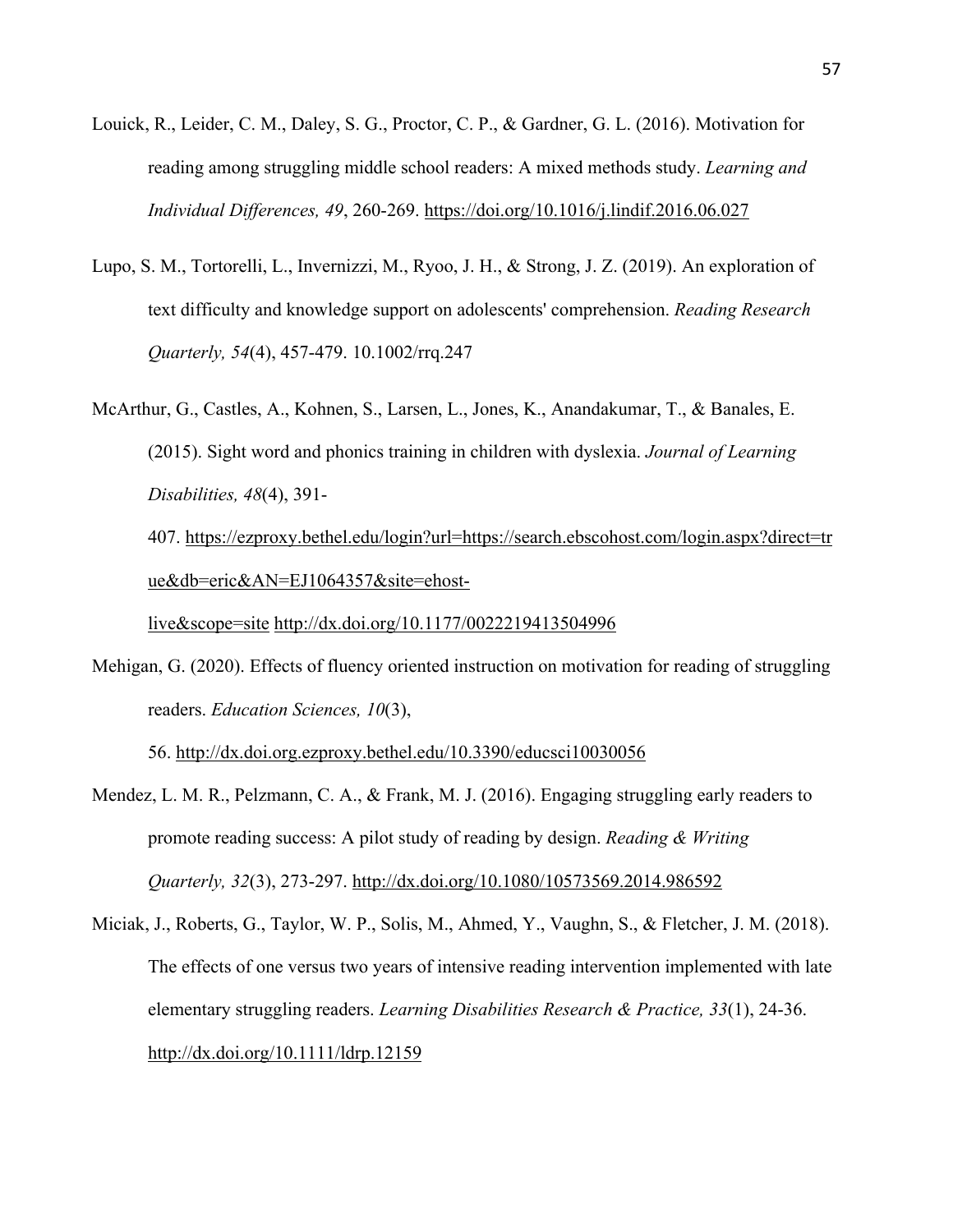Mulé, C. M., Volpe, R. J., Fefer, S., Leslie, L. K., & Luiselli, J. (2015). Comparative effectiveness of two sight-word reading interventions for a student with autism spectrum disorder. *Journal of Behavioral Education, 24*(3), 304-

316. http://dx.doi.org/10.1007/s10864-015-9220-5

- Mulé, C. M., Daniels, B., Volpe, R. J., Briesch, A. M., Joseph, L. M., Harris, K., Silwinski, S., & Leslie, L. K. (2018). A comparative effectiveness study of two high-frequency word interventions: Traditional drill and wordsheets. *Journal of Behavioral Education, 27*(2), 240-261. http://dx.doi.org.ezproxy.bethel.edu/10.1007/s10864-017-9287-2
- Orkin, M., Pott, M., Wolf, M., May, S., & Brand, E. (2018). Beyond gold stars: Improving the skills and engagement of struggling readers through intrinsic motivation. *Reading & Writing Quarterly, 34*(3), 203-217. http://dx.doi.org/10.1080/10573569.2017.1387834
- Oslund, E. L., Clemens, N. H., Simmons, D. C., & Simmons, L. E. (2018). The direct and indirect effects of word reading and vocabulary on adolescents' reading comprehension: Comparing struggling and adequate comprehenders. *Reading and Writing, 31*(2), 355-

379. http://dx.doi.org.ezproxy.bethel.edu/10.1007/s11145-017-9788-3

Pergams, O. R. W., Jake-Matthews, C., & Mohanty, L. M. (2018). A combined read-aloud thinkaloud strategy improves student learning experiences in college-level biology courses. *Journal of College Science Teaching, 47*(5), 10-

15. https://www.nsta.org/store/product\_detail.aspx?id=10.2505/4/jcst18\_047\_05\_10

Petscher, Y., Al Otaiba, S., Wanzek, J., Rivas, B., & Jones, F. (2017). *The relation between global and specific mindset with reading outcomes for elementary school students*.Grantee Submission. http://dx.doi.org/10.1080/10888438.2017.1313846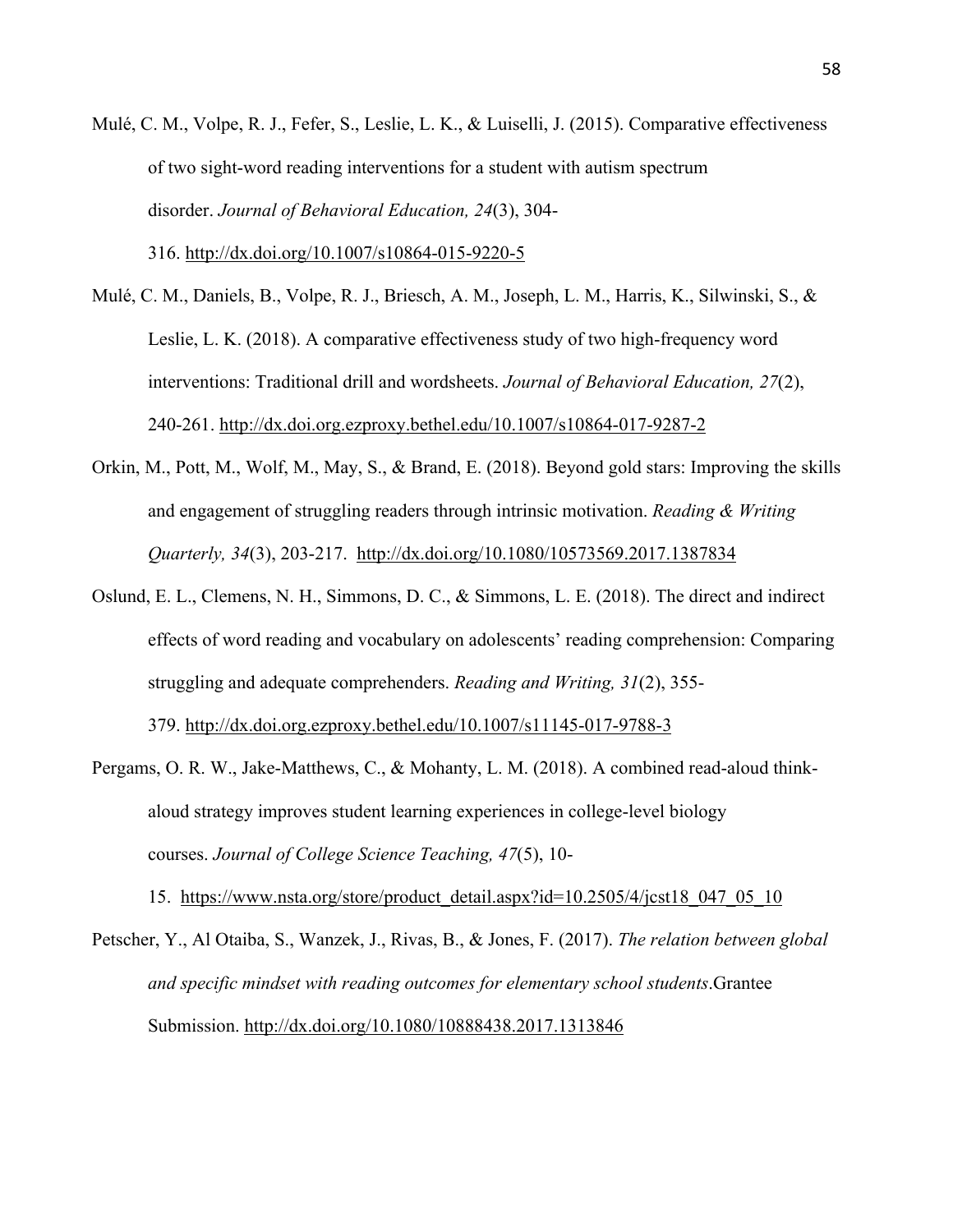Rasinski, T. V. (2017). Readers who struggle: Why many struggle and a modest proposal for improving their reading. *Reading Teacher, 70*(5), 519-524.

http://dx.doi.org/10.1002/trtr.1533

Roux, C., Dion, E., Barrette, A., Dupéré, V., & Fuchs, D. (2015). Efficacy of an intervention to enhance reading comprehension of students with high-functioning autism spectrum disorder. *Remedial and Special Education, 36*(3), 131-142.

http://dx.doi.org/10.1177/0741932514533998

Shanahan, T., & North Central Regional Educational Lab., Naperville, IL. (2005). *The national reading panel report. Practical advice for teachers.* Learning Point Associates / North Central Regional Educational Laboratory

(NCREL). https://ezproxy.bethel.edu/login?url=https://search.ebscohost.com/login.aspx?dir ect=true&db=eric&AN=ED489535&site=ehost-live&scope=site

- Swanson, E., Barnes, M., Fall, A., & Roberts, G. (2018). Predictors of reading comprehension among struggling readers who exhibit differing levels of inattention and hyperactivity. *Reading & Writing Quarterly, 34*(2), 132-146. http://dx.doi.org/10.1080/10573569.2017.1359712
- Whitten, E., Esteves, K., & Woodrow, A. (2019). In Fehlen, D. J., Behnke, A. (Eds.), *RTI success: Proven tools and strategies for schools and classrooms* (2nd ed.). Free Spirit Publishing Inc.
- Wu, S., & Gadke, D. L. (2017). Improving oral reading fluency in elementary school children: Comparing the effectiveness of repeated readings and video self-modeling. *School Psychology Forum, 11*(3), 91-104. http://www.nasponline.org/resources-andpublications/periodicals/spf-volume-11-issue-3-(fall-2017)/improving-oral-reading-fluency-